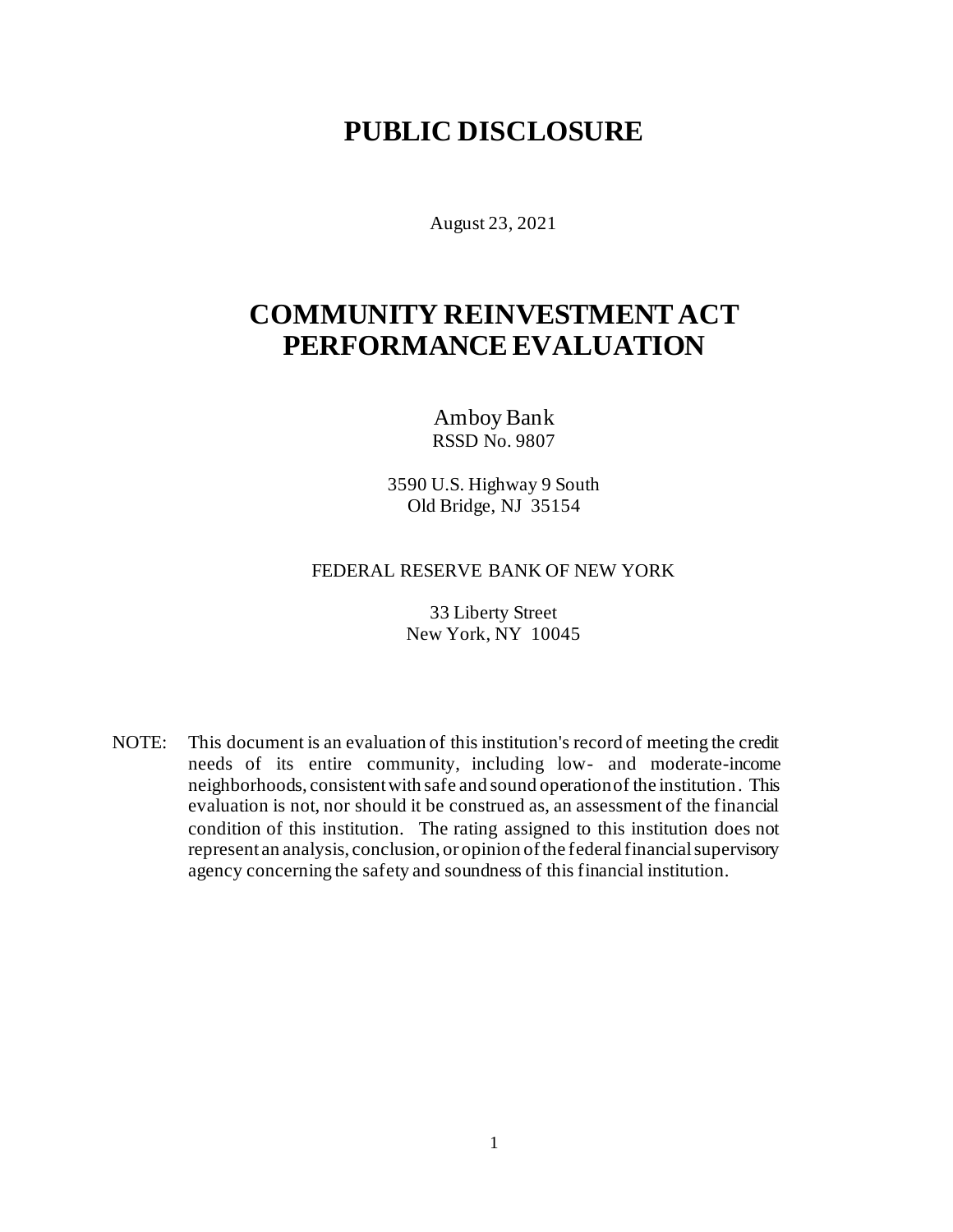### **TABLE OF CONTENTS**

| $\mathbf{I}$ . |                | <b>Institution Rating</b>                       |  |  |  |  |  |  |
|----------------|----------------|-------------------------------------------------|--|--|--|--|--|--|
|                | a.             |                                                 |  |  |  |  |  |  |
|                | $\mathbf{b}$ . |                                                 |  |  |  |  |  |  |
|                | $\mathbf{c}$ . | Summary of Major Factors Supporting Rating3     |  |  |  |  |  |  |
| II.            | Institution    |                                                 |  |  |  |  |  |  |
|                | a.             |                                                 |  |  |  |  |  |  |
|                | $\mathbf{b}$ . |                                                 |  |  |  |  |  |  |
|                | $\mathbf{c}$ . |                                                 |  |  |  |  |  |  |
| III.           | Appendix       |                                                 |  |  |  |  |  |  |
|                | a.             |                                                 |  |  |  |  |  |  |
|                | $\mathbf{b}$ . | Aggregate Comparison Loan Distribution Tables30 |  |  |  |  |  |  |
|                | $\mathbf{c}$ . |                                                 |  |  |  |  |  |  |
|                | d.             |                                                 |  |  |  |  |  |  |
|                |                |                                                 |  |  |  |  |  |  |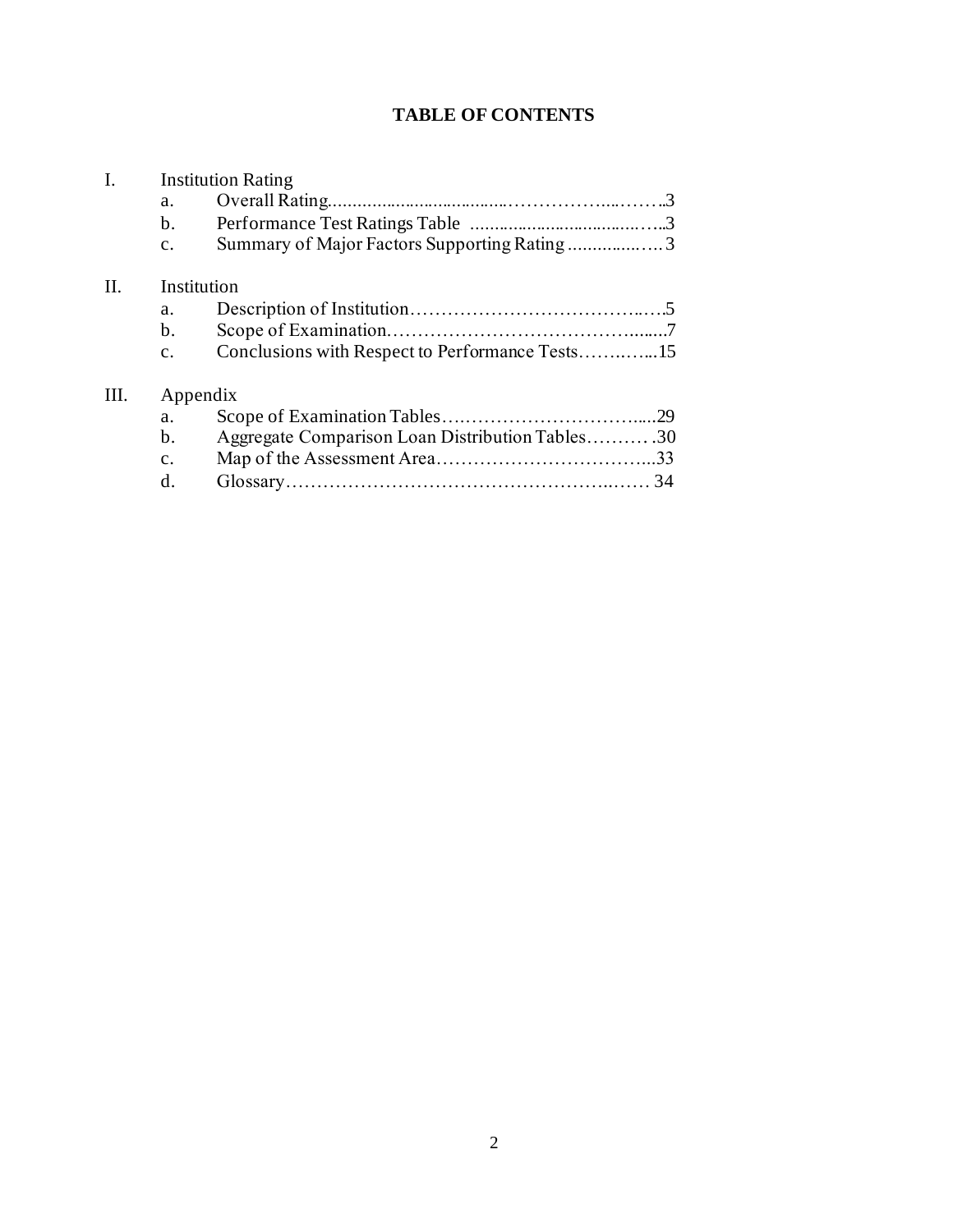# **INSTITUTION'S CRA RATING**

#### **INSTITUTION'S CRA RATING: Satisfactory**

*The following table indicates the performance level of Amboy Bank with respect to the lending, investment and service tests.*

|                                                                                                                      | <b>AMBOY BANK</b>    |                        |                     |  |  |  |  |  |
|----------------------------------------------------------------------------------------------------------------------|----------------------|------------------------|---------------------|--|--|--|--|--|
| <b>PERFORMANCE</b><br><b>LEVELS</b>                                                                                  | PERFORMANCE TESTS    |                        |                     |  |  |  |  |  |
|                                                                                                                      | <b>Lending Test*</b> | <b>Investment Test</b> | <b>Service Test</b> |  |  |  |  |  |
| Outstanding                                                                                                          |                      |                        |                     |  |  |  |  |  |
| <b>High Satisfactory</b>                                                                                             | $\mathbf X$          |                        | $\mathbf X$         |  |  |  |  |  |
| Low Satisfactory                                                                                                     |                      | X                      |                     |  |  |  |  |  |
| Needs to Improve                                                                                                     |                      |                        |                     |  |  |  |  |  |
| Substantial<br>Noncompliance                                                                                         |                      |                        |                     |  |  |  |  |  |
| * The lending test is weighted more heavily than the investment and service tests in determining the overall rating. |                      |                        |                     |  |  |  |  |  |

#### **SUMMARY OF MAJOR FACTORS SUPPORTING RATINGS**

The major factors supporting the institution's rating follow:

Lending Test:

• Lending levels reflected adequate responsiveness to the assessment area credit needs.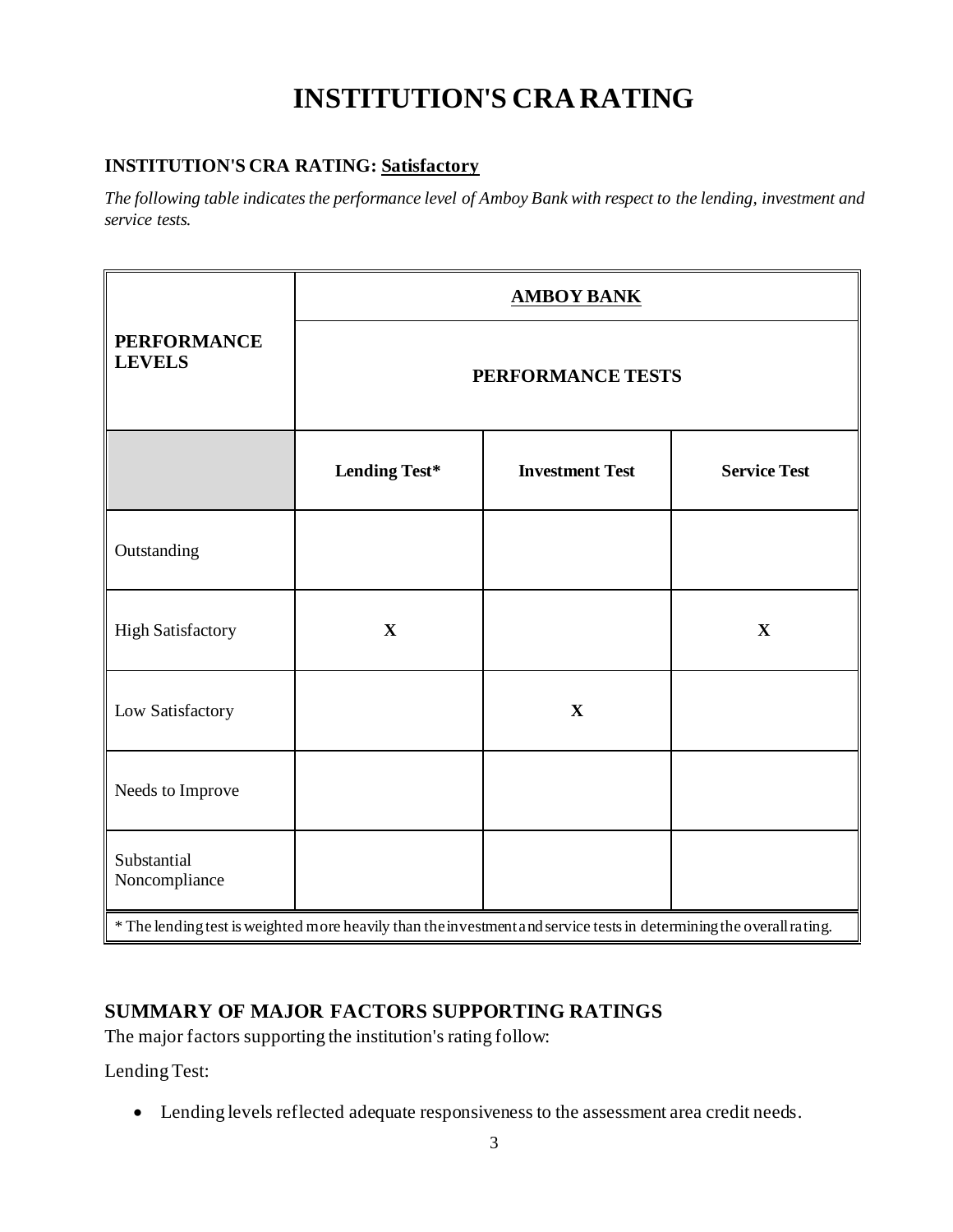- An adequate percentage of loans were made in the bank's assessment area.
- The geographic distribution of loans reflected adequate penetration throughout the assessment area.
- The distribution of borrowers reflected, given the product lines offered, excellent penetration among customers of different income levels and businesses of different sizes.
- The bank exhibited a good record of serving the credit needs of low-income individuals and areas and very small businesses.
- The bank made a relatively high level of community development loans in the assessment area and the broader regional or statewide area.
- The bank made use of innovative and/or flexible lending practices in serving assessment area credit needs.

Investment Test:

- The bank provided an adequate level of qualified community development investments and grants, particularly those not routinely provided by private investors, rarely in a leadership position.
- The bank made rare use of innovative and/or complex investments to support community development initiatives.
- The bank exhibited good responsiveness to credit and community development needs.

Service Test:

- Delivery systems were reasonably accessible to the bank's geographies and individuals of different income levels in its assessment area.
- The bank's record of opening and closing branches had generally not adversely affected the accessibility of its delivery systems, particularly to low- and moderate-income geographies ("LMI") geographies and/or LMI individuals.
- The bank's services were tailored to the convenience and needs of its assessment area, particularly LMI geographies and/or LMI individuals.
- The bank provided a relatively high level community development services.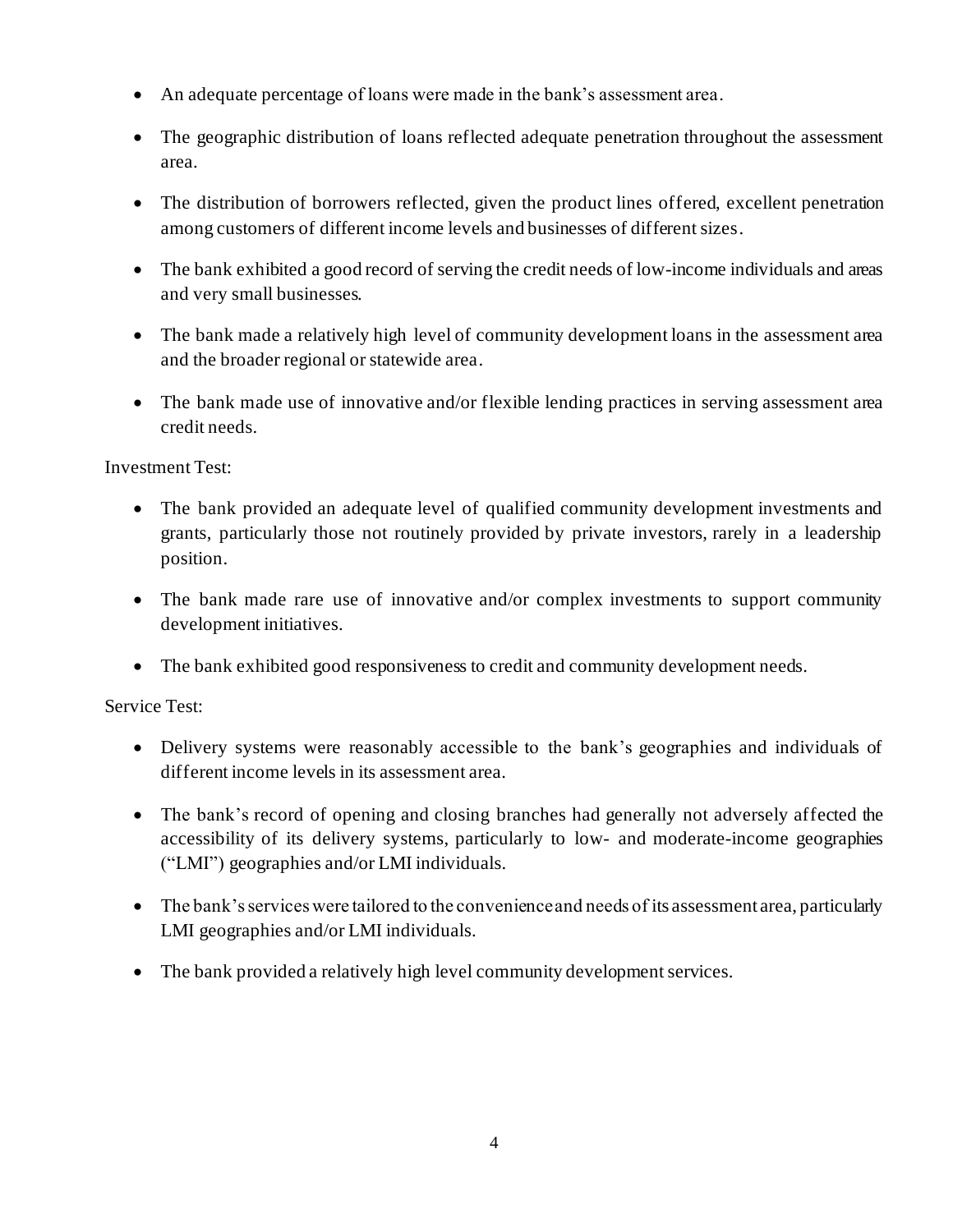# **INSTITUTION**

#### **DESCRIPTION OF INSTITUTION**

| Total Assets: \$2.688 billion              |
|--------------------------------------------|
| Total Loans & Leases: \$1.701 billion      |
| Total Domestic Deposits: \$2.251 billion   |
| Number of Branches: 23                     |
| Headquarters: Old Bridge, NJ               |
| Bank Holding Company: Amboy Bancorporation |

Data as of December 31, 2020

Amboy Bank ("Amboy" or "bank") is a full-service commercial bank and a wholly owned subsidiary of Amboy Bancorporation, headquartered in Old Bridge, NJ. Amboy operated 23 full-service branches and one administrative office with ATM access within Middlesex and Monmouth Counties in New Jersey. The bank offered a range of consumer-related services including retail deposit products, first- and secondlien one-four family residential loans, consumer loans, reverse mortgage loans, residential construction loans, as well as small business loans. Amboy also offered the Helping Hand Mortgage, a portfolio loan product providing reduced closing costs and mortgage insurance assistance for LMI borrowers.

As of December 31, 2020, Amboy had total assets of \$2.7 billion with \$807 million in investments and \$1.7 billion in total loans and leases. Of the total loans, \$491.1 million (28.9%) consisted of nonfarm nonresidential secured loans, \$420.0 million (24.7%) consisted of multifamily loans, \$354.8 million (20.9%) consisted of 1-4 family residential real estate loans, and \$266.7 million (15.7%) consisted of construction and land development loans as detailed in the following chart:

|                                     | <b>Total Loans &amp;</b> | <b>Percent of Total</b>   |
|-------------------------------------|--------------------------|---------------------------|
| <b>Loan Type</b>                    | <b>Leases</b>            | <b>Loans &amp; Leases</b> |
| 1-4 Residential Real Estate Secured | \$354,778,000            | 20.9%                     |
| Construction                        | \$266,740,000            | 15.7%                     |
| <b>Multifamily Dwelling</b>         | \$420,011,000            | 24.7%                     |
| <b>HELOCs</b>                       | \$39,651,000             | 2.3%                      |
| Consumer                            | \$305,000                | 0.0%                      |
| Agriculture                         | \$0,000                  | $0.0\%$                   |
| Commercial & Industrial             | \$127,768,000            | 7.5%                      |
| Nonfarm Nonresidential Secured      | \$491,130,000            | 28.9%                     |
| Other                               | \$236,000                | 0.0%                      |
| <b>Total</b>                        | \$1,700,619,000          | 100.0%                    |

Data as of December 31, 2020

With respect to deposits, demand deposits totaled \$161.3 million (7.2%) and NOW/ATS deposits totaled \$63.1 million (2.8%). The bank's deposit base was concentrated in money market deposit accounts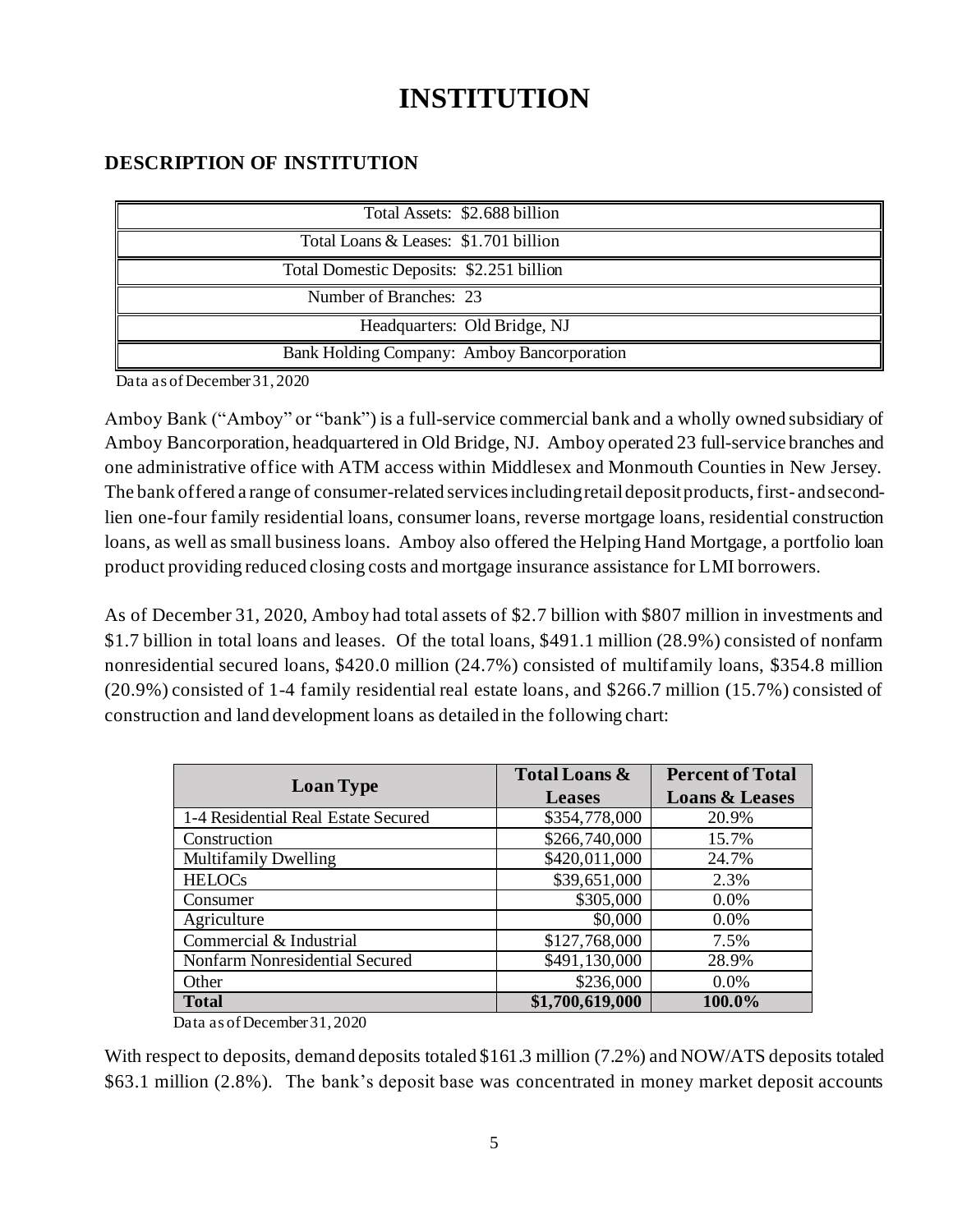totaling \$993.7 million (44.1%) and other savings deposits totaling \$640.7 million (28.5%). The remaining deposits are in time deposits with no brokered deposits as detailed in the following chart:

| <b>Deposit Type</b>                       | <b>Total Deposits</b> | <b>Percent of Total</b><br><b>Deposits</b> |
|-------------------------------------------|-----------------------|--------------------------------------------|
| <b>Demand Deposits</b>                    | \$161,293,000         | 7.2%                                       |
| All Now & ATS Accounts                    | \$63,070,000          | 2.8%                                       |
| Money Market Deposit Accounts             | \$993,652,000         | 44.1%                                      |
| <b>Other Savings Deposits</b>             | \$640,696,000         | 28.5%                                      |
| Time Deposits at or below Insurance Level | \$186,650,000         | 8.3%                                       |
| Time Deposits over Insurance Level        | \$205,851,000         | 9.1%                                       |
| <b>Brokered Deposits</b>                  | \$0,000               | $0.0\%$                                    |
| <b>Total</b>                              | \$2,251,212,000       | 100.0%                                     |

Amboy operated in a competitive banking market with large national banks, local community banks, credit unions, mortgage companies and non-bank financial institutions. Amboy's assessment area had 43 institutions with 486 branch offices, primarily dominated by large financial institutions such as PNC Bank, Bank of America, Wells Fargo and TD Bank. These top four banks controlled55.4% of the deposit market share as of June 30, 2020. Amboy's deposit market share was 2.8%, ranking 10<sup>th</sup> of the 43 banks operating in the assessment area.

Amboy faced no financial or legal impediments that would prevent it from fulfilling its responsibilities under the Community Reinvestment Act ("CRA") or from helping to meet the credit needs of its assessment area consistent with its business strategy, size, financial capacity, and local economic conditions.

#### **Previous Public Evaluation**

Amboy's previous CRA evaluation was conducted as of January 29, 2018, using the FFIEC's Interagency CRA Procedures for Large Institutions. The prior evaluation resulted in an overall rating of "Satisfactory." The lending test was rated High Satisfactory, the investment test was rated Low Satisfactory and the service test was rated High Satisfactory.

#### **DESCRIPTION OF ASSESSMENT AREA**

Throughout the review period, Amboy delineated one assessment area for CRA purposes which was located within MSA 35620 (New York-Newark-New Jersey, NY-NJ-PA). The assessment area was comprised of two full counties: Middlesex County and Monmouth County, NJ. For the years 2017 and 2018, these counties were part of MD 35614 (New York-Jersey City-White Plains, NY-NJ), as was the case during the prior examination. In 2019, these two counties were included in the Office of Management and Budget ("OMB") newly created MD 35154 (New Brunswick-Lakewood, NJ). The assessment area's physical composition remained unchanged since the previous CRA examination.

Amboy's assessment area was determined to be in compliance with the requirements of Section 228.41 of Regulation BB. See CRA Appendix B for a map of the assessment area.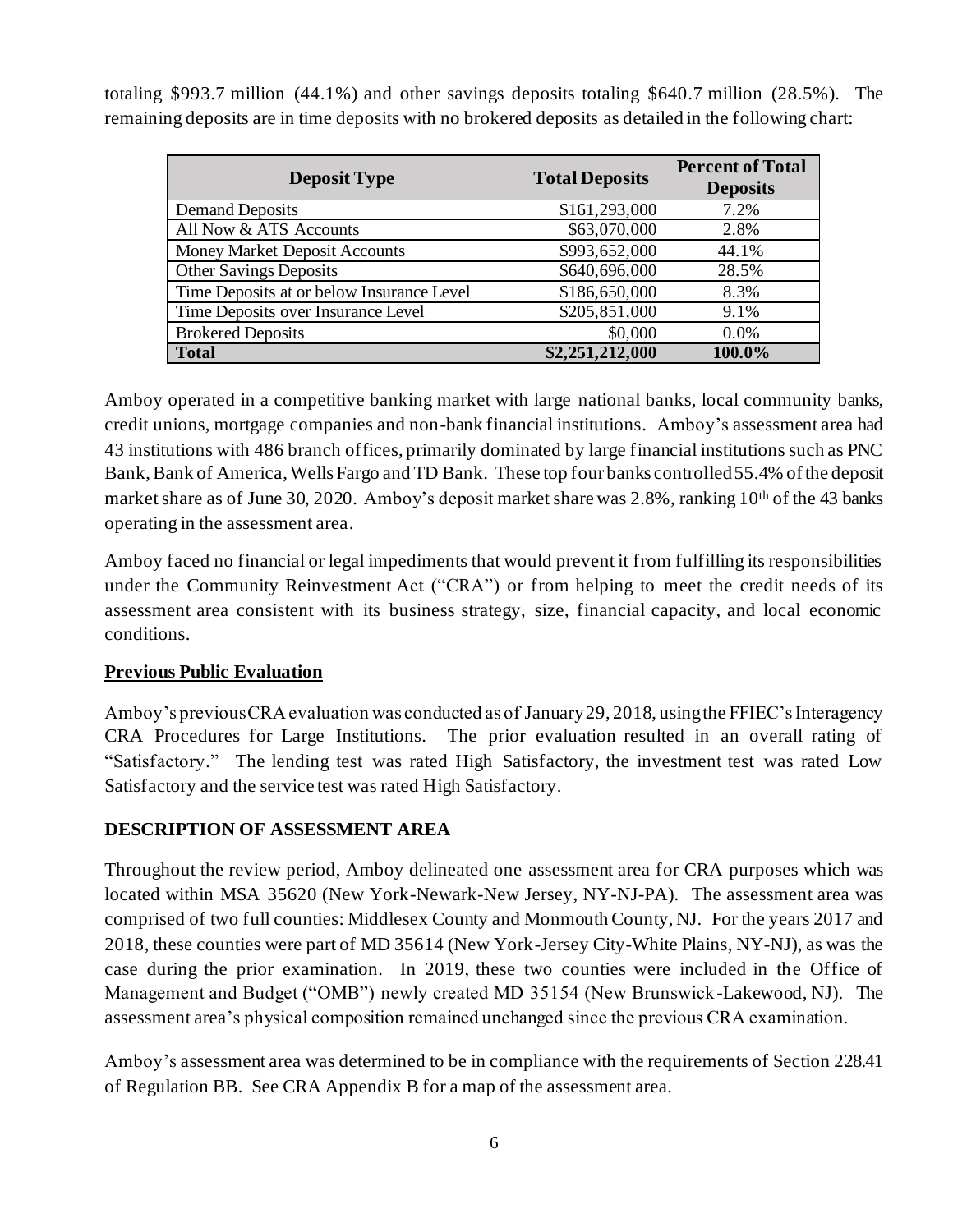#### **SCOPE OF EXAMINATION**

#### **Procedures**

Amboy's CRA performance was reviewed using the Federal Financial Institutions Examination Council's (FFIEC) Interagency CRA Procedures for Large Retail Financial Institutions and consisted of a lending test, investmenttest, and service test. The evaluation considered the CRA performance context, including the bank's asset size, financial condition, market competition, assessment area demographics and credit and community development needs.

#### **Products**

Amboy offered its loan products throughout its markets with the primary market area for its lending activities which consisted of Middlesex and Monmouth Counties. Examiners evaluated home purchase and refinance loans reported under the Home Mortgage Disclosure Act ("HMDA") and small business loans reportable under CRA. In addition, community development loans, investments, and services were reviewed. Home improvement and multifamily loans were excluded from the borrower profile and geographic distribution evaluations as the volume was too insignificant for purposes of analysis; however, multifamily lending was reviewed for community development lending credit. Examiners verified the integrity of 2017, 2018, and 2019 HMDA and small business data reported by Amboy. Only loans in Amboy's assessment area were included in the analyses of geographic and borrower distribution.

#### **Evaluation Period**

HMDA-related and small business loans were evaluated from January 1, 2017, through December 31, 2019. Due to changes in HMDA reporting requirements, 2017 loan data was analyzed separately from 2018 and 2019 loan data. Community development loans and investments and services were evaluated from October 1, 2017, through December 31, 2020, in accordance with FFIEC examination procedures.

#### **Lending Analysis**

Under the lending test, borrower and geographic loan distribution analyses were based on loan activity in Amboy's assessment area. Amboy's performance in 2017-2019 was compared to the U.S. Department of Commerce's Bureau of the Census 2015 American Community Survey ("2015 ACS") demographic data.

To evaluate the geographic distribution, the proportion of home purchase, refinance, and home improvement loan originations located in LMI geographies was compared to the proportion of owneroccupied housing units located in LMI geographies of the assessment area. For small business loans, the analysis compared the proportion of loan originations located in LMI geographies with the proportion of businesses located in LMI geographies, based on Dun & Bradstreet ("D&B") data. Performance in lowincome and in moderate-income geographies were analyzed separately.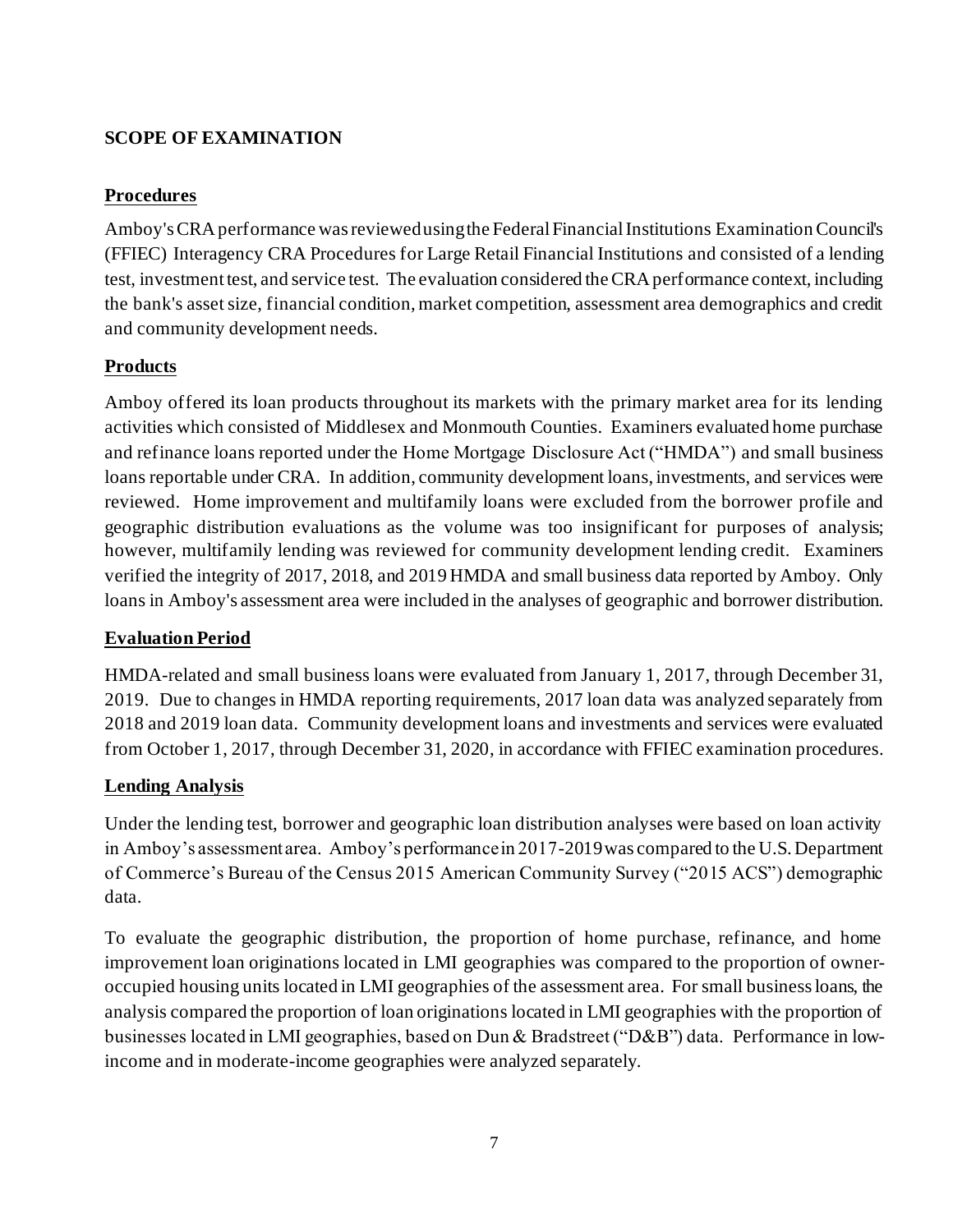To analyze the distribution of home purchase, refinance, and home improvement lending by borrower profile, the proportion of originations to LMI borrowers was compared to the proportion of LMI families residing in the assessment area. Median family income ("MFI") estimates from the FFIEC were used to categorize borrower income. For small business lending, Amboy's proportion of loans to businesses with gross annual revenues ("GAR") of \$1 million or less, based on D&B data, were compared to the proportion of all such businesses located in the assessment area. The size of the small business loans was also used as a proxy to identify lending to businesses with GAR of \$1 million or less.

Demographic and economic information was also considered. Information was obtained from publicly available sources including the 2015 ACS, the U.S. Department of Labor ("DOL"), FFIEC, and U.S. Department of Housing and Urban Development ("HUD").

Borrower profile and geographic distribution analyses were also based on Amboy's 2017-2019 performance, which was compared, respectively, to 2017-2019 performance data for the aggregate of all loan reporters in the assessment area. Aggregate lenders included all lenders required to report HMDAreportable and CRA small business lending data within the assessment area. For retail services, Amboy's branch distribution analysis was conducted using data as of December 31, 2019.

#### **Community Development Analysis**

Community development activities were reviewed to determine whether activities had community development as a primary purpose and met the geographic requirements of the CRA. The eligibility of a loan, investment, or service was based on demographic information available to Amboy at the time the community development activity was undertaken. Qualified community development activities were analyzed from both the quantitative and qualitative perspectives to understand the volume of activity impacting a particular assessment area, the innovativeness of those activities, and the responsiveness to local community development and credit needs. Peer comparisons were conducted using annualized metrics to gauge the relative performance of the institution. Local peer banks were selected based on asset size, deposits, branching structure, and presence within Amboy's assessment area. Additionally, as Amboy met the needs of its assessment area, examiners gave additional consideration to community development activities that were conducted in the broader statewide or regional area that included its assessment area.

#### **Deriving Overall Conclusions**

Before reaching a conclusion about the overall performance regarding geographic distribution and borrower characteristics in the assessment area, examiners compared loan originations in each loan product category to total retail lending volume to determine the influence of performance by product on the overall conclusion.

#### **Community Contacts**

Examiners conducted interviews with representatives of two community development organizations in order to gain an understanding of local credit needs. These interviews identified a need for more affordable housing and support for economic development. The community contact interviews also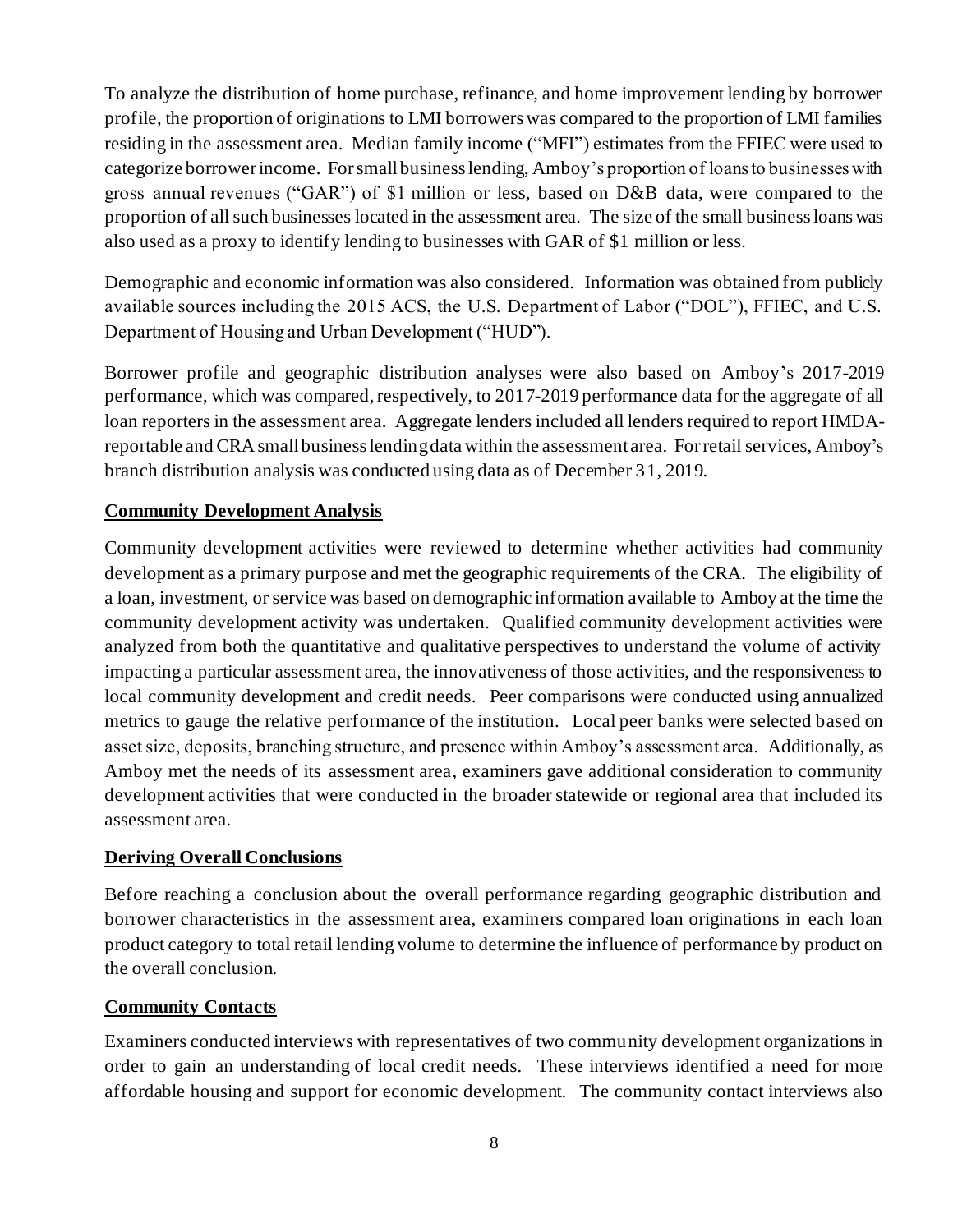identified a need for first-time home buyer training and financial literacy training, both of which Amboy provided during the review period.

#### **PERFORMANCE CONTEXT**

The following demographic and economic information describes the assessment area and was used to evaluate the context in which Amboy Bank operates. The information was obtained from publicly available sources, including the 2015 ACS, the U.S. Bureau of Labor Statistics ("BOL"), D&B, FFIEC, and HUD.

#### *Demographic Characteristics*

Amboy's assessment area included the entirety of Middlesex and Monmouth Counties. In 2017 and 2018, the assessment area consisted of 319 census tracts, of which 11 (3.4%) were low-income, 24 (7.5%) were moderate-income, 69 (21.6%) were middle-income, 213 (66.8%) were upper-income, and 2 (0.6%) were of unknown-income. In 2019, Middlesex and Monmouth Counties were included in the newly formed MD 35154 (New Brunswick-Lakewood, NJ). The assessment area delineation of Middlesex and Monmouth Counties remained unchanged; however, with the change, the assessment area consisted of 319 census tracts, of which 24 (7.5%) were low-income, 43 (13.5%) were moderate-income, 155 (48.6%) were middle-income, 95 (29.8%) were upper-income, and two (0.6%) were of unknown-income. According to the 2015 ACS, the population of the assessment area was 1,459,485.

#### *Income Characteristics*

Based on the FFIEC Census Data, in 2017 and 2018, Amboy's assessment area had 367,164 families, of which 14.2% were low-income, 11.9% were moderate-income, 16.4% were middle-income, and 57.5% were upper-income, with 5.9% below the poverty level. In 2019, due to the changes in census tract designations, of the 367,164 families in the assessment area, 20.5% were low-income, 16.4% were moderate-income, 20.6% were middle-income, and 42.5% were upper-income, with 5.9% below the poverty level. The FFIEC median family incomes for the counties comprising the assessment area were as follows:

| Amboy Bank Assessment Area - 2019<br><b>Median Family Income Changes</b> |                                     |                                     |                                 |  |  |  |  |
|--------------------------------------------------------------------------|-------------------------------------|-------------------------------------|---------------------------------|--|--|--|--|
| Area                                                                     | 2010 Median<br><b>Family Income</b> | 2015 Median<br><b>Family Income</b> | <b>Percent</b><br><b>Change</b> |  |  |  |  |
| Assessment Area                                                          | \$103,808                           | \$99,707                            | $-3.95%$                        |  |  |  |  |
| Middlesex County, NJ                                                     | \$99,686                            | \$93,800                            | $-5.90%$                        |  |  |  |  |
| Monmouth County, NJ                                                      | \$111,154                           | \$106,925                           | $-3.80%$                        |  |  |  |  |
| MD 35154 (New Brunswick-Lakewood, NJ)                                    | \$98,995                            | \$95,564                            | $-3.47%$                        |  |  |  |  |
| New Jersey                                                               | \$92,456                            | \$88,335                            | $-4.46%$                        |  |  |  |  |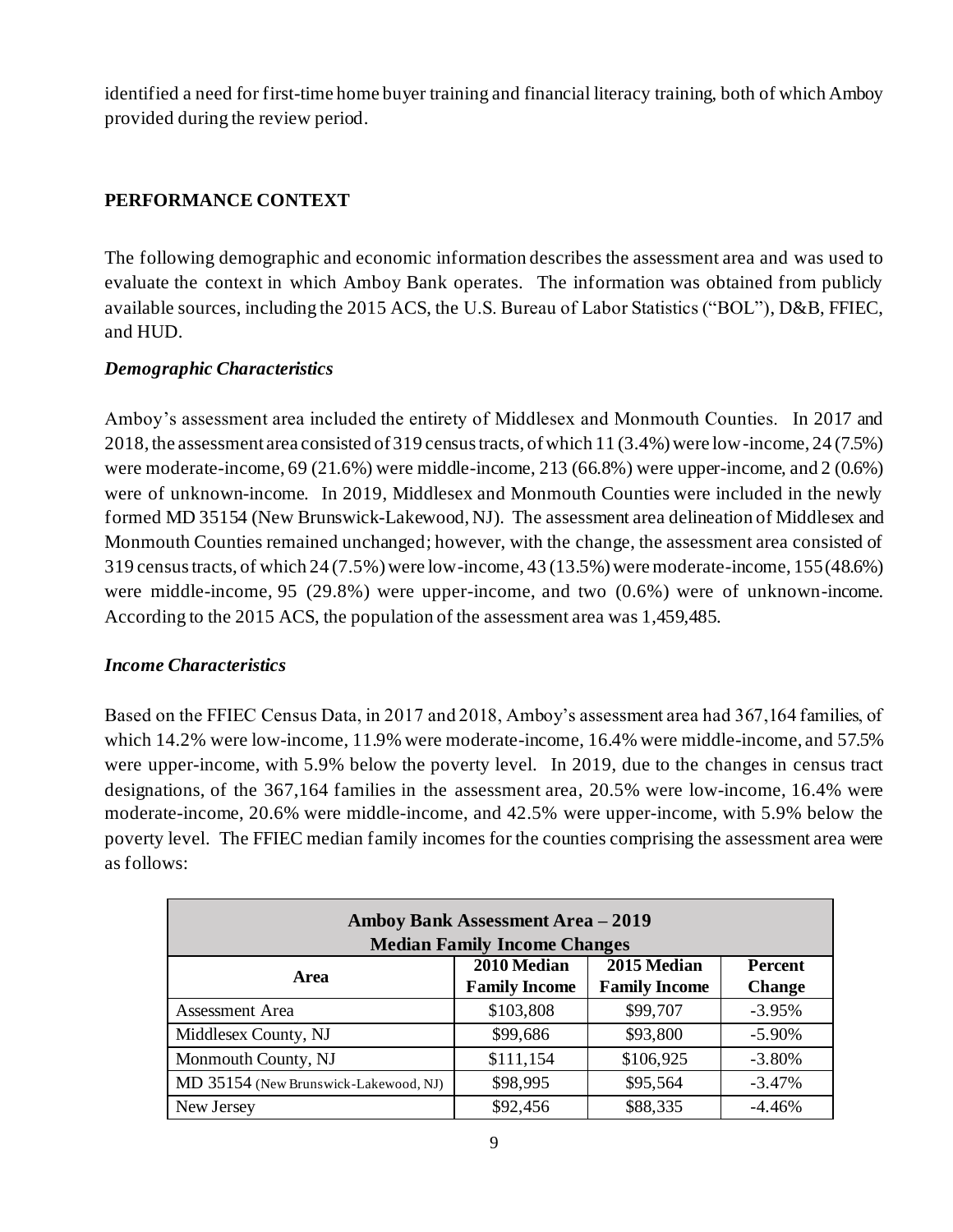#### *Housing Characteristics*

Based on the 2015 ACS data, Amboy's assessment area had 557,763 housing units, of which 63.6% were owner-occupied,  $28.8\%$  were rental, and  $7.6\%$  were vacant. In 2017 & 2018, of the total housing units, 2.6% were located in low-income tracts, 7.9% in moderate-income tracts, 23.4% in middle-income tracts, and 66.1% in upper-income tracts. In low-income census tracts, 18.1% of housing units were owneroccupied, 73.2% were rental units, and 8.8% were vacant. In moderate-income census tracts, 25.7% of housing units were owner-occupied, 61.2% were rental units, and 13.1% were vacant. In 2019, of the total housing units, 6.7% were located in low-income tracts, 14.3% in moderate-income tracts, 47.9% in middle-income tracts, and 31.1% in upper-income tracts. In low-income census tracts, 18.8% of housing units were owner-occupied, 70.0% were rental units, and 11.1% were vacant. In moderate-income census tracts, 47.4% of housing units were owner-occupied, 43.7% were rental units, and 8.9% were vacant.

The median age of housing stock in the assessment area was 50 years old, with 17.7% of the stock built before 1950. In 2017 and 2018, the median age of housing stock was 61 years in low-income tracts and 56 years in moderate-income tracts. In 2019, the median age of housing stock was 61 years in lowincome tracts and 54 years in moderate-income tracts. According to the 2015 ACS, the median housing value in the assessment area was \$350,029 with an affordability ratio of 23.2. The median gross rent in the assessment area was \$1,280 per month.

| <b>Housing and Affordability</b>      |                                     |                                       |                                  |  |  |  |  |  |
|---------------------------------------|-------------------------------------|---------------------------------------|----------------------------------|--|--|--|--|--|
| <b>Geographic Area</b>                | 2015 Median<br><b>Housing Value</b> | 2015<br><b>Affordability</b><br>Ratio | 2015 Median<br><b>Gross Rent</b> |  |  |  |  |  |
| Assessment Area                       | \$350,029                           | 23.2                                  | \$1,280                          |  |  |  |  |  |
| Middlesex County, NJ                  | \$323,300                           | 24.6                                  | \$1,299                          |  |  |  |  |  |
| Monmouth County, NJ                   | \$385,100                           | 22.1                                  | \$1,238                          |  |  |  |  |  |
| MD 35154 (New Brunswick-Lakewood, NJ) | \$329,678                           | 23.6                                  | \$1,303                          |  |  |  |  |  |
| New Jersey                            | \$315,900                           | 22.8                                  | \$1,192                          |  |  |  |  |  |

#### *Housing Cost Burden*

Housing costs were relatively expensive in the assessment area and community contacts indicated that affordable housing for LMI individuals and families continued to be a challenge. According to HUD's 2013-2017Comprehensive Housing Affordability Strategy data as detailed on the following chart, within the assessment area, 46.8% of all rental households had rental costs that exceeded 30% of their incomes. However, 80.7% of low-income and 52.9% of moderate-income rental households had rental costs that exceeded 30% of their income. According to HUD's data, within the assessment area, 31.0% of all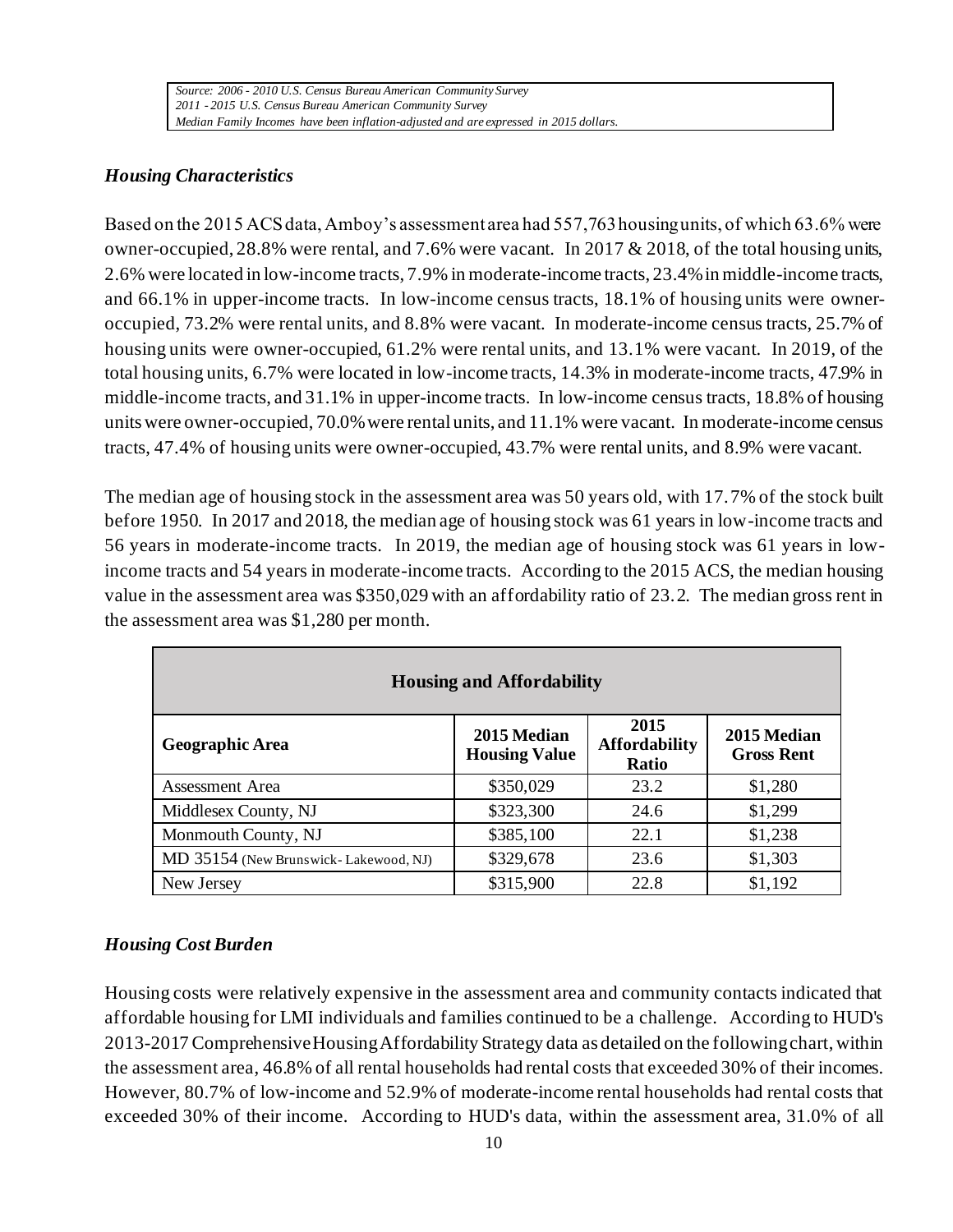homeowners had housing costs that exceeded 30% of their incomes, while 83.6% of low-income homeowners and 59.2% of moderate-income homeowners had housing costs that exceeded 30% of their income.

| <b>Housing Cost Burden - 2019.</b>                                                                                                                                                                          |               |                                                           |       |                      |                                  |                   |  |  |  |  |
|-------------------------------------------------------------------------------------------------------------------------------------------------------------------------------------------------------------|---------------|-----------------------------------------------------------|-------|----------------------|----------------------------------|-------------------|--|--|--|--|
|                                                                                                                                                                                                             |               | <b>Cost Burden* - Renters</b>                             |       |                      | <b>Cost Burden* - Owners</b>     |                   |  |  |  |  |
| <b>Area</b>                                                                                                                                                                                                 | Low<br>Income | <b>Moderate</b><br>All<br><b>Renters</b><br><b>Income</b> |       | Low<br><b>Income</b> | <b>Moderate</b><br><b>Income</b> | All<br>Owne<br>rs |  |  |  |  |
| Assessment Area                                                                                                                                                                                             | 80.7%         | 52.9%                                                     | 46.8% | 83.6%                | 59.2%                            | 31.0%             |  |  |  |  |
| Middlesex County, NJ                                                                                                                                                                                        | 81.8%         | 47.5%                                                     | 44.3% | 81.8%                | 56.7%                            | 30.7%             |  |  |  |  |
| Monmouth County, NJ                                                                                                                                                                                         | 78.8%         | 61.0%                                                     | 50.9% | 86.1%                | 61.8%                            | 31.3%             |  |  |  |  |
| MD 35154 (New Brunswick-Lakewood, NJ)                                                                                                                                                                       | 81.3%         | 53.6%                                                     | 47.7% | 79.0%                | 53.5%                            | 31.3%             |  |  |  |  |
| New Jersey                                                                                                                                                                                                  | 79.1%         | 51.1%                                                     | 47.9% | 83.5%                | 60.1%                            | 32.4%             |  |  |  |  |
| *Cost Burden is housing cost that equals 30 percent or more of household income.<br>Source: U.S. Department of Housing and Urban Development (HUD), 2013-2017 Comprehensive Housing Affordability Strategy. |               |                                                           |       |                      |                                  |                   |  |  |  |  |

#### *Labor, Employment and Economic Characteristics*

According to D&B data, there were 78,506 businesses operating in the assessment area in 2019, of which 5.9% were located in low-income census tracts, 10.2% in moderate-income tracts, 46.3% in middleincome tracts, and 37.6% in upper-income tracts. Of the total businesses operating in the assessment area, 90.2% were small businesses with a GAR of \$1 million or less, of which 6.0% were located in lowincome geographies and 10.2% were located in moderate-income geographies.

According to the BOL, the annual unemployment rate in the assessment area was 4.4% in 2016 and steadily decreased to 3.0% in 2019. During the same period, the State of New Jersey experienced a similar decrease in the unemployment rate. However, amidst the COVID-19 pandemic which caused businesses to close across New Jersey, the unemployment rate drastically increased in both the assessment area and the State of New Jersey to 8.8% and 9.8% respectively in 2020, as indicated on the following chart.

| <b>Annual Unemployment Rates</b>               |      |      |      |      |      |  |  |  |
|------------------------------------------------|------|------|------|------|------|--|--|--|
| <b>Area</b>                                    | 2016 | 2017 | 2018 | 2019 | 2020 |  |  |  |
| <b>Assessment Area</b>                         | 4.4% | 4.0% | 3.5% | 3.0% | 8.8% |  |  |  |
| Middlesex County, NJ                           | 4.4% | 4.0% | 3.5% | 3.0% | 8.7% |  |  |  |
| Monmouth County, NJ                            | 4.4% | 4.0% | 3.5% | 3.1% | 8.8% |  |  |  |
| MD 35154 (New Brunswick-Lakewood, NJ)          | 4.5% | 4.1% | 3.6% | 3.1% | 8.8% |  |  |  |
| New Jersey                                     | 4.9% | 4.5% | 4.0% | 3.4% | 9.8% |  |  |  |
| <b>BOL, Local Area Unemployment Statistics</b> |      |      |      |      |      |  |  |  |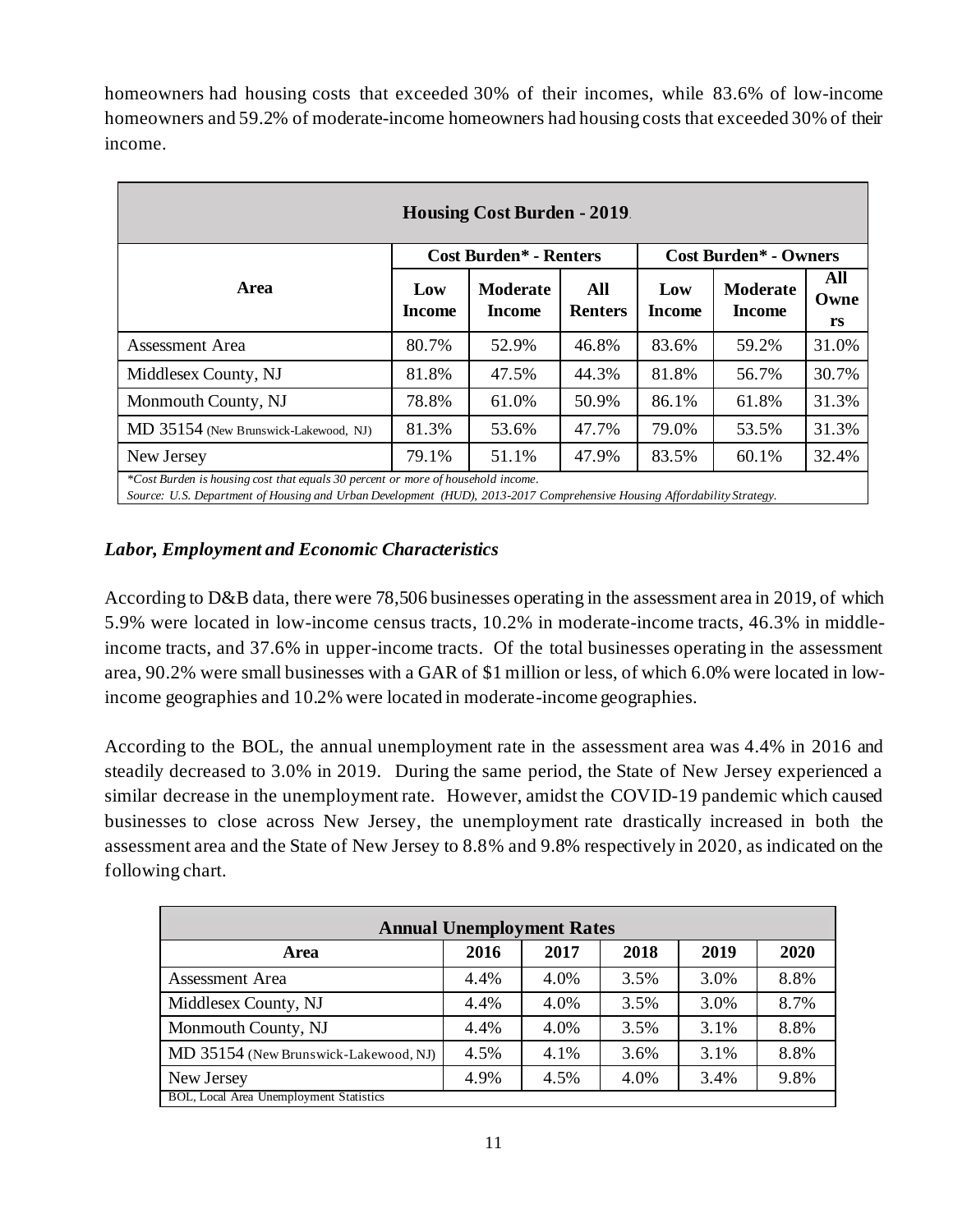|                                                 | <b>Amboy Bank Assessment Area Demographics - 2019</b> |                |   |                                           |                                               |                                                                              |                            |                                            |                                       |
|-------------------------------------------------|-------------------------------------------------------|----------------|---|-------------------------------------------|-----------------------------------------------|------------------------------------------------------------------------------|----------------------------|--------------------------------------------|---------------------------------------|
| <b>Income</b><br><b>Categories</b>              | <b>Tract</b><br><b>Distribution</b>                   |                |   | <b>Families by</b><br><b>Tract Income</b> |                                               | <b>Families &lt;</b><br><b>Poverty Level as</b><br>% of Families<br>by Tract |                            | <b>Families by</b><br><b>Family Income</b> |                                       |
|                                                 | $\#$                                                  | $\%$           | # |                                           | $\%$                                          | #                                                                            | $\%$                       | #                                          | $\%$                                  |
| Low-income                                      | 24                                                    | 7.5            |   | 20,075                                    | 5.5                                           | 5,115                                                                        | 25.5                       | 75,176                                     | 20.5                                  |
| Moderate-income                                 | 43                                                    | 13.5           |   | 46,811                                    | 12.7                                          | 5,130                                                                        | 11                         | 60,190                                     | 16.4                                  |
| Middle-income                                   | 155                                                   | 48.6           |   | 172,098                                   | 46.9                                          | 8,371                                                                        | 4.9                        | 75,743                                     | 20.6                                  |
| Upper-income                                    | 95                                                    | 29.8           |   | 128,180                                   | 34.9                                          | 3,095                                                                        | 2.4                        | 156,055                                    | 42.5                                  |
| Unknown-income                                  | $\overline{2}$                                        | 0.6            |   | $\Omega$                                  | $\overline{0}$                                | $\Omega$                                                                     | $\overline{0}$             | $\Omega$                                   | $\overline{0}$                        |
| <b>Total Assessment Area</b>                    | 319                                                   | 100.0          |   | 367,164                                   | 100.0                                         | 21,711                                                                       | 5.9                        | 367,164                                    | 100.0                                 |
|                                                 | <b>Housing</b>                                        |                |   |                                           |                                               | <b>Housing Types by Tract</b>                                                |                            |                                            |                                       |
|                                                 | Units by                                              |                |   | <b>Owner-Occupied</b>                     |                                               |                                                                              | <b>Rental</b>              | <b>Vacant</b>                              |                                       |
|                                                 | <b>Tract</b>                                          | #              |   | $\frac{0}{0}$                             | $\%$                                          | #                                                                            | $\%$                       | #                                          | $\frac{0}{0}$                         |
| Low-income                                      | 37,486                                                | 7,064          |   | 2.0                                       | 18.8                                          | 26,253                                                                       | 70                         | 4,169                                      | 11.1                                  |
| Moderate-income                                 | 79,294                                                | 37,573         |   | 10.6                                      | 47.4                                          | 34,649                                                                       | 43.7                       | 7,072                                      | 8.9                                   |
| Middle-income                                   | 267,365                                               | 168,729        |   | 47.6                                      | 63.1                                          | 78,973                                                                       | 29.5                       | 19,663                                     | 7.4                                   |
| Upper-income                                    | 173,531                                               | 141,324        |   | 39.8                                      | 81.4                                          | 20,598                                                                       | 11.9                       | 11,609                                     | 6.7                                   |
| Unknown-income                                  | 87                                                    | $\overline{0}$ |   | $\boldsymbol{0}$                          | $\overline{0}$                                | $\overline{0}$                                                               | $\overline{0}$             | 87                                         | 100                                   |
| <b>Total Assessment Area</b>                    | 557,763                                               | 354,690        |   | 100.0                                     | 63.6                                          | 160,473                                                                      | 28.8                       | 42,600                                     | 7.6                                   |
|                                                 | <b>Total Businesses</b>                               |                |   |                                           | <b>Businesses by Tract &amp; Revenue Size</b> |                                                                              |                            |                                            |                                       |
|                                                 | by<br><b>Tract</b>                                    |                |   | Less Than $or =$<br>\$1 Million           |                                               |                                                                              | Over \$1<br><b>Million</b> |                                            | <b>Revenue Not</b><br><b>Reported</b> |
|                                                 | #                                                     | $\frac{0}{0}$  |   | #                                         | $\%$                                          | #                                                                            | $\%$                       | #                                          | $\%$                                  |
| Low-income                                      | 4,613                                                 | 5.9            |   | 4,216                                     | 6                                             | 365                                                                          | 5.2                        | 32                                         | 4.5                                   |
| Moderate-income                                 | 7,980                                                 | 10.2           |   | 7,240                                     | 10.2                                          | 662                                                                          | 9.5                        | 78                                         | 11                                    |
| Middle-income                                   | 36,369                                                | 46.3           |   | 32,482                                    | 45.9                                          | 3,601                                                                        | 51.6                       | 286                                        | 40.4                                  |
| Upper-income                                    | 29,523                                                | 37.6           |   | 26,866                                    | 37.9                                          | 2,346                                                                        | 33.6                       | 311                                        | 43.9                                  |
| Unknown-income                                  | 21                                                    | $\overline{0}$ |   | 17                                        | $\overline{0}$                                | $\overline{3}$                                                               | $\overline{0}$             | 1                                          | 0.1                                   |
| <b>Total Assessment Area</b>                    | 78,506                                                | 100.0          |   | 70,821                                    | 100.0                                         | 6,977                                                                        | 100.0                      | 708                                        | 100.0                                 |
| 2019 FFIEC Census Data and 2019 D&B Information | <b>Percentage of Total</b><br><b>Businesses:</b>      |                |   |                                           |                                               |                                                                              | 8.9                        |                                            | 0.9                                   |

Additional performance context data for this assessment area is provided in the following Amboy Bank Assessment Area Assessment Area Demographics Tables: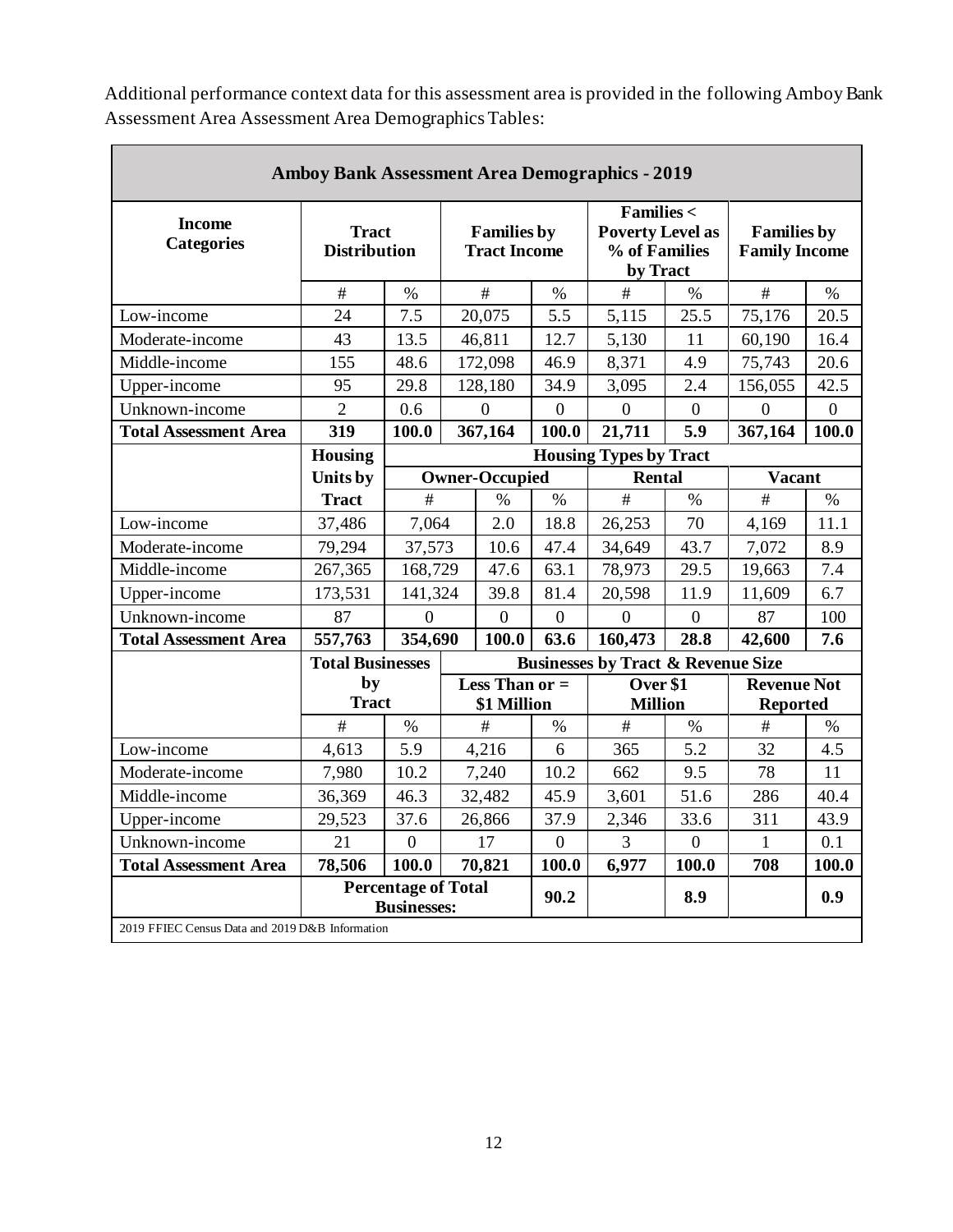|                                                 | <b>Amboy Bank Assessment Area Demographics - 2018</b> |                                                  |                                           |                  |                                                                                     |                  |                |                                            |  |  |
|-------------------------------------------------|-------------------------------------------------------|--------------------------------------------------|-------------------------------------------|------------------|-------------------------------------------------------------------------------------|------------------|----------------|--------------------------------------------|--|--|
| <b>Income</b><br><b>Categories</b>              | <b>Tract</b><br><b>Distribution</b>                   |                                                  | <b>Families by</b><br><b>Tract Income</b> |                  | <b>Families &lt;</b><br><b>Poverty Level as</b><br>% of Families by<br><b>Tract</b> |                  |                | <b>Families by</b><br><b>Family Income</b> |  |  |
|                                                 | $\overline{\#}$                                       | $\%$                                             | #                                         | $\%$             | #                                                                                   | $\%$             | #              | $\%$                                       |  |  |
| Low-income                                      | 11                                                    | 3.4                                              | 9,026                                     | 2.5              | 2,893                                                                               | 32.1             | 52,171         | 14.2                                       |  |  |
| Moderate-income                                 | 24                                                    | 7.5                                              | 22,558                                    | 6.1              | 3,997                                                                               | 17.7             | 43,850         | 11.9                                       |  |  |
| Middle-income                                   | 69                                                    | 21.6                                             | 77,637                                    | 21.1             | 5,840                                                                               | 7.5              | 60,028         | 16.3                                       |  |  |
| Upper-income                                    | 213                                                   | 66.8                                             | 257,943                                   | 70.3             | 8,981                                                                               | 3.5              | 211,115        | 57.5                                       |  |  |
| Unknown-income                                  | $\overline{2}$                                        | 0.6                                              | $\mathbf{0}$                              | $\boldsymbol{0}$ | $\overline{0}$                                                                      | $\boldsymbol{0}$ | $\overline{0}$ | $\boldsymbol{0}$                           |  |  |
| <b>Total Assessment</b><br>Area                 | 319                                                   | 100.0                                            | 367,164                                   |                  | 21,711                                                                              | 5.9              | 367,164        | 100.0                                      |  |  |
|                                                 | <b>Housing</b>                                        |                                                  | <b>Housing Types by Tract</b>             |                  |                                                                                     |                  |                |                                            |  |  |
|                                                 | Units by                                              |                                                  | <b>Owner-Occupied</b>                     |                  | <b>Rental</b>                                                                       |                  |                | <b>Vacant</b>                              |  |  |
|                                                 | <b>Tract</b>                                          | $\#$                                             | $\%$                                      | $\%$             | $\#$                                                                                | $\%$             | $\#$           | $\%$                                       |  |  |
| Low-income                                      | 14,703                                                | 2,654                                            | 0.7                                       | 18.1             | 10,761                                                                              | 73.2             | 1,288          | 8.8                                        |  |  |
| Moderate-income                                 | 43,852                                                | 11,281                                           | 3.2                                       | 25.7             | 26,847                                                                              | 61.2             | 5,724          | 13.1                                       |  |  |
| Middle-income                                   | 130,524                                               | 68,191                                           | 19.2                                      | 52.2             | 50,813                                                                              | 38.9             | 11,520         | 8.8                                        |  |  |
| Upper-income                                    | 368,597                                               | 272,564                                          | 76.8                                      | 73.9             | 72,052                                                                              | 19.5             | 23,981         | 6.5                                        |  |  |
| Unknown-income                                  | 87                                                    | $\boldsymbol{0}$                                 | $\boldsymbol{0}$                          | $\boldsymbol{0}$ | $\mathbf{0}$                                                                        | $\boldsymbol{0}$ | 87             | 100                                        |  |  |
| <b>Total Assessment</b><br><b>Area</b>          | 557,763                                               | 354,690                                          | 100.0                                     | 63.6             | 160,473                                                                             | 28.8             | 42,600         | 7.6                                        |  |  |
|                                                 | <b>Total Businesses</b>                               |                                                  |                                           |                  | <b>Businesses by Tract &amp; Revenue Size</b>                                       |                  |                |                                            |  |  |
|                                                 | by<br><b>Tract</b>                                    |                                                  | Less Than $or =$<br>\$1 Million           |                  | Over \$1<br><b>Million</b>                                                          |                  |                | <b>Revenue Not</b><br><b>Reported</b>      |  |  |
|                                                 | $\#$                                                  | $\%$                                             | $\#$                                      | $\%$             | $\#$                                                                                | $\%$             | $\#$           | %                                          |  |  |
| Low-income                                      | 1,471                                                 | 1.9                                              | 1,322                                     | 1.9              | 139                                                                                 | 1.9              | 10             | 1.2                                        |  |  |
| Moderate-income                                 | 5,180                                                 | 6.6                                              | 4,703                                     | 6.7              | 424                                                                                 | 5.9              | 53             | 6.2                                        |  |  |
| Middle-income                                   | 14,562                                                | 18.6                                             | 12,931                                    | 18.4             | 1,460                                                                               | 20.4             | 171            | 19.9                                       |  |  |
| Upper-income                                    | 57,047                                                | 72.9                                             | 51,291                                    | 73               | 5,129                                                                               | 71.7             | 627            | 72.8                                       |  |  |
| Unknown-income                                  | 16                                                    | $\mathbf{0}$                                     | 12                                        | $\mathbf{0}$     | $\overline{4}$                                                                      | 0.1              | $\mathbf{0}$   | $\overline{0}$                             |  |  |
| <b>Total Assessment</b><br>Area                 | 78,276                                                | 100.0                                            | 70,259                                    | 100.0            | 7,156                                                                               | 100.0            | 861            | 100.0                                      |  |  |
|                                                 |                                                       | <b>Percentage of Total</b><br><b>Businesses:</b> |                                           | 89.8             |                                                                                     | 9.1              |                | 1.1                                        |  |  |
| 2018 FFIEC Census Data and 2018 D&B Information |                                                       |                                                  |                                           |                  |                                                                                     |                  |                |                                            |  |  |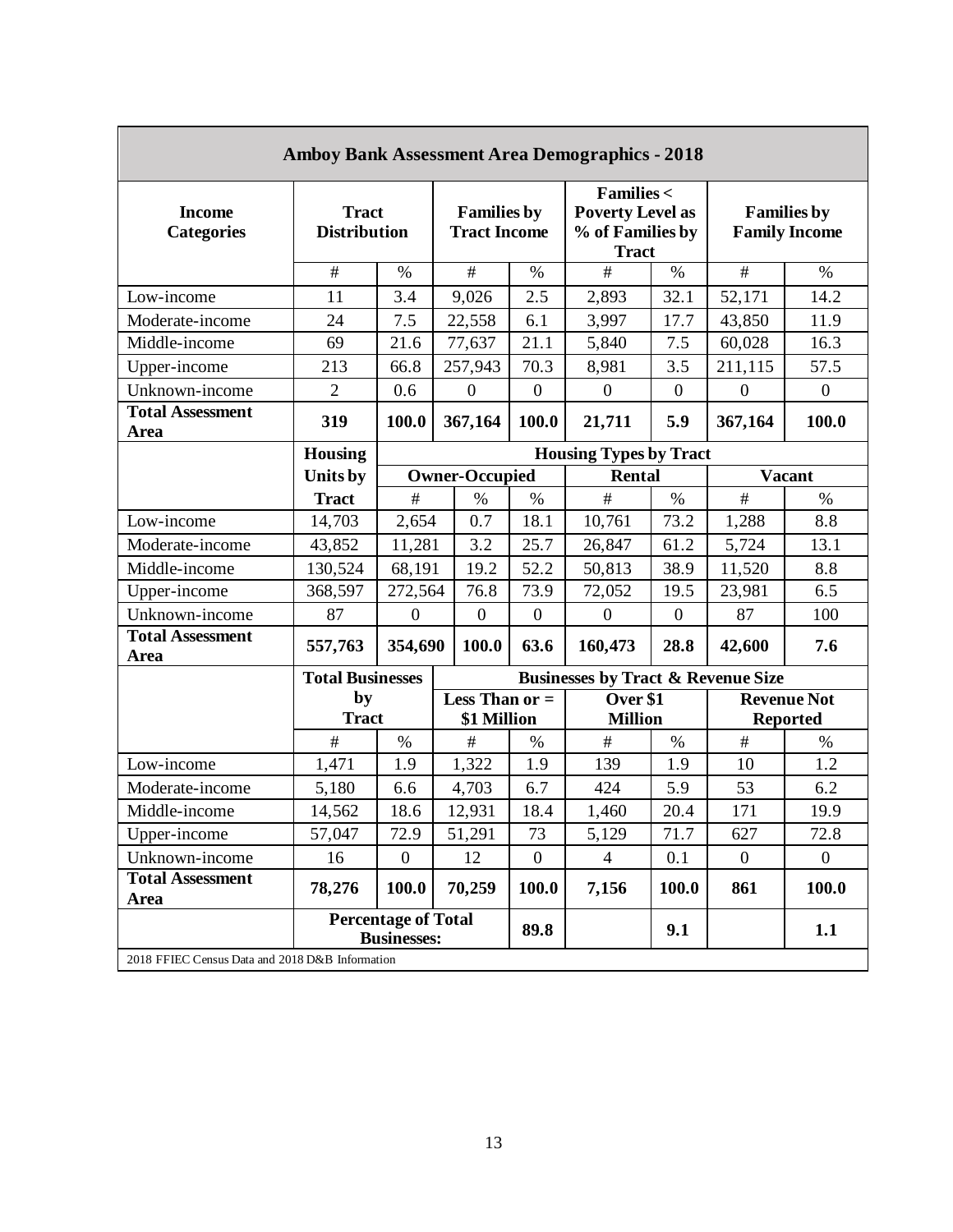| <b>Amboy Bank Assessment Area Demographics - 2017</b> |                                                  |                                           |         |                                                                                     |                  |                                               |                                            |                                       |                  |  |
|-------------------------------------------------------|--------------------------------------------------|-------------------------------------------|---------|-------------------------------------------------------------------------------------|------------------|-----------------------------------------------|--------------------------------------------|---------------------------------------|------------------|--|
| <b>Income</b><br><b>Categories</b>                    | <b>Tract</b><br><b>Distribution</b>              | <b>Families by</b><br><b>Tract Income</b> |         | <b>Families &lt;</b><br><b>Poverty Level as</b><br>% of Families by<br><b>Tract</b> |                  |                                               | <b>Families by</b><br><b>Family Income</b> |                                       |                  |  |
|                                                       | $\#$                                             | $\%$                                      |         | $\#$                                                                                | $\%$             | $\#$                                          | $\%$                                       | #                                     | $\%$             |  |
| Low-income                                            | 11                                               | 3.4                                       |         | 9,026                                                                               | 2.5              | 2,893                                         | 32.1                                       | 52,171                                | 14.2             |  |
| Moderate-income                                       | 24                                               | 7.5                                       |         | 22,558                                                                              | 6.1              | 3,997                                         | 17.7                                       | 43,850                                | 11.9             |  |
| Middle-income                                         | 69                                               | 21.6                                      |         | 77,637                                                                              | 21.1             | 5,840                                         | 7.5                                        | 60,028                                | 16.3             |  |
| Upper-income                                          | 213                                              | 66.8                                      |         | 257,943                                                                             | 70.3             | 8,981                                         | 3.5                                        | 211,115                               | 57.5             |  |
| Unknown-income                                        | $\overline{2}$                                   | 0.6                                       |         | $\boldsymbol{0}$                                                                    | $\boldsymbol{0}$ | $\boldsymbol{0}$                              | $\boldsymbol{0}$                           | $\mathbf{0}$                          | $\boldsymbol{0}$ |  |
| <b>Total Assessment</b><br>Area                       | 319                                              | 100.0                                     | 367,164 |                                                                                     | 100.0            | 21,711                                        | 5.9                                        | 367,164                               | 100.0            |  |
|                                                       | <b>Housing</b>                                   |                                           |         |                                                                                     |                  | <b>Housing Types by Tract</b>                 |                                            |                                       |                  |  |
|                                                       | Units by                                         |                                           |         | <b>Owner-Occupied</b>                                                               |                  | Rental                                        |                                            | <b>Vacant</b>                         |                  |  |
|                                                       | <b>Tract</b>                                     | #                                         |         | $\%$                                                                                | $\%$             | $\#$                                          | $\%$                                       | $\#$                                  | $\%$             |  |
| Low-income                                            | 14,703                                           | 2,654                                     |         | 0.7                                                                                 | 18.1             | 10,761                                        | 73.2                                       | 1,288                                 | 8.8              |  |
| Moderate-income                                       | 43,852                                           | 11,281                                    |         | 3.2                                                                                 | 25.7             | 26,847                                        | 61.2                                       | 5,724                                 | 13.1             |  |
| Middle-income                                         | 130,524                                          | 68,191                                    |         | 19.2                                                                                | 52.2             | 50,813                                        | 38.9                                       | 11,520                                | 8.8              |  |
| Upper-income                                          | 368,597                                          | 272,564                                   |         | 76.8                                                                                | 73.9             | 72,052                                        | 19.5                                       | 23,981                                | 6.5              |  |
| Unknown-income                                        | 87                                               | $\boldsymbol{0}$                          |         | $\boldsymbol{0}$                                                                    | $\boldsymbol{0}$ | $\boldsymbol{0}$                              | $\boldsymbol{0}$                           | 87                                    | 100              |  |
| <b>Total Assessment</b><br><b>Area</b>                | 557,763                                          | 354,690                                   |         | 100.0                                                                               | 63.6             | 160,473                                       | 28.8                                       | 42,600                                | 7.6              |  |
|                                                       | <b>Total</b>                                     |                                           |         |                                                                                     |                  | <b>Businesses by Tract &amp; Revenue Size</b> |                                            |                                       |                  |  |
|                                                       | <b>Businesses by</b><br><b>Tract</b>             |                                           |         | Less Than $or =$<br>\$1 Million                                                     |                  | Over \$1<br><b>Million</b>                    |                                            | <b>Revenue Not</b><br><b>Reported</b> |                  |  |
|                                                       | #                                                | $\%$                                      |         | #                                                                                   | $\%$             | $\#$                                          | $\%$                                       | #                                     | $\%$             |  |
| Low-income                                            | 1,089                                            | 1.8                                       |         | 956                                                                                 | 1.8              | 129                                           | 1.8                                        | $\overline{4}$                        | 0.8              |  |
| Moderate-income                                       | 3,887                                            | 6.3                                       |         | 3,451                                                                               | 6.4              | 412                                           | 5.8                                        | 24                                    | 4.6              |  |
| Middle-income                                         | 11,491                                           | 18.7                                      |         | 9,921                                                                               | 18.4             | 1,455                                         | 20.6                                       | 115                                   | 21.9             |  |
| Upper-income                                          | 45,034                                           | 73.2                                      |         | 39,605                                                                              | 73.4             | 5,048                                         | 71.6                                       | 381                                   | 72.7             |  |
| Unknown-income                                        | $\overline{4}$                                   | $\mathbf{0}$                              |         | $\mathbf{1}$                                                                        | $\boldsymbol{0}$ | 3                                             | $\boldsymbol{0}$                           | $\boldsymbol{0}$                      | $\boldsymbol{0}$ |  |
| <b>Total Assessment</b><br><b>Area</b>                | 61,505                                           | 100.0                                     |         | 53,934                                                                              | 100.0            | 7,047                                         | 100.0                                      | 524                                   | 100.0            |  |
|                                                       | <b>Percentage of Total</b><br><b>Businesses:</b> |                                           |         |                                                                                     | 87.7             |                                               | 11.5                                       |                                       | 0.9              |  |
| 2017 FFIEC Census Data and 2017 D&B Information       |                                                  |                                           |         |                                                                                     |                  |                                               |                                            |                                       |                  |  |

**Amboy Bank Assessment Area Demographics - 2017**

Г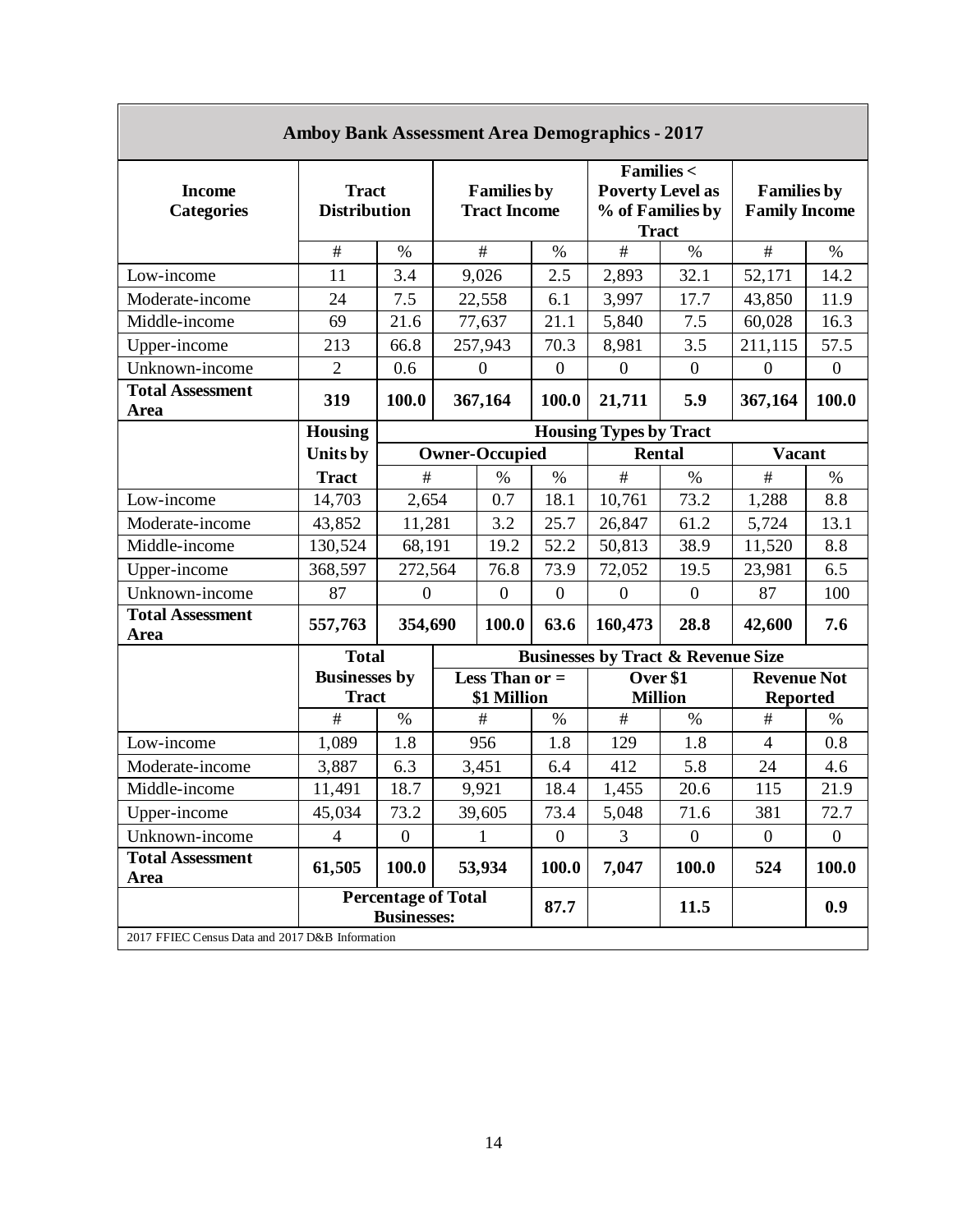#### **CONCLUSION WITH RESPECT TO PERFORMANCE TESTS**

#### **LENDING TEST**

Amboy's performance under the lending test is rated High Satisfactory. This performance is based on the fact that the bank's lending levels reflected adequate responsiveness to the assessment area's credit needs, an adequate percentage of the bank's loans were made in the bank's assessment area, the geographic distribution of loans reflected adequate penetration throughout the assessment area, the distribution of borrowers reflected, given the product lines offered, excellent penetration among customers of different income levels and businesses of different sizes, exhibited a good record of serving the credit needs of low-income individuals and areas and very small businesses, the bank made a relatively high level of community development loans, and the bank made use of innovative and/or flexible lending practices in serving assessment area credit needs.

#### **Lending Activity**

Amboy's lending levels reflected adequate responsiveness to the assessment area 's credit needs. This conclusion is based on lending activity levels, market share performance and comparison with aggregate performance data. Performance in HMDA-related lending and small business lending was adequate. As detailed in the chart below, for the three-year evaluation period, total lending activity totaled 498 loans consisting of 97 home purchase, 122 refinance, 15 multi-family, and 264 small business loans. Lending activity was consistent on an annualized basis compared to the prior two-year evaluation period, during which lending activity totaled 559 loans consisting of 119 home purchase, 114 refinance, 1 1 multi-family, and 230 small business loans.

| <b>Summary of Lending Activity</b><br>January 1, 2017 - December 31, 2019 |     |        |         |        |  |  |  |  |  |  |  |
|---------------------------------------------------------------------------|-----|--------|---------|--------|--|--|--|--|--|--|--|
| \$ (000s)<br>$\frac{6}{9}$<br>#<br>$\frac{0}{0}$<br><b>Loan Type</b>      |     |        |         |        |  |  |  |  |  |  |  |
| Home Purchase                                                             | 97  | 19.5%  | 23,294  | 12.1%  |  |  |  |  |  |  |  |
| Multi-Family                                                              | 15  | 3.0%   | 84,322  | 43.8%  |  |  |  |  |  |  |  |
| Refinancing                                                               | 122 | 24.5%  | 22,988  | 11.9%  |  |  |  |  |  |  |  |
| <b>Total HMDA</b>                                                         | 234 | 47.0%  | 130,604 | 67.7%  |  |  |  |  |  |  |  |
| 61,870<br>32.1%<br><b>Total Small Business</b><br>53.0%<br>264            |     |        |         |        |  |  |  |  |  |  |  |
| <b>TOTAL LOANS</b>                                                        | 498 | 100.0% | 192,474 | 100.0% |  |  |  |  |  |  |  |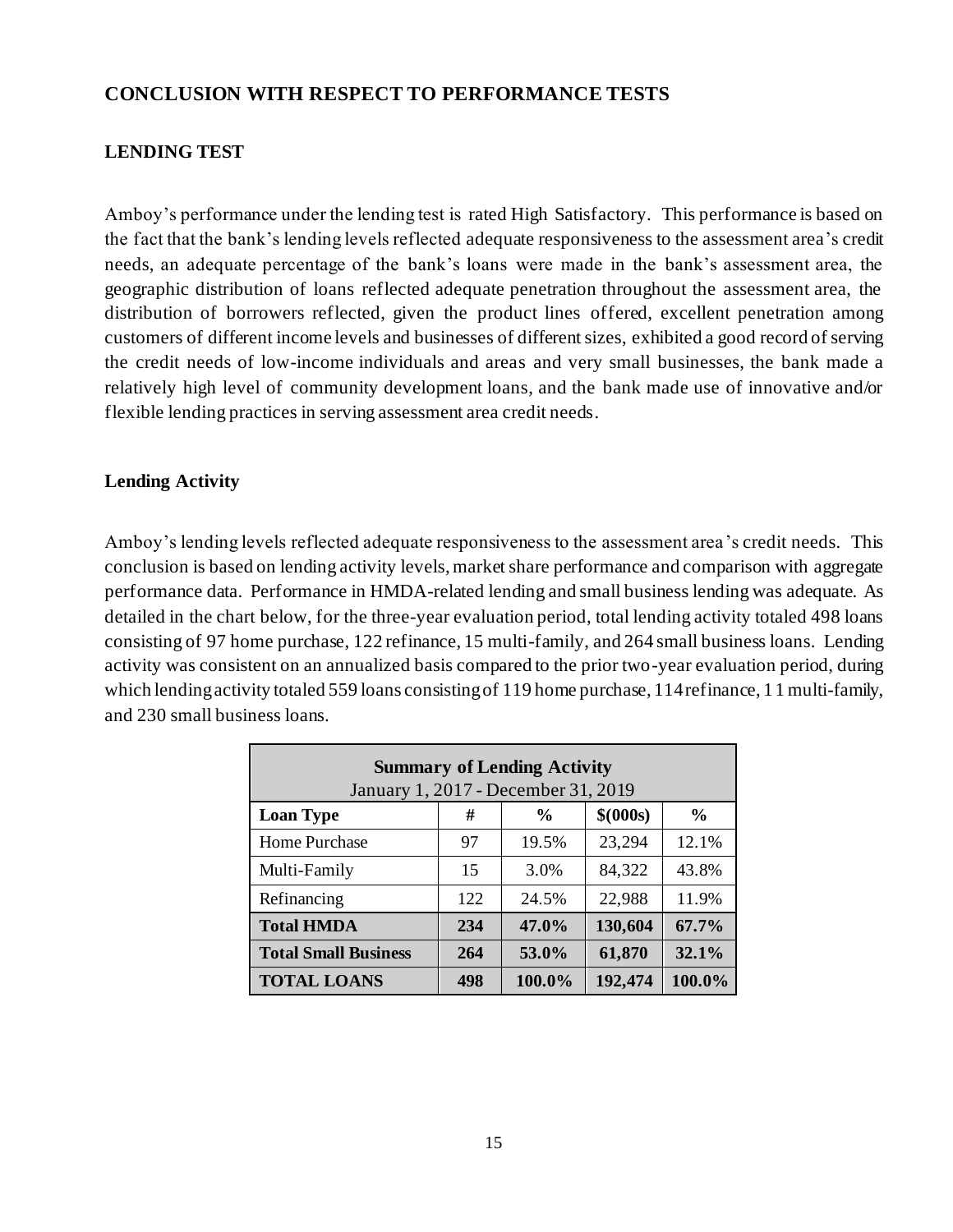#### **Assessment Area Concentration**

An adequate percentage of Amboy's total lending was originated within the assessment area. In 2017, Amboy originated 77.5% by number and 79.3% by dollar volume to individuals residing and businesses operating in the assessment area. For HMDA-related lending, 67.1% by number and 73.8% by dollar volume were made in Amboy's assessment area. Likewise, 87.4% of small business loans by number and 84.1% by dollar volume were made in the assessment area. The percentage of HMDA and small business lending within the assessment area increased since the prior evaluation when 73.7% of loans by number and 59.4% of loans by dollar volume were made inside the assessment area. See the following table for further details of the bank's 2017 lending.

| Lending Inside and Outside the Assessment Area<br>January 1, 2017 – December 31, 2017 |     |               |           |               |           |               |           |               |    |               |                  |               |  |
|---------------------------------------------------------------------------------------|-----|---------------|-----------|---------------|-----------|---------------|-----------|---------------|----|---------------|------------------|---------------|--|
| <b>Inside</b><br>Outside                                                              |     |               |           |               |           |               |           |               |    | <b>Total</b>  |                  |               |  |
| <b>Loan Type</b>                                                                      | #   | $\frac{6}{6}$ | \$ (000s) | $\frac{6}{6}$ | #         | $\frac{0}{0}$ | \$ (000s) | $\frac{6}{6}$ | #  | $\frac{0}{0}$ | \$ (000s)        | $\frac{0}{0}$ |  |
| <b>Home Purchase</b>                                                                  | 20  | 54.1          | 4,595     | 68.6          | 17        | 45.9          | 2,100     | 31.4          | 37 | 100.0         | 6,695            | 100.0         |  |
| Multi-Family Housing                                                                  |     | 100.0         | 371       | 100.0         | $\Omega$  | 0.0           | $\theta$  | 0.0           |    | 100.0         | 371              | 100.0         |  |
| Refinancing                                                                           | 34  | 77.3          | 7,763     | 76.2          | 10        | 22.7          | 2,430     | 23.8          | 44 |               | 100.0 10,193     | 100.0         |  |
| <b>Total HMDA</b>                                                                     | 55  | 67.1          | 12,729    | 73.8          | 27        | 32.9          | 4,530     | 26.2          | 82 |               | 100.0 17,259     | 100.0         |  |
| <b>Total Small Business</b>                                                           | 76  | 87.4          | 16,858    | 84.1          | <b>11</b> | 12.6          | 3,186     | 15.9          | 87 |               | 100.0 20,011     | 100.0         |  |
| <b>TOTAL LOANS</b>                                                                    | 131 | 77.5          | 29,554    | 79.3          | 38        | 22.5          | 7,716     | 20.7          |    |               | 169 100.0 37,270 | 100.0         |  |

In 2018 and 2019, Amboy originated 72.0% of its HMDA and small business loans by number and 43.1% by dollar volume within its assessment area. The percentage of Amboy's HMDA loan originations within its assessment area was 63.2% by number and 33.5% by dollar volume. This decrease from 2017 was due to a significant number of the bank's multifamily loans originated outside of its assessment area in 2018. In 2018 and 2019, Amboy's percentage of small business loan originations within its assessment area was 79.7% by number and 69.2% by dollar volume. See the following table for further details of the bank's 2018 and 2019 lending.

| <b>Lending Inside and Outside the Assessment Area</b><br>January 1, 2018 – December 31, 2019 |                |                                                                                 |           |               |    |               |             |               |    |               |                        |               |
|----------------------------------------------------------------------------------------------|----------------|---------------------------------------------------------------------------------|-----------|---------------|----|---------------|-------------|---------------|----|---------------|------------------------|---------------|
| <b>Inside</b><br>Outside<br><b>Total</b>                                                     |                |                                                                                 |           |               |    |               |             |               |    |               |                        |               |
| <b>Loan Type</b>                                                                             | #              | $\frac{0}{0}$                                                                   | \$ (000s) | $\frac{6}{6}$ | #  | $\frac{6}{6}$ | \$ (000s)   | $\frac{6}{6}$ | #  | $\frac{0}{0}$ | \$ (000s)              | $\frac{6}{6}$ |
| Home Purchase                                                                                | 39             | 65.0                                                                            | 10,846    | 65.3          | 21 | 35.0          | 5,753       | 34.7          | 60 | 100.0         | 16,599                 | 100.0         |
| Multi-Family Housing                                                                         | $\overline{2}$ | 14.3                                                                            | 17,769    | 21.2          | 12 | 85.7          | 66,182      | 78.8          | 14 |               | 100.0 83,951           | 100.0         |
| Refinancing                                                                                  | 55             | 70.5                                                                            | 9,366     | 73.2          | 23 | 29.5          | 3,429       | 26.8          | 78 |               | 100.0 12,795           | 100.0         |
| <b>Total HMDA related</b>                                                                    | 96             | 63.2                                                                            | 37,981    | 33.5          | 56 |               | 36.8 75,364 |               |    |               | 66.5 152 100.0 113,345 | 100.0         |
| <b>Total Small Business</b>                                                                  | 141            | 30.8 177 100.0 155,204<br>79.7<br>100.0<br>28,954<br>69.2<br>20.3 12,905 <br>36 |           |               |    |               |             |               |    |               |                        |               |
| <b>TOTAL LOANS</b>                                                                           | 2371           | 72.0                                                                            | 66,935    | 43.1          | 92 |               | 28.0 88,269 |               |    |               | 56.9 329 100.0 155,204 | 100.0         |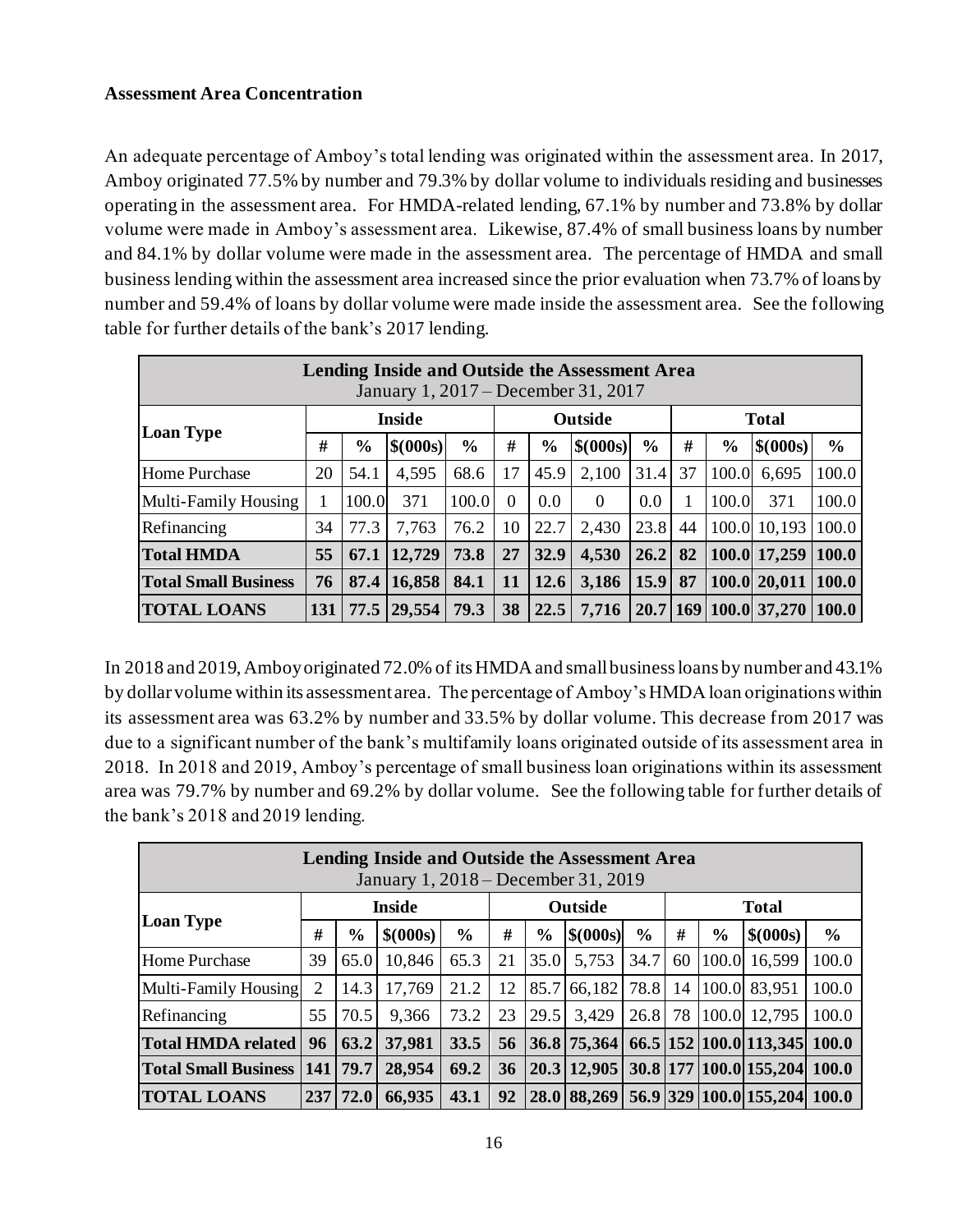#### **Geographic Distribution of Loans**

Amboy's overall geographic distribution of loans reflected adequate penetration throughout the assessment area when considering the assessment area's performance context. This lending performance was based on the bank's poor lending penetration in low-income geographies and good lending penetration in moderate-income geographies. The bank's overall lending penetration was impacted by its small market share in a large, heavily populated, and heavily banked area.

In 2017 and 2018, according to the 2015 ACS, the assessment area had 354,690 owner-occupied housing units, of which only 2,654 (0.7%) were located in low-income geographies. In 2019, of the 354,690 owner-occupied housing units, 7,064 (2.0%) were located in low-income geographies. While there were few opportunities for lending in low-income tracts, opportunities to lend were available in moderateincome census tracts, and were afforded more weight in the analysis. Specifically, in 2017 and 2018, 11,281 (3.2%) owner-occupied housing units were located in the moderate-income tracts. In 2019, 37,573 (10.6%) were located in moderate-income tracts.

In 2017, out of a total of 53,934 small businesses, 956 (1.8%) were located within low-income tracts, while 3,451 (6.4%) were located in moderate-income census tracts. In 2018, out of 70,259 small businesses, 1,322 (1.9%) were located within low-income tracts, while 4,703 (6.7%) were located in moderate-income census tracts. In 2019, out of 70,821 small businesses, 4,216 (6.0%) were located within low-income tracts, while 7,216 (10.2%) were located in moderate-income census tracts.

#### *Analysis of Lending Gaps*

Amboy's lending penetration within its assessment area was adequate. In 2019, Amboy originated HMDA and small business loans in 25.4% of all census tracts in the assessment area. In this same year, Amboy penetrated 12.5% of the low-income census tracts and 23.3% of moderate-income tracts. Lending penetration in 2019 exceeded that in both 2018 and 2017 when the bank originated no loans in lowincome census tracts and penetrated 12.5% and 16.7%, respectively, of moderate-income census tracts.

Performance context challenges impacted Amboy's lending in low- and moderate-income geographies. In 2019, only 6.7% of the assessment area's housing units were located in low-income census tracts while 14.2% of housing units were in moderate-income tracts. Furthermore, of all owner-occupied housing units in the assessment area, just 2.0% were located in low-income tracts and 10.6% were in moderateincome tracts. In 2017 and 2018, prior to the OMB change in census tract groupings, only 0.7% of owneroccupied units were located in low-income tracts and 3.2% were in moderate-income tracts. Additionally, in 2019, 23.6% of families in low-income tracts were below the poverty line and the same percentage, 23.6%, of moderate-income families were below the poverty level. In 2017 and 2018, 13.3% of families in low-income tracts were below the poverty line and 18.4% of moderate-income families were below the poverty level.

In 2019, of the total number of housing units located in low-income tracts, 18.8% were owner-occupied units, 70.0% were rental units, and 11.1% were vacant. Of the housing units located in moderate-income tracts, 47.4% were owner-occupied, 43.7% were rental, and 8.9% were vacant. These factors demonstrated the bank's limited opportunities to lend in low- and moderate-income tracts; however,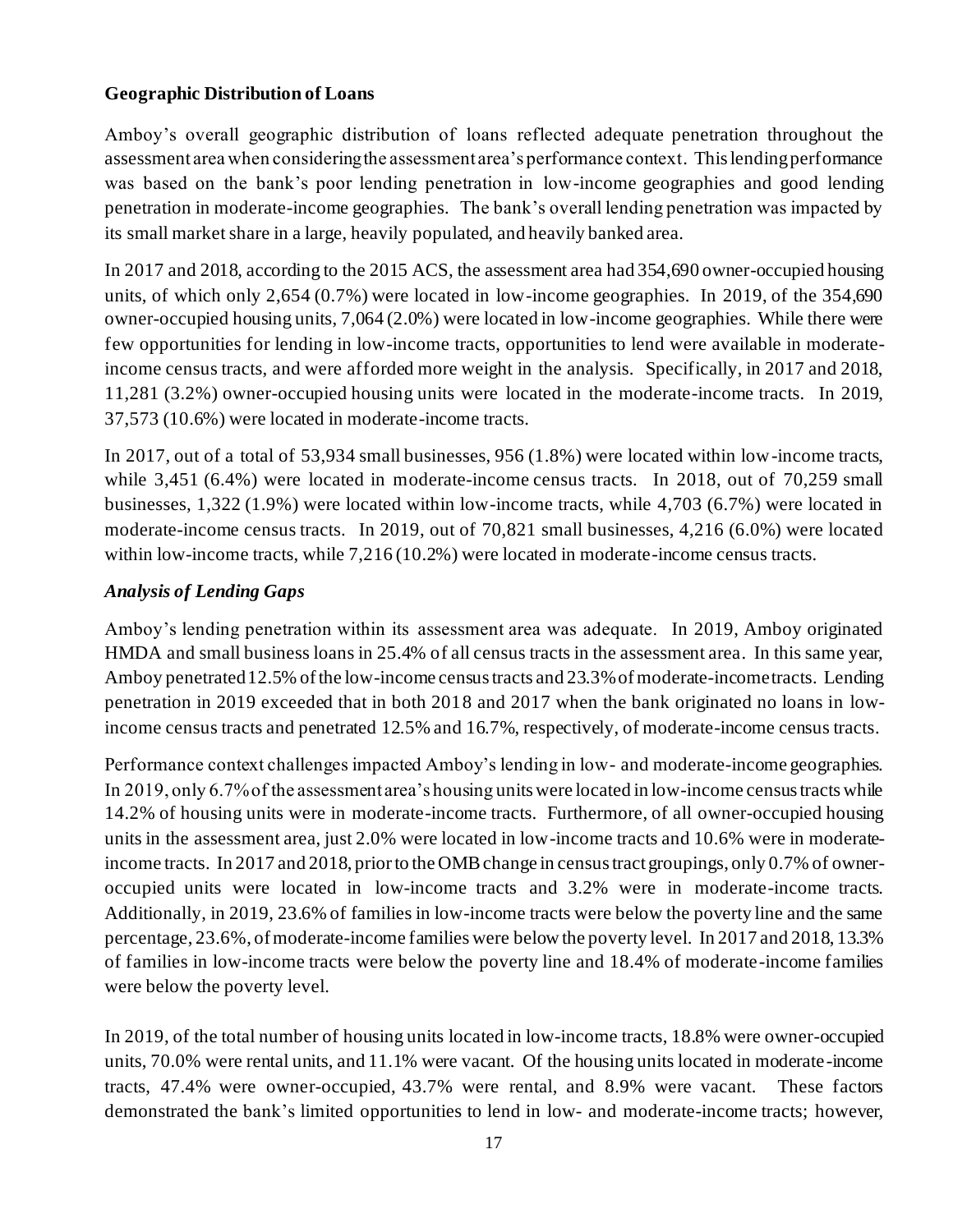Amboy achieved an adequate lending penetration in these geographies despite the performance context challenges.

There were also performance context challenges for small business lending. In 2019, according to D&B data, just 2.0% of small businesses with a GAR of \$1 million or less were located in low-income census tracts and 10.6% were located in moderate-income tracts, representing low percentages in a highly competitive market.

| <b>Lending Gap Analysis Summary</b><br>January 1, 2017 - December 31, 2019 |                         |                                |                    |  |  |  |  |  |  |  |
|----------------------------------------------------------------------------|-------------------------|--------------------------------|--------------------|--|--|--|--|--|--|--|
| <b>Tract Income Levels</b>                                                 | <b>Number of Tracts</b> | <b>Tracts with no</b><br>Loans | <b>Penetration</b> |  |  |  |  |  |  |  |
|                                                                            | 2019                    |                                |                    |  |  |  |  |  |  |  |
| Low                                                                        | 24                      | 21                             | 12.5%              |  |  |  |  |  |  |  |
| Moderate                                                                   | 43                      | 33                             | 23.3%              |  |  |  |  |  |  |  |
| Middle                                                                     | 155                     | 108                            | 30.3%              |  |  |  |  |  |  |  |
| Upper                                                                      | 95                      | 74                             | 22.1%              |  |  |  |  |  |  |  |
| Unknown                                                                    | $\overline{2}$          | $\overline{2}$                 | 0.0%               |  |  |  |  |  |  |  |
| <b>Total Tracts</b>                                                        | 319                     | 238                            | 25.4%              |  |  |  |  |  |  |  |
|                                                                            | 2018                    |                                |                    |  |  |  |  |  |  |  |
| Low                                                                        | 11                      | 11                             | 0.0%               |  |  |  |  |  |  |  |
| Moderate                                                                   | 24                      | 21                             | 12.5%              |  |  |  |  |  |  |  |
| Middle                                                                     | 69                      | 59                             | 14.5%              |  |  |  |  |  |  |  |
| Upper                                                                      | 213                     | 147                            | 31.0%              |  |  |  |  |  |  |  |
| Unknown                                                                    | $\overline{2}$          | $\overline{2}$                 | 0.0%               |  |  |  |  |  |  |  |
| <b>Total Tracts</b>                                                        | 319                     | 240                            | 24.8%              |  |  |  |  |  |  |  |
|                                                                            | 2017                    |                                |                    |  |  |  |  |  |  |  |
| Low                                                                        | 11                      | 11                             | 0.0%               |  |  |  |  |  |  |  |
| Moderate                                                                   | 24                      | 20                             | 16.7%              |  |  |  |  |  |  |  |
| Middle                                                                     | 69                      | 52                             | 24.6%              |  |  |  |  |  |  |  |
| Upper                                                                      | 213                     | 153                            | 28.2%              |  |  |  |  |  |  |  |
| Unknown                                                                    | $\overline{2}$          | $\overline{2}$                 | 0.0%               |  |  |  |  |  |  |  |
| <b>Total Tracts</b>                                                        | 319                     | 238                            | 25.4%              |  |  |  |  |  |  |  |

The following table details the bank's penetration in low-, moderate-, middle-, upper- and unknownincome census tracts.

See the Aggregate Comparison Loan Distribution tables in CRA Appendix A for details of the bank's 2017, 2018 and 2019 loan distribution by geography. An analysis of the lending in each loan category follows.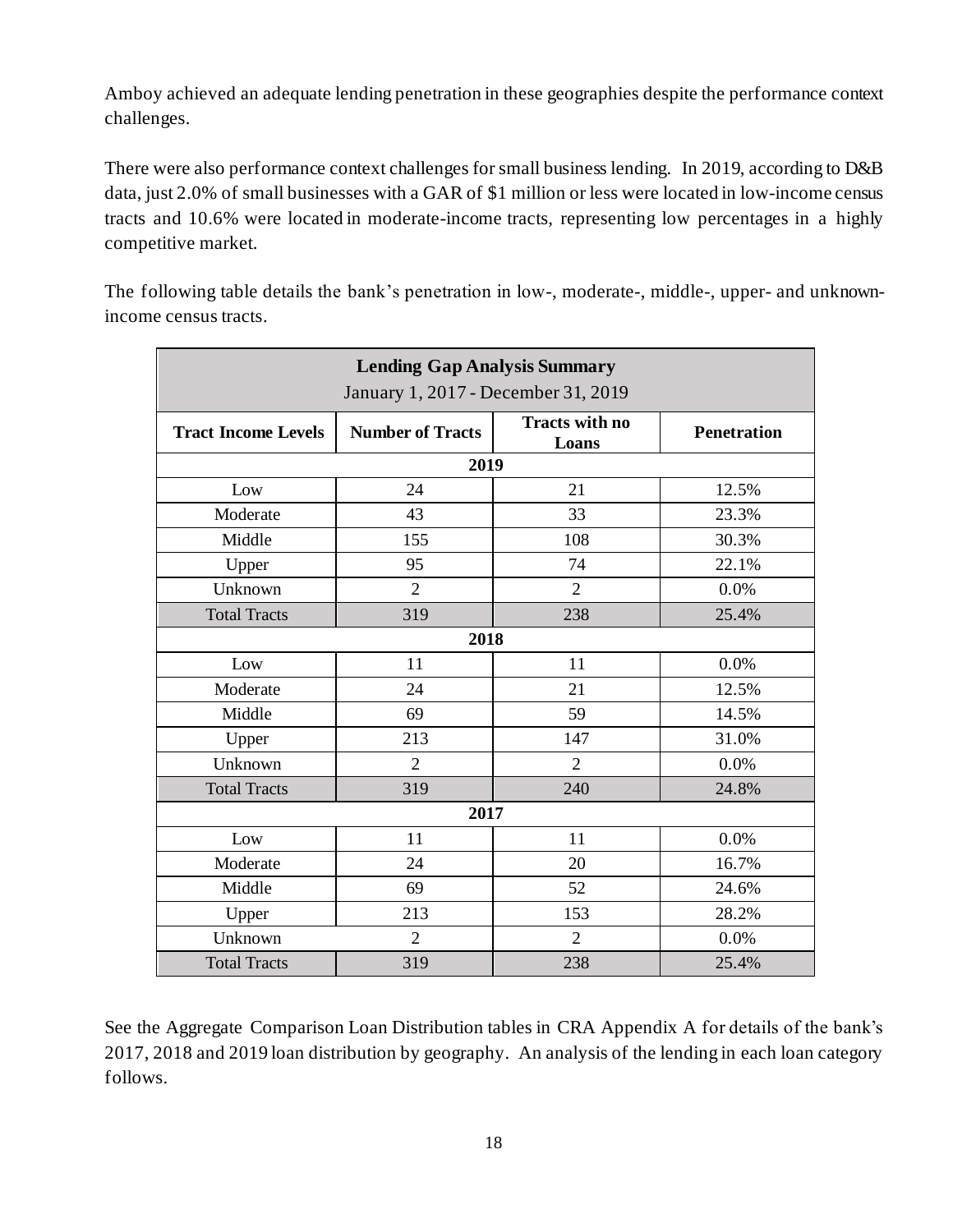#### *Home Purchase Loans*

Amboy's overall distribution of home purchase loans in LMI geographies was adequate based on comparisons to the demographic data and the aggregate performance. The bank's performance in lowincome census tracts was poor while its performance in moderate-income census tracts was good.

The bank's performance in low-income tracts was poor as none of Amboy's home purchase loans originated during the review period were in low-income census tracts. In 2019, 2.0% of all owneroccupied housing units in the assessment area were located in low-income tracts. This percentage was even smaller, 0.7%, in 2017 and 2018. The aggregate performance reflected very few loans originated in low-income census tracts. In 2019, aggregate performance was 3.3% by number and 2.7% by dollar volume of its home purchase loans in low-income tracts. In 2018, the aggregate performance was 1.4% by number and 0.8% by dollar volume, and in 2017, it was 1.2% by number and 0.8% by dollar volume.

Amboy's home purchase lending performance in moderate-income census tracts was good when compared to demographics and aggregate performance. In 2019, the bank originated 11.1% by number and 5.5% by dollar volume of home purchase loans in moderate-income census tracts, in line with the 10.6% of all owner-occupied housing units located in moderate-income census tracts. The bank's 2019 home purchase lending performance was consistent with the aggregate performance, which made 10.9% by number and 8.1% by dollar volume of home purchase loans in moderate-income tracts. In 2018, Amboy did not originate any home purchase loans in moderate-income census tracts, when only 3.2% of all owner-occupied housing units were located in moderate-income census tracts. Aggregate lenders made 3.9% by number and 2.8% by dollar volume of home purchase loans in a moderate-income census tracts. In 2017, the bank originated 5.0% by number and 4.6% by dollar volume in moderate-income tracts, exceeding the 3.2% of all owner-occupied housing units located in moderate-income census tracts and exceeding the aggregate performance of 4.3% by number and 3.2% by dollar volume.

#### *Refinance*

Amboy's overall distribution of refinance loans in LMI geographies was adequate based on comparisons to the demographic data and the aggregate performance. The bank's performance in low-income census tracts was adequate while its performance in moderate-income census tracts was good.

Amboy's distribution of refinance loans in low-income tracts was poor throughout the review period as the bank originated no refinance loans in low-income census tracts in 2019, 2018, or 2017. Opportunities to make refinance loans in low-income tracts were limited given that, in 2019, only 2.0% of the total owner-occupied units were located in low-income census tracts and the aggregate performance was 2.3% by number and 1.7% by dollar volume of its refinance loans in low-income tracts. In 2018, the total owner-occupied units located in low-income census tracts was just 0.7% and the aggregate performance was 1.1% by number and 0.8% by dollar volume. In 2017, the total owner-occupied units located in lowincome census tracts was just 0.7% and the aggregate performance was 1.1% by number and 0.7% by dollar volume.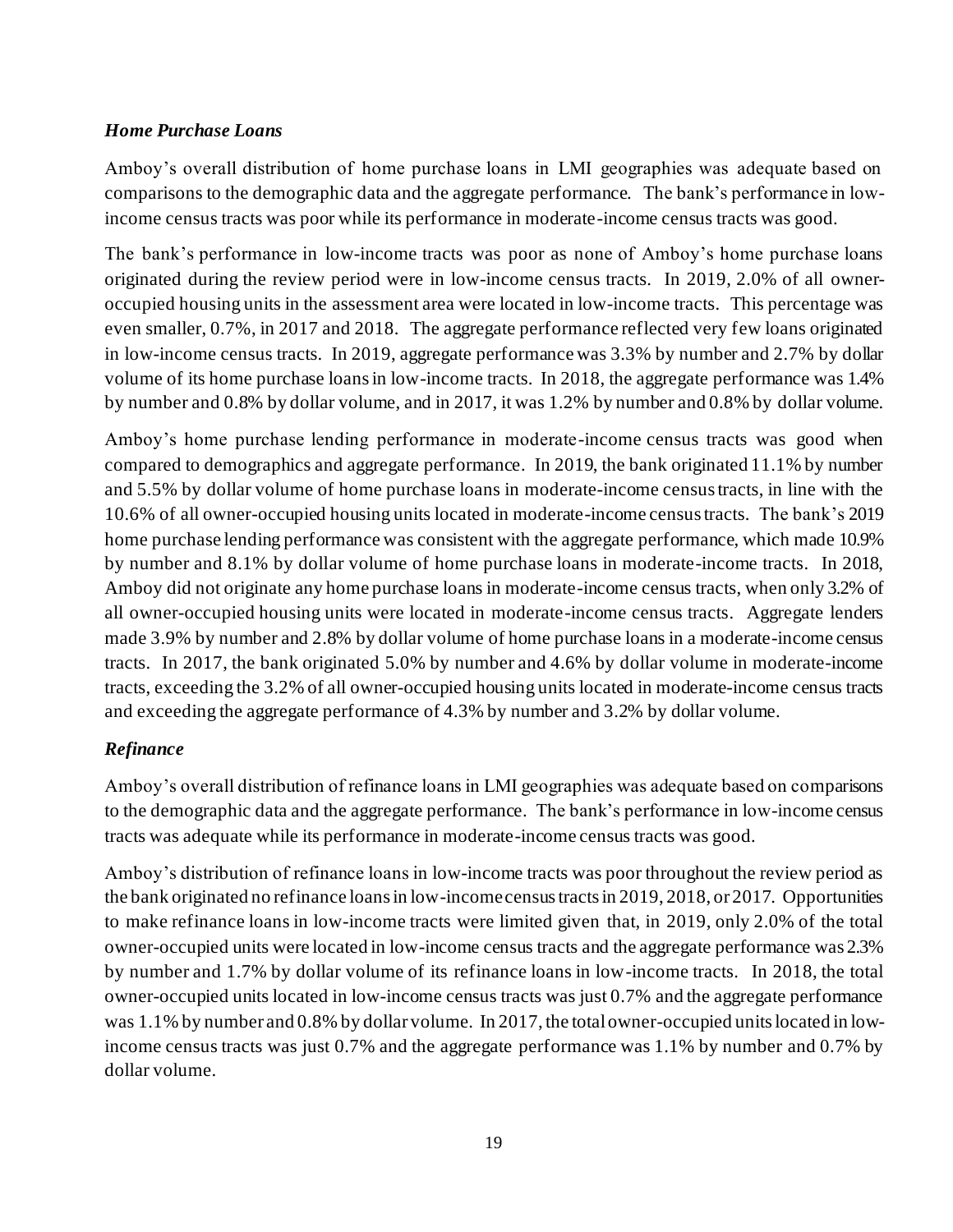Amboy's refinance lending performance in moderate-income geographies was good. In 2019, Amboy originated 12.1% by number and 7.6% by dollar volume of its refinance loans in moderate-income tracts. The bank's 2019 refinance performance in moderate-income census tracts was above the 10.6% of the total owner-occupied housing units located in moderate-income census tracts and above the aggregate performance of 8.2% by number and 6.1% by dollar volume. Amboy made no refinance loans in moderate-income tracts in 2018, compared to 3.2% of total owner-occupied housing units located in moderate-income census tracts. In 2018, the aggregate performance was 3.0% by number and 2.4% by dollar volume. In 2017, Amboy originated 5.9% by number and 3.7% by dollar volume of its refinance loans in moderate-income tracts. The bank's 2017 refinance lending in moderate-income census tracts was above the 3.2% of total owner-occupied housing units located in moderate-income census tracts and above the aggregate performance of 3.4% by number and 2.7% by dollar volume.

#### *Small Business*

Amboy's overall distribution of small business loans in LMI geographies was adequate based on comparisons to D&B establishment and aggregate performance data. The bank's performance in lowincome census tracts was poor while its performance in moderate-income census tracts was excellent.

The bank's small business lending performance in low-income census tracts was poor. In 2019, the bank made 6.3% by number and 2.3% by dollar volume of its small business loans in low-income census tracts. This was similar to the 6.0% of small businesses located in low-income census tracts and comparable to the aggregate performance of 5.1% by number and 5.5% by dollar volume of its small business loans in low-income census tracts. However, in 2018, Amboy did not originate any small business loans in lowincome tracts while the aggregate performance data also reflected minimal lending. Amboy's small business lending performance was below the demographic of 1.9% of small businesses located in lowincome census tracts as well as the aggregate performance of 1.5% by number and 1.8% by dollar volume of small business loans made in low-income tracts. Similarly, in 2017, the bank did not originate any small business loans in low-income census tracts compared to 1.8% of small businesses located in lowincome census tracts and aggregate performance of 1.4% by number and 1.4% by dollar volume.

Small business lending performance in moderate-income tracts was good. In 2019, Amboy originated 9.4% by number and 6.2% by dollar volume of its small business loans in moderate-income census tracts, which was consistent with the 10.2% of small businesses located in moderate-income census tracts. The bank's small business lending performance was similar to the aggregate performance, which originated 10.4% by number and 9.7% by dollar volume of its small business loans in moderate-income census tracts. In 2018, Amboy originated 7.8% by number and 7.6% by dollar volume of its small business loans moderate-income census tracts, exceeding the 6.7% of small businesses located in moderateincome census tracts. Also, in 2018, the bank's small business lending performance exceeded the aggregate performance of 6.0% by number and 5.7% by dollar volume. In 2017, Amboy originated 7.9% by number and 4.7% by dollar volume of its small business loans in moderate-income census tracts, in line with 6.4% of small businesses located in moderate-income census tracts. The bank's small business lending performance was similar to the aggregate performance, which originated 6.2% by number and 6.4% by dollar volume of its small business loans in moderate-income census tracts.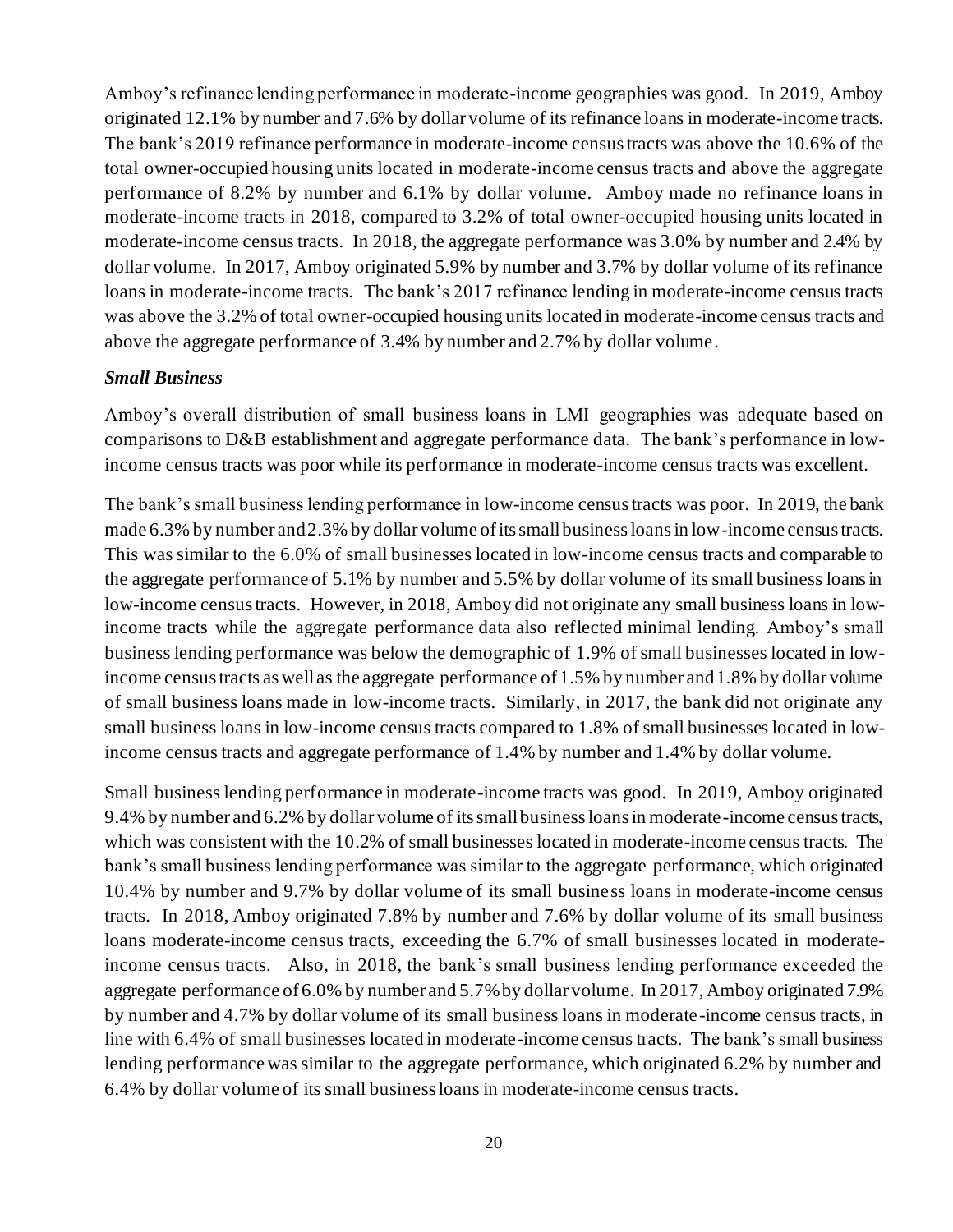#### **Lending to Borrowers of Different Income Levels and Lending to Businesses of Different Sizes**

Amboy's distribution of borrowers reflected, given the product lines offered, excellent distribution among customers of different income levels and to businesses of different sizes in the assessment area. Overall, HMDA lending to low- and moderate-income borrowers was excellent based on good performance of home purchase lending and excellent performance of refinance lending to LMI borrowers. Home improvement and multifamily loans were excluded from the evaluation, as the volume was too insignificant for analysis. Amboy's lending to businesses with gross annual revenues of \$1 million or less was excellent.

#### *Home Purchase*

Amboy's overall distribution of home purchase loans among customers of different income levels was, given the product lines offered, good based on comparisons to the demographic data and the aggregate performance. The bank's performance reflected adequate lending to low-income borrowers and its lending to moderate-income borrowers was good.

Amboy's home purchase lending to low-income borrowers was adequate. In 2019, Amboy originated 5.6% by number and 2.6% by dollar volume of its home purchase loans to low-income borrowers, which was below the 20.5% of low-income families in the assessment area. The bank's home purchase lending performance was comparable to the aggregate lending performance of 5.6% by number and 2.6% by dollar. In 2018, Amboy originated no home purchase loans in its assessment area to low-income borrowers when 14.2% of families in the assessment were low-income and the aggregate performance was just 1.6% by number and 0.7% by dollar volume. In 2017, Amboy originated 15.0% by number and 3.5% by dollar volume of its home purchase loans in low-income census tracts, in line with the 14.2% of low-income families in the assessment area. The bank's home purchase performance to low-income borrowers was above to the aggregate performance of 9.0% by number and 2.6% by dollar volume.

Amboy's home purchase lending to moderate-income borrowers was good. In 2019, the bank originated 16.7% by number and 12.3% by dollar volume of its home purchase loans in moderate-income census tracts, which was consistent with 16.4% of moderate-income families in the assessment area. The bank's home purchase performance was below the aggregate performance, which originated 21.1% by number and 15.3% by dollar volume of its home purchase loans to moderate-income borrowers. In 2018, Amboy originated 38.1% by number and 16.7% by dollar volume, which was significantly above the 11.9% of moderate-income families in the assessment area. The bank's home purchase lending performance to moderate-income borrowers was also significantly above the aggregate lending performance of 10.1% by number and 5.8% by dollar volume. In 2017, Amboy's lending to moderate-income borrowers was 5.0% by number and 2.2% by dollar volume, which was below the 11.9% of moderate-income borrowers in the assessment area. The bank's home purchase lending performance to moderate-income borrowers was below the aggregate performance of 9.0% by number and 5.0% by dollar volume.

#### *Refinance*

Amboy's overall distribution of refinance loans among customers of different income levels was, given the product lines offered, excellent based on comparisons to the demographic data and the aggregate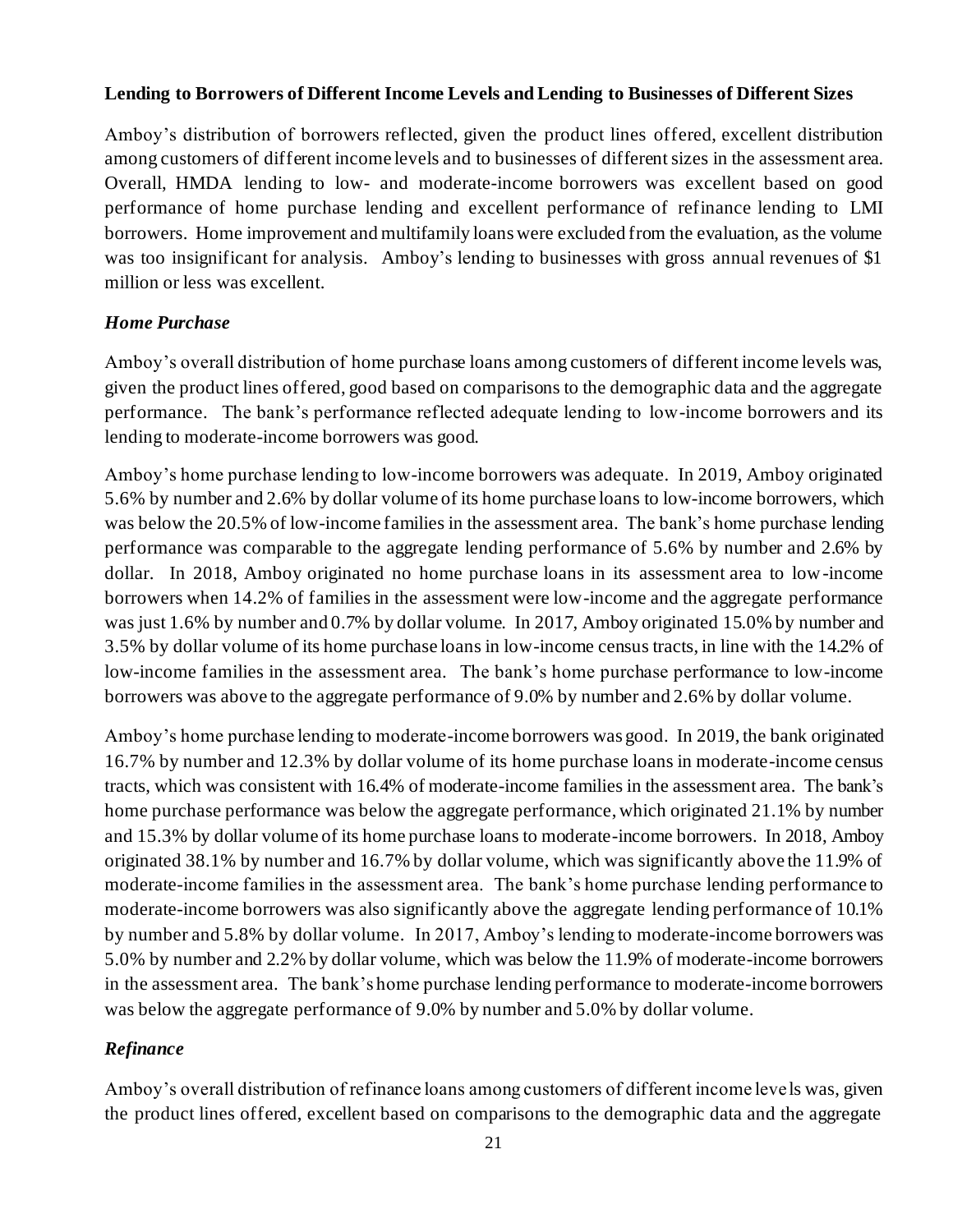performance. The bank's performance reflected excellent lending to low-income borrowers and its lending to moderate-income borrowers was good.

The distribution of borrowers reflected, given the product lines offered, excellent penetration among customers of different income levels for refinance loans. Amboy's refinance lending to low-income borrowers was excellent. In 2019, the bank's refinance lending to low-income borrowers was 39.4% by number and 25.9% by dollar volume, which was significantly above the 20.5% of low-income families in the assessment area. Amboy's refinance lending performance to low-income borrowers was also significantly above the aggregate performance of 4.6% by number and 2.5% by dollar volume. In 2018, the bank's refinance lending to low-income borrowers was 27.3% by number and 15.7% by dollar volume, which was significantly above the 14.2% of low-income families in the assessment area. Amboy's refinance lending performance to low-income borrowers was also significantly above the aggregate performance of 2.7% by number and 1.5% by dollar volume. In 2017, the bank's refinance lending to low-income borrowers was 23.5% by number and 7.6% by dollar volume, which was above the 14.2% of low-income families in the assessment area. Amboy's refinance performance to low-income borrowers was significantly above the aggregate performance of 2.1% by number and 1.0% by dollar volume.

Amboy's refinance lending to moderate-income borrowers was good. In 2019, the bank made 15.2% by number and 14.2% by dollar volume to moderate-income borrowers, which was consistent with the 16.4% of moderate-income families in the assessment area. Amboy's refinance performance to moderate-income borrowers was comparable to the aggregate performance of 13.9% by number and 9.4% by dollar volume. In 2018, the bank made 9.1% by number and 7.3% by dollar volume of its refinance loans to moderate-income borrowers, which was slightly below with the 11.9% of moderate-income families in the assessment area. Amboy's refinance performance to moderate-income borrowers was comparable to the aggregate performance of 10.0% by number and 5.8% by dollar volume. In 2017, the bank made 17.6% by number and 4.8% by dollar volume to moderate-income borrowers, which was slightly above the aggregate with the 16.4% of moderate-income families in the assessment area. Amboy's refinance performance to moderate-income borrowers was significantly above the aggregate performance of 7.2% by number and 4.0% by dollar volume.

#### *Small Business*

Amboy's overall distribution of small business loans to borrowers reflected, given the product lines offered, excellent penetration among businesses of different sizes based on comparisons to D&B data and aggregate performance data. The bank's performance in lending to businesses with GAR of \$1 million or less was excellent and the bank's small business lending in loan amounts of \$100,000 or less was good.

Amboy's small business lending to businesses with GAR of \$1 million or less was excellent. In 2019, the bank originated 65.5% of loans by number and 62.5% by dollar volume to businesses with GAR of \$1 million or less. While the bank's performance was below the 90.2% of businesses in the assessment area with GAR of \$1 million or less, the bank's lending was significantly above aggregate lending performance of 42.8% by number and 26.4% by dollar volume. Of Amboy's small business loans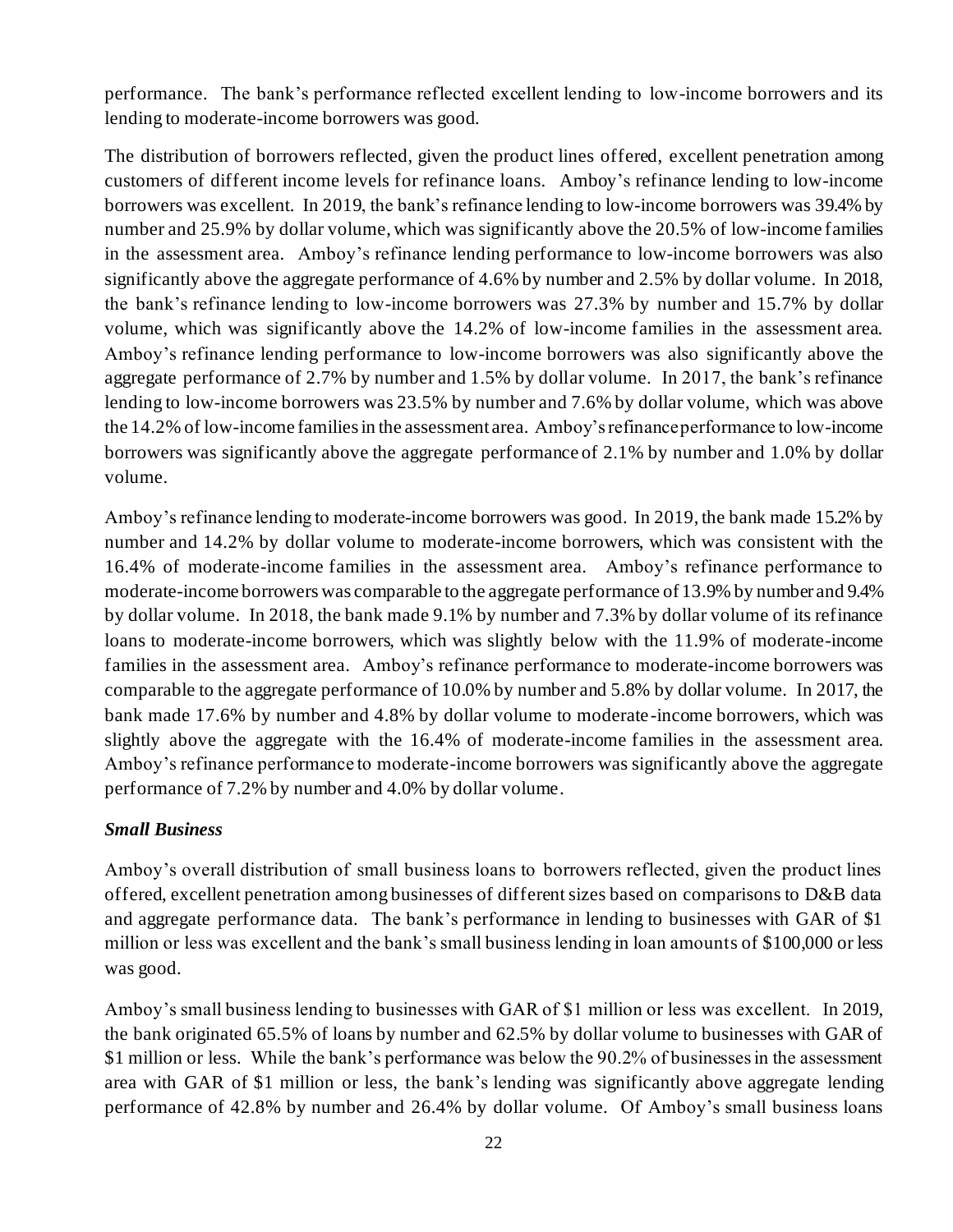originated in 2019, 45.3% by number and 62.5% by dollar volume were in amounts of \$100,000 or less while the aggregate performance was 94.1% by number and 26.4% by dollar volume. However, also in 2019, 34.4% by number and 32.2% by dollar volume of Amboy's small business loans were in amounts of \$100,001-\$250,000, significantly above the aggregate performance of 3.2% by number and 15.5% by dollar volume.

In 2018, the bank originated 53.2% of loans by number and 48.2% by dollar volume to businesses with GAR of \$1 million or less. While the bank's performance was below the 89.8% of businesses in the assessment area with GAR of \$1 million or less, the bank's lending was significantly above the aggregate lending performance of 41.0% by number and 27.8% by dollar volume. Of Amboy's small business loans originated in 2018, 53.2% by number and 16.9% by dollar volume were in amounts of \$100,000 or less while the aggregate performance was 94.3% by number and 42.6% by dollar volume. Also in 2018, 20.8% by number and 16.8% by dollar volume of Amboy's small business loans were in amounts of \$100,001-\$250,000, above the aggregate performance of 3.0% by number and 15.0% by dollar volume.

In 2017, the bank originated 57.9% of loans by number and 62.6% by dollar volume to businesses with GAR of \$1 million or less. While the bank's performance was below the 87.7% of businesses in the assessment area with GAR of \$1 million or less, the bank's lending was significantly above aggregate performance of 46.9% by number and 31.4% by dollar volume. Of Amboy's small business loans originated in 2017, 48.7% by number and 14.7% by dollar volume were in amounts of \$100,000 or less while the aggregate performance was 94.3% by number and 42.9% by dollar volume. Also, in 2017, 25.0% by number and 19.8% by dollar volume of Amboy's small business loans were in amounts of \$100,001-\$250,000, above the aggregate performance of 2.9% by number and 14.1% by dollar volume.

The tables in CRA Appendix A provide additional information with respect to Amboy's loan distribution when compared to the aggregate performance.

#### **Innovative or Flexible Lending Practices**

Amboy made use of innovative or flexible products that served to enhance the level of lending in LMI geographies and to LMI borrowers which supported the bank's good record of serving the credit needs of low-income individuals and areas and very small businesses. Examples of responsive products targeted to specific community needs in the bank's assessment area included:

- The "Helping Hand Mortgage" loan program designed for borrowers purchasing or refinancing a residence in the bank's assessment area whose income was at or below 80% of the HUD Median Area Income in those areas. For Helping Hand Mortgages, the bank absorbed the PMI payments for a limited time based on the amount of the down payment.
- A partnership with the Federal Home Loan Bank of New York whereby Amboy was awarded funds for NJ Hand, Inc. through the Affordable Housing Program to construct 56 units of affordable housing in the bank's assessment area for income-eligible borrowers.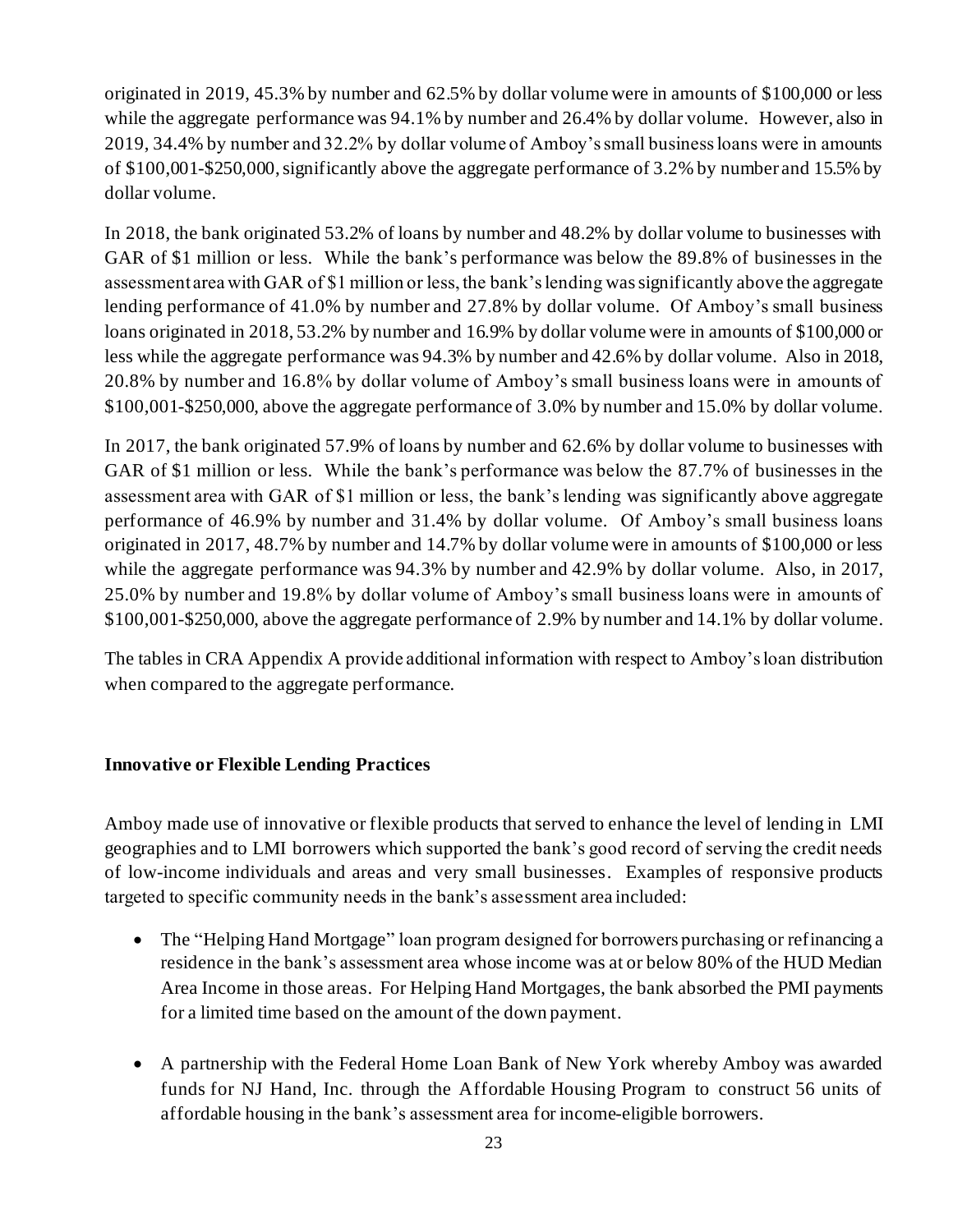- SBA 504 loans that offered small businesses financing for the purchase of fixed assets at below market interest rates.
- Paycheck Protection Program ("PPP") loans designed to provide a direct incentive to small businesses adversely affected by the COVID-19 pandemic to keep their workers on the payroll. In 2020, Amboy originated 21 PPP loans, each over \$1 million, that qualified as community development loans. The PPP loans originated in 2020 for \$1 million or less will be evaluated as small business loans at the bank's next CRA examination.

#### **Community Development Lending**

Amboy had a relatively high level of community development loan activity in the assessment area and in the broader statewide or regional area. The bank made use of innovative and/or flexible lending practices in serving assessment area needs. As displayed in the table below, the bank made 31 community development loans totaling \$41.0 million within its assessment area. Because examiners determined that Amboy had fulfilled its CRA obligations within its assessment area, community development activities that benefitted the broader statewide or regional area that included the bank's assessment area were also considered. The additional pool of community development loans included 41 loans totaling \$107.7 million benefitting the broader statewide or regional area. Amboy's total qualified community development lending included 82 loans totaling \$164.8 million, representing 8.1% of the bank's total assets.

When compared to seven other similarly-situated banks, Amboy's performance within the assessment area was below that of the peer banks when comparing annualized community development loans to deposits, tier 1 capital, and average assets. However, community development lending was responsive to identified needs both within its assessment area and the broader statewide or regional area. For example, one community contact specifically mentioned Newark, NJ and Trenton, NJ being in dire need of affordable housing. Although located outside of, but within the broader regional or statewide area, Amboy originated three community development loans in Newark and Trenton totaling \$18.9 million, which created 380 new units of affordable housing.

Performance within the assessment area, by dollar, was primarily allocated to revitalization and stabilization, which represented 50.2% of community development lending, and affordable housing, which represented 37.0%. When reviewing the bank's performance, by dollar, in both its assessment area and the broader statewide or regional area that included the assessment area, the community development loan purpose of economic development represented 30.2%, revitalization and stabilization represented 26.7%, community services represented 23.6%, and affordable housing represented 19.5%. Of the bank's total qualified community development lending, 21 loans, totaling \$31.5 million, were originated pursuant to the PPP, established by the Coronavirus Aid, Relief, and Economic Security Act ("CARES Act") of 2020 and designed to provide direct capital for small businesses adversely affected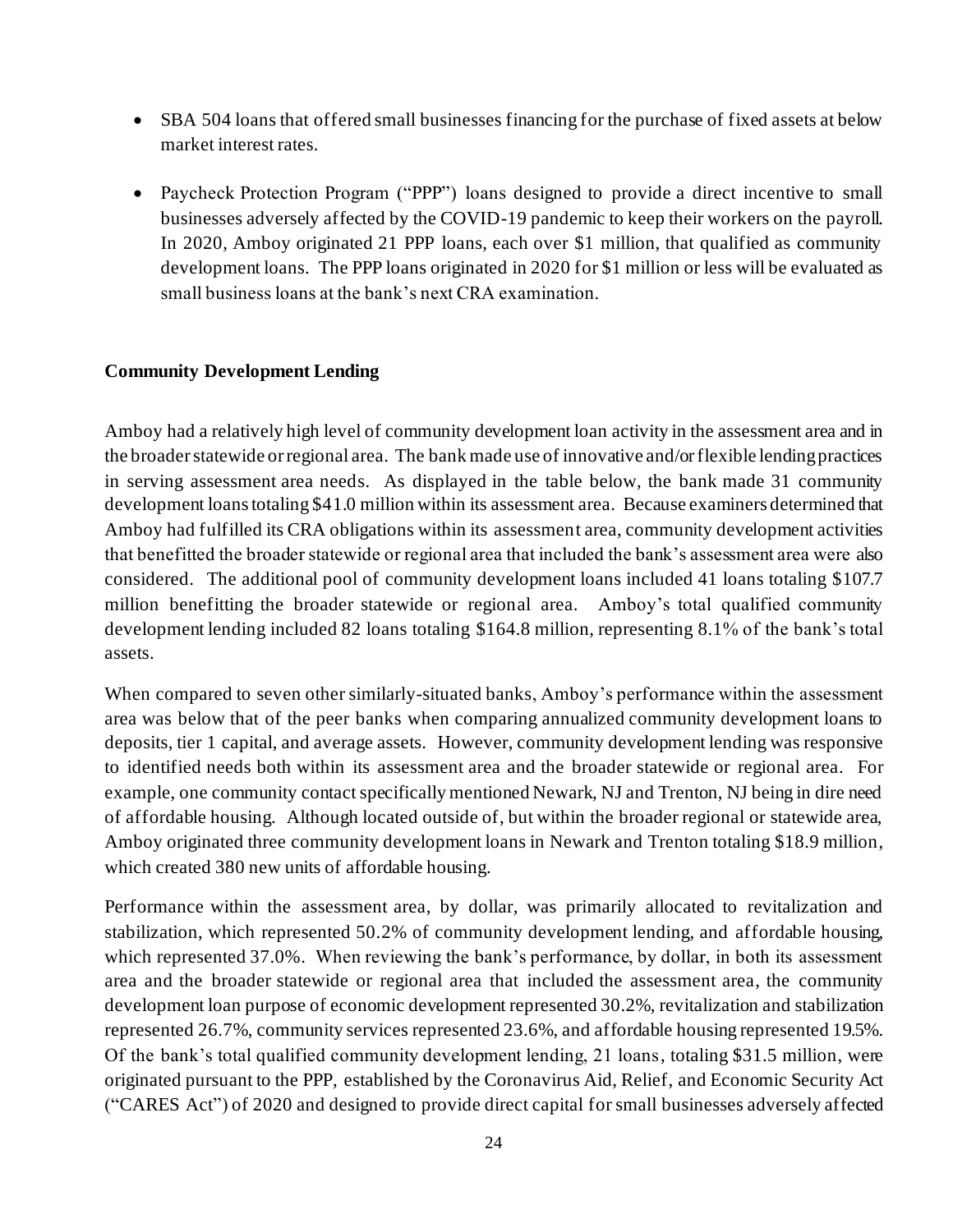by the COVID-19 pandemic to keep workers on small business payrolls. PPP loans in amounts greater than \$1 million may be considered as community development loans if they also have a primary purpose of community development as defined under the CRA.

| <b>Qualified Community Development Loans by Purpose</b><br>October 1, 2017 – December 31, 2020 |          |                       |          |                              |                         |           |                                          |           |       |           |  |  |
|------------------------------------------------------------------------------------------------|----------|-----------------------|----------|------------------------------|-------------------------|-----------|------------------------------------------|-----------|-------|-----------|--|--|
|                                                                                                |          | Affordable<br>Housing |          | Community<br><b>Services</b> | Economic<br>Development |           | <b>Revitalization</b><br>& Stabilization |           | Total |           |  |  |
| Area                                                                                           | #        | \$ (000s)             | #        | \$ (000s)                    | #                       | \$ (000s) | #                                        | \$ (000s) | #     | \$ (000s) |  |  |
| <b>Amboy Bank</b><br>Assessment Area                                                           | 6        | 15,183                | 14       | 4,525                        | 3                       | 710       | 8                                        | 20,587    | 31    | 41,005    |  |  |
| <b>Broader</b><br>Regional/Statewide                                                           | 12       | 13,855                | 15       | 30,518                       | 6                       | 44,250    | 8                                        | 19,038    | 41    | 107,661   |  |  |
| Nationwide                                                                                     | $\theta$ | $\theta$              | $\Omega$ | $\Omega$                     | $\Omega$                | $\Omega$  | 10                                       | 16,172    | 10    | 16,172    |  |  |
| Total                                                                                          | 18       | 29,038                | 29       | 35,043                       | 9                       | 44,960    | 26                                       | 55,797    | 82    | 164,838   |  |  |

Examples of community development lending included:

- A \$12.5 million loan for the purchase and construction of professional center for blighted land in a low-income tract to attract additional commercial businesses to the area.
- A \$13.2 million loan to support the construction of fifty-six (56) homes on deed restricted property for low- and moderate-income housing located in a low-income area.
- \$18.9 million in loans within the Newark and Trenton, NJ area, located in the bank's broader regional or statewide area, which created 380 units of affordable housing.

#### **INVESTMENT TEST**

Amboy's performance under the investment test is rated Low Satisfactory based on an adequate level of qualified community development investments and grants, particularly those not routinely provided by private investors, occasionally in a leadership position. The investment test rating was also based on the rare use of innovative and/or complex investments to support community development initiatives and the bank having exhibited good responsiveness to credit and community development needs. During the evaluation period, the bank retained 13 qualified prior period investments, having a value at the end of the current evaluation period of \$13.0 million. The majority, \$8.3 million (63.6%), of the qualified community development investments consisted of municipal bonds directed toward revitalizing low- and moderate-income geographies. Another \$2.4 million (18.3%) of Amboy's total qualified investments consisted of mortgage-backed securities, aimed at providing affordable housing through loans targeted to LMI individuals. The bank did not make new community development investments during the current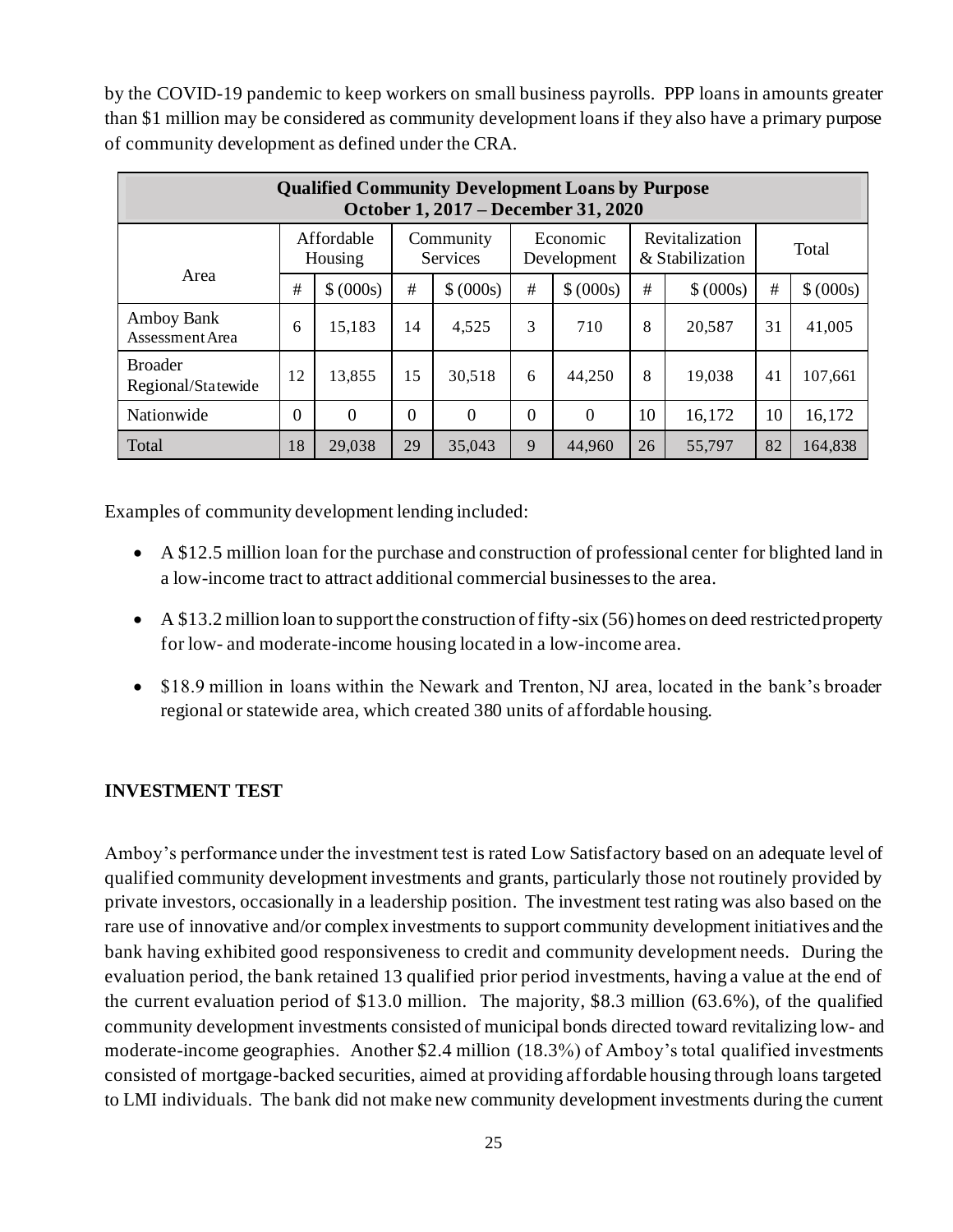examination review period. The following chart provides a summary of Amboy's qualified investments at the close of the current evaluation period.

| <b>Qualified Community Development Investments by Purpose</b><br>October 1, 2017 – December 31, 2020 |                                                                  |                                                                                                                         |   |           |      |           |   |           |   |           |  |  |
|------------------------------------------------------------------------------------------------------|------------------------------------------------------------------|-------------------------------------------------------------------------------------------------------------------------|---|-----------|------|-----------|---|-----------|---|-----------|--|--|
|                                                                                                      |                                                                  | Affordable<br>Revitalization<br>Economic<br>Community<br>Total<br>& Stabilization<br>Services<br>Housing<br>Development |   |           |      |           |   |           |   |           |  |  |
| Area                                                                                                 | #                                                                | \$ (000s)                                                                                                               | # | \$ (000s) | $\#$ | \$ (000s) | # | \$ (000s) | # | \$ (000s) |  |  |
| Amboy Assessment<br>Area                                                                             | 3,729<br>3<br>8<br>4,726<br>13,001<br>4,546<br>2<br>13<br>0<br>0 |                                                                                                                         |   |           |      |           |   |           |   |           |  |  |

When compared to the six other similarly situated banks operating in the assessment area as a percentage of average assets and deposits, Amboy's level of total annualized qualified investments was comparable.

The bank made 112 grants or donations, totaling \$521 thousand during the evaluation period, as illustrated in the table below.

| <b>Qualified Community Development Donations by Purpose</b><br>October 1, 2017 – December 31, 2020                              |                |        |                                                                                      |         |                |        |   |        |     |         |  |  |
|---------------------------------------------------------------------------------------------------------------------------------|----------------|--------|--------------------------------------------------------------------------------------|---------|----------------|--------|---|--------|-----|---------|--|--|
| Revitalization<br>Affordable<br>Community<br>Economic<br>Total<br>& Stabilization<br>Services<br>Development<br>Housing<br>Area |                |        |                                                                                      |         |                |        |   |        |     |         |  |  |
|                                                                                                                                 | #              | \$     | #                                                                                    | \$      | #<br>\$        |        | # | \$     | #   | \$      |  |  |
| Amboy Assessment<br>Area                                                                                                        | $\overline{4}$ | 17,000 | 58                                                                                   | 303,000 | $\overline{4}$ | 25,500 | 3 | 22,000 | 69  | 367,500 |  |  |
| <b>Broader Statewide</b><br>Regional                                                                                            | 11             | 33,500 | 32<br>120,000<br>$\overline{0}$<br>153,500<br>43<br>$\Omega$<br>$\theta$<br>$\Omega$ |         |                |        |   |        |     |         |  |  |
| Total                                                                                                                           | 15             | 50,500 | 90                                                                                   | 423,000 | $\overline{4}$ | 25,500 | 3 | 22,000 | 112 | 521,000 |  |  |

#### **SERVICE TEST**

Amboy's performance under the service test is rated High Satisfactory based on delivery systems that were reasonably accessible to the bank's geographies and individuals of different income levels in its assessment area, the bank's record of opening and closing branches had generally not adversely affected the accessibility of its delivery systems, particularly to LMI geographies and/or LMI individuals, the bank's services were tailored to the convenience and needs of its assessment area, particularly LMI geographies and/or LMI individuals, and the bank provided a relatively high level of community development services.

#### **Retail Services**

Amboy's delivery systems were accessible to the bank's geographies and individuals of different income levels in this assessment area. As of December 31, 2020, Amboy operated 23 branches in this assessment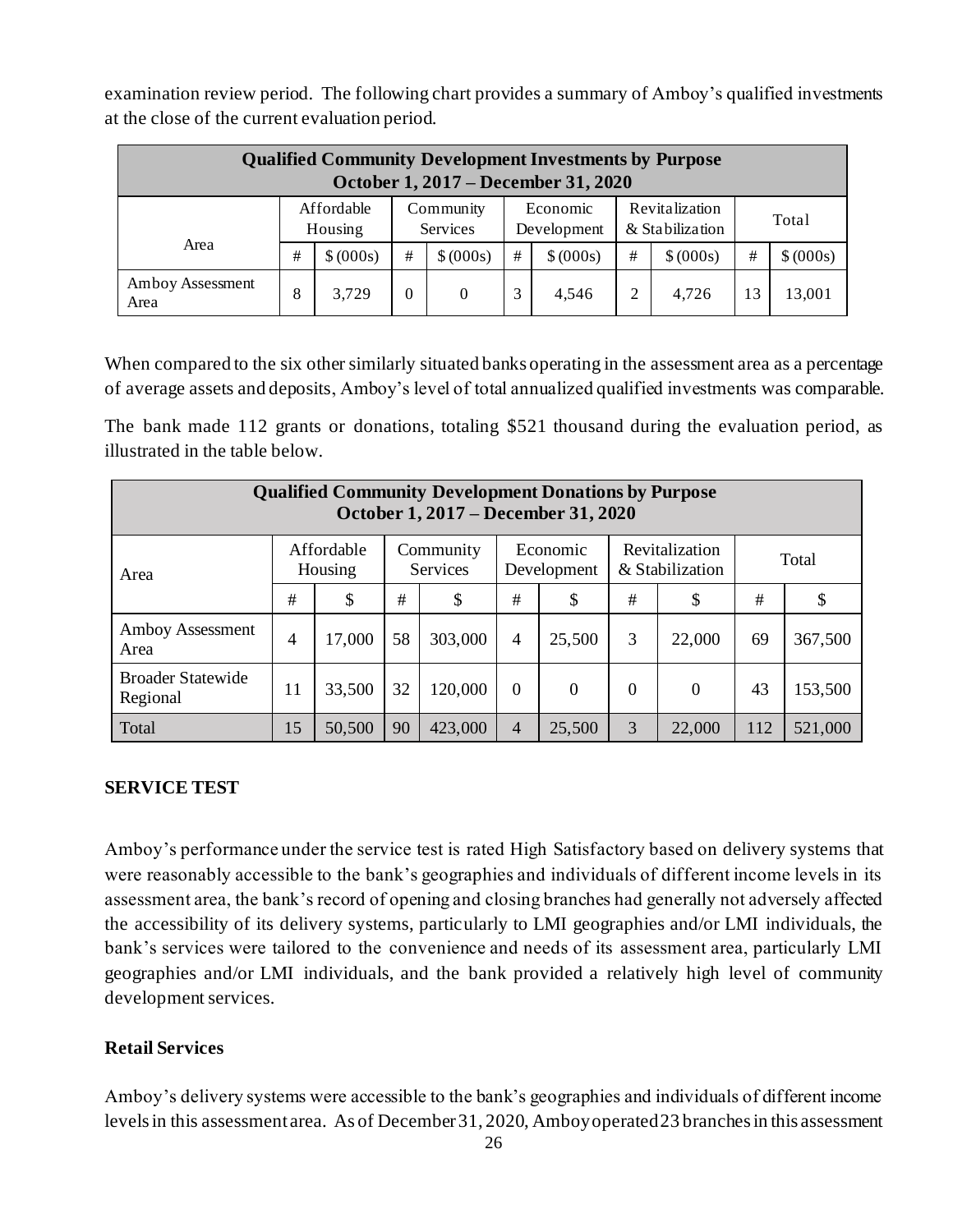area, of which two (8.7%) were in low-income areas and one (4.3%) was in a moderate-income area. This compared to 6.9% and 13.3% of the assessment area's population residing in low- and moderateincome census tracts, respectively. Alternative delivery systems did not enhance the bank's performance in this assessment area. Amboy also operated a cash-only ATM at its administrative office building in Old Bridge, NJ.

Changes in branch locations generally did not adversely affect the accessibility of the bank's delivery systems. On May 1, 2018, the bank's Monroe Branch was relocated from 350 Forsgate Drive, Monroe Township, NJ, a moderate-income census tract, to 201 Applegarth Road, also in Monroe Township, but in an upper-income census tract. While a branch relocation from an LMI area to a middle- or upperincome area could negatively affect a bank's service test rating, Amboy's percentage of remaining branches located in LMI areas was comparable to both the assessment area population residing in LMI census tracts and the percentage of peer bank branches located in LMI areas.

The bank's hours and services were tailored to the convenience and needs of its assessment area, particularly LMI geographies and/or LMI individuals. Of the 23 branches, 22 (95.7%) had extended hours and 20 branches (87.0%) had Saturday hours. Of the three branches in LMI census tracts, three (100%) had extended hours and Saturday hours.

#### **Community Development Services**

Amboy provided a relatively high level of community development services to its assessment area. The table below provides details on the level and types of services offered. The majority of services consisted of senior citizen tax and mortgage education seminars, both provided to LMI individuals. In addition, management and staff served on the board of directors for ten non-profit and community-based organizations in the assessment area.

| <b>COMMUNITY DEVELOPMENT SERVICES</b> |               |  |  |  |  |  |  |  |  |  |
|---------------------------------------|---------------|--|--|--|--|--|--|--|--|--|
| <b>Purpose</b>                        | <b>Number</b> |  |  |  |  |  |  |  |  |  |
| <b>Financial Education</b>            | 89            |  |  |  |  |  |  |  |  |  |
| <b>Technical Assistance</b>           | 23            |  |  |  |  |  |  |  |  |  |
| <b>Small Business Seminars</b>        |               |  |  |  |  |  |  |  |  |  |
| <b>Board Participation</b>            | 13            |  |  |  |  |  |  |  |  |  |
| <b>Total</b>                          | 125           |  |  |  |  |  |  |  |  |  |

Examples of Amboy's community development services included:

- A bank officer served on the board of directors for a community based non-profit organization which aims to promote the development of a resident-led and community supported redevelopment framework to attract affordable housing and new small businesses within low- and moderate-income census tracts.
- Amboy provided Senior Financial Health Programs at bank branches and in partnership with community partners which included providing assistance to LMI seniors with Senior Tax Freeze,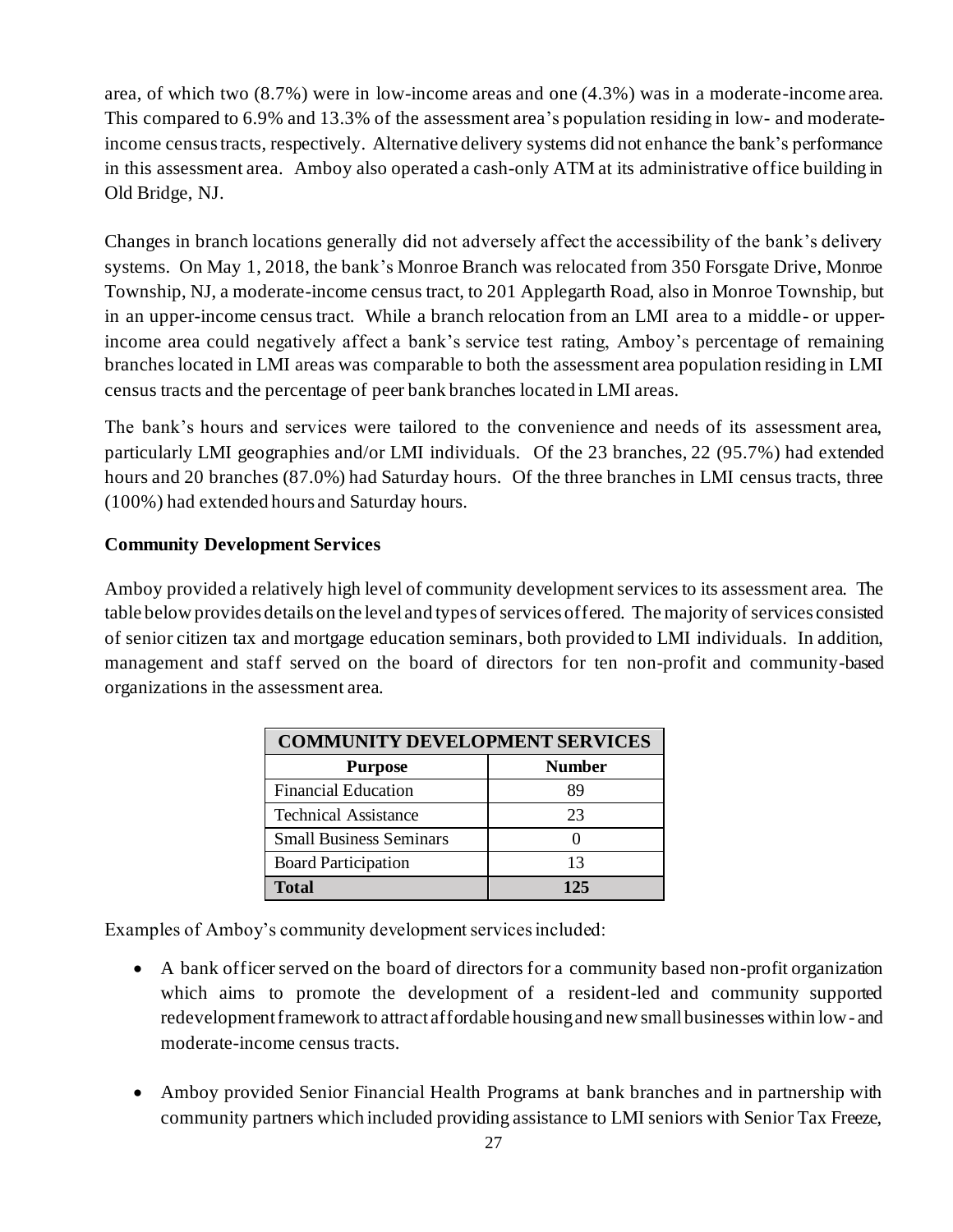a State of New Jersey program allowing LMI seniors to freeze their real estates taxes, providing protection from future property tax increases thereby allowing seniors to more easily live in their home on a fixed income.

• Amboy provided financial literacy training for students that attend a school in a moderate-income census tract. The majority of this school's students participated in the free or reduced-cost lunch program.

#### **FAIR LENDING OR OTHER ILLEGAL CREDIT PRACTICES REVIEW**

Amboy was in compliance with the substantive provisions of the anti-discrimination laws and regulations. No evidence of discriminatory or other illegal credit practice was identified as being inconsistent with helping to meet the credit needs of the assessment area.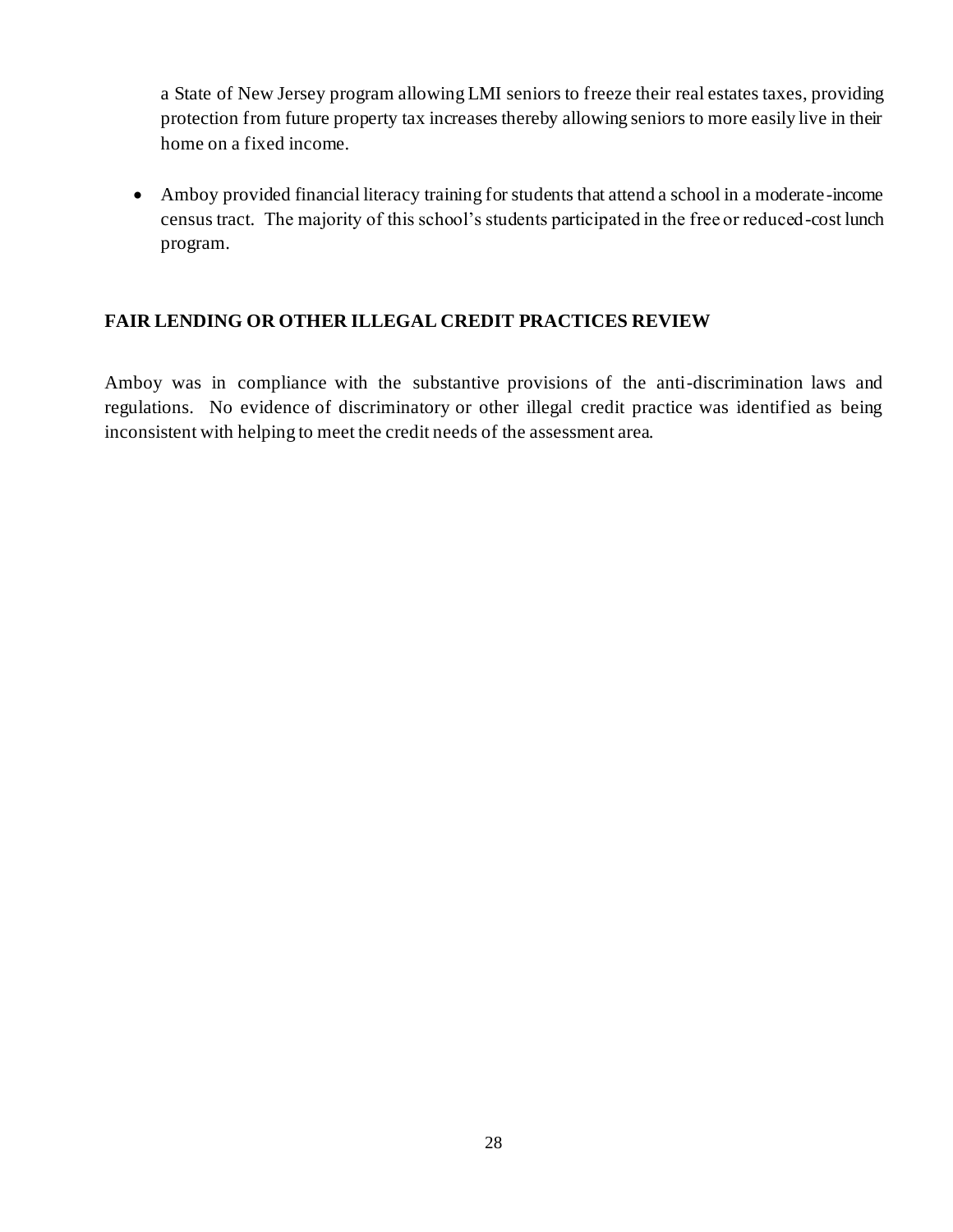#### **CRA APPENDIX A**

| <b>SCOPE OF EXAMINATION</b>                                                                                                                                                       |                                                    |                                   |                                    |  |  |  |  |  |  |
|-----------------------------------------------------------------------------------------------------------------------------------------------------------------------------------|----------------------------------------------------|-----------------------------------|------------------------------------|--|--|--|--|--|--|
|                                                                                                                                                                                   |                                                    |                                   |                                    |  |  |  |  |  |  |
| Lending Test/Retail Services: January 1, 2017 - December 31, 2019<br><b>TIME PERIOD</b><br>CD Loans/Investments/Services: October 1, 2017 - December 31, 2020<br><b>REVIEWED:</b> |                                                    |                                   |                                    |  |  |  |  |  |  |
|                                                                                                                                                                                   |                                                    |                                   |                                    |  |  |  |  |  |  |
| <b>FINANCIAL INSTITUTION:</b>                                                                                                                                                     |                                                    | PRODUCTS REVIEWED:                |                                    |  |  |  |  |  |  |
| <b>Home purchase<br/>Refinancing<br/>Small Business</b><br><b>Amboy Bank</b><br>$\bullet$<br>$\bullet$<br><b>Community Development Activities</b>                                 |                                                    |                                   |                                    |  |  |  |  |  |  |
|                                                                                                                                                                                   |                                                    |                                   |                                    |  |  |  |  |  |  |
| <b>AFFILIATE(S):</b>                                                                                                                                                              | <b>AFFILIATE RELATIONSHIP:</b>                     |                                   |                                    |  |  |  |  |  |  |
| <b>None</b>                                                                                                                                                                       | Not Applicable                                     |                                   |                                    |  |  |  |  |  |  |
|                                                                                                                                                                                   |                                                    |                                   |                                    |  |  |  |  |  |  |
|                                                                                                                                                                                   | LIST OF ASSESSMENT AREA AND TYPE OF EXAMINATION    |                                   |                                    |  |  |  |  |  |  |
| <b>ASSESSMENT</b><br><b>AREA</b>                                                                                                                                                  | <b>TYPE OF</b><br><b>EXAMINATION</b>               | <b>BRANCHES</b><br><b>VISITED</b> | <b>OTHER</b><br><b>INFORMATION</b> |  |  |  |  |  |  |
| Middlesex & Monmouth<br>Counties, NJ, located in<br>MSA 35620 (New York-<br>Newark-Jersey City, NY-<br>NJ-PA)                                                                     | <b>Full Scope</b><br><b>None</b><br>Not Applicable |                                   |                                    |  |  |  |  |  |  |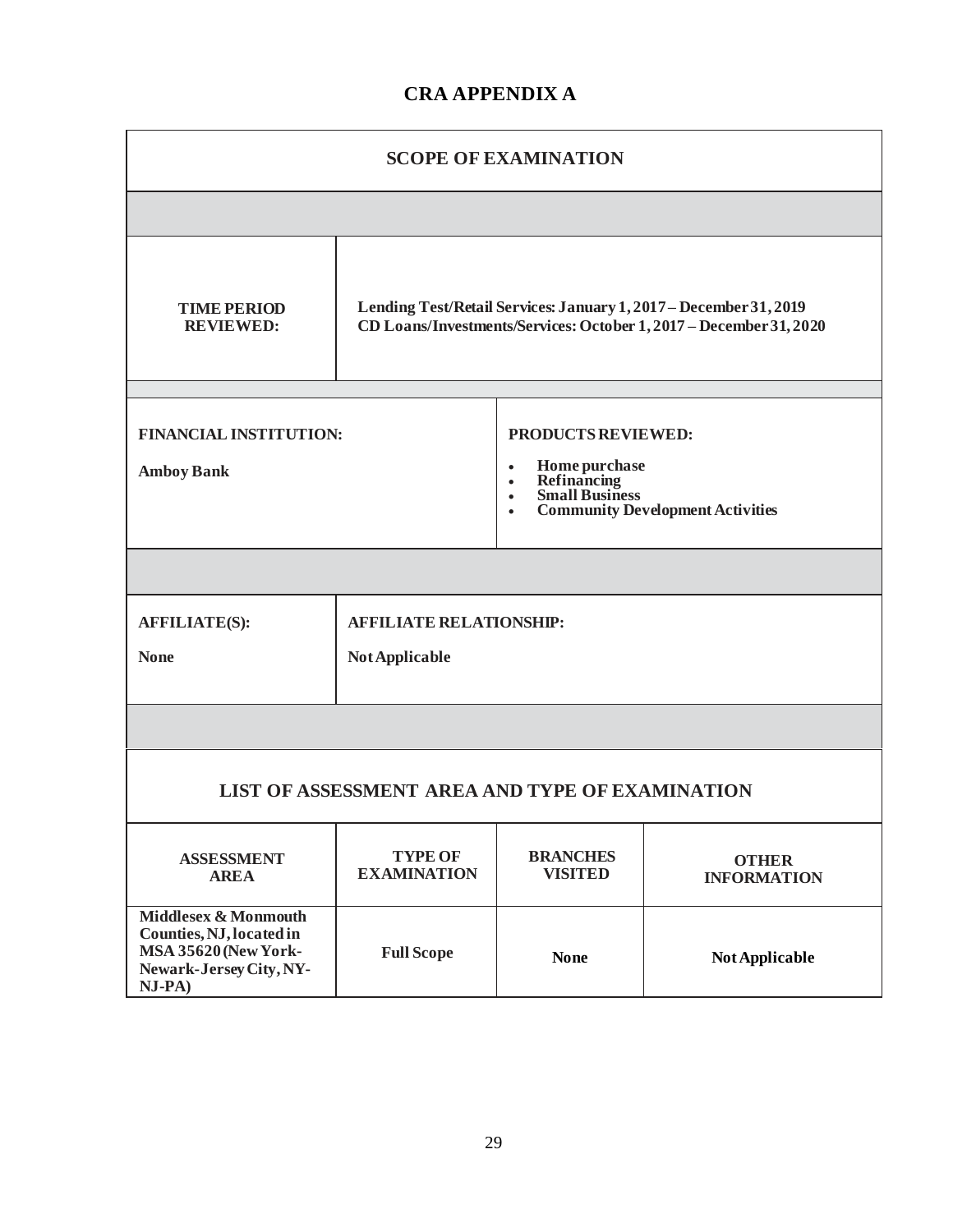#### **CRA APPENDIX B**

|                          | <b>HMDA</b>      |                         |                        |               |                           |                           |                |                           |        |              |  |
|--------------------------|------------------|-------------------------|------------------------|---------------|---------------------------|---------------------------|----------------|---------------------------|--------|--------------|--|
| <b>Income Categories</b> |                  |                         | <b>By Tract Income</b> |               |                           |                           |                | <b>By Borrower Income</b> |        |              |  |
|                          |                  | <b>Bank</b>             |                        |               | Aggregate<br>$%$ \$(000s) | #                         | <b>Bank</b>    |                           |        | Aggregate    |  |
|                          | #                | %                       | $%$ \$(000s)           | $\%$          |                           | <b>Home Purchase</b>      | $\%$           | $%$ \$(000s)              | $\%$   | $%$ \$(000s) |  |
| Low                      | $\bf{0}$         | 0.0%                    | 0.0%                   | 3.3%          | 2.7%                      | 1                         | 5.6%           | 2.6%                      | 5.6%   | 2.9%         |  |
| M oderate                | $\overline{c}$   | 11.1%                   | 5.5%                   | 10.9%         | 8.1%                      | 3                         | 16.7%          | 12.3%                     | 21.1%  | 15.3%        |  |
| <b>M</b> iddle           | 14               | 77.8%                   | 81.4%                  | 48.9%         | 43.0%                     | 3                         | 16.7%          | 19.5%                     | 24.3%  | 22.1%        |  |
| Upper                    | $\overline{c}$   | 11.1%                   | 13.0%                  | 36.9%         | 46.2%                     | 9                         | 50.0%          | 56.9%                     | 36.5%  | 47.7%        |  |
| Unknown                  | $\mathbf{O}$     | 0.0%                    | 0.0%                   | 0.0%          | 0.0%                      | $\overline{c}$            | 11.1%          | 8.7%                      | 12.6%  | 12.0%        |  |
| Total                    | 18               | 100.0%                  | 100.0%                 | 100.0%        | 100.0%                    | 18                        | 100.0%         | 100.0%                    | 100.0% | 100.0%       |  |
|                          |                  |                         |                        |               |                           | Refinance                 |                |                           |        |              |  |
| Low                      | $\bf{0}$         | 0.0%                    | 0.0%                   | 2.3%          | 1.7%                      | 13                        | 39.4%          | 25.9%                     | 4.9%   | 2.5%         |  |
| M oderate                | 4                | 12.1%                   | 7.6%                   | 8.2%          | 6.1%                      | 5                         | 15.2%          | 14.2%                     | 13.9%  | 9.4%         |  |
| <b>M</b> iddle           | 22               | 66.7%                   | 63.0%                  | 46.7%         | 40.9%                     | 3                         | 9.1%           | 9.0%                      | 23.6%  | 20.3%        |  |
| Upper                    | $\tau$           | 21.2%                   | 29.4%                  | 42.8%         | 51.2%                     | 7                         | 21.2%          | 26.8%                     | 41.5%  | 50.9%        |  |
| Unknown                  | $\mathbf{0}$     | 0.0%                    | 0.0%                   | 0.0%          | 0.0%                      | 5                         | 15.2%          | 23.3%                     | 16.0%  | 16.9%        |  |
| Total                    | 33               | 100.0%                  | 100.0%                 | 100.0%        | 100.0%                    | 33                        | 100.0%         | 100.0%                    | 100.0% | 100.0%       |  |
|                          |                  | <b>Home Improvement</b> |                        |               |                           |                           |                |                           |        |              |  |
| Low                      | 0                | 0.0%                    | 0.0%                   | 2.1%          | 1.9%                      | 0                         | 0.0%           | 0.0%                      | 5.2%   | 2.9%         |  |
| M oderate                | $\boldsymbol{0}$ | 0.0%                    | 0.0%                   | 8.4%          | 6.6%                      | $\mathbf 0$               | 0.0%           | 0.0%                      | 14.3%  | 9.7%         |  |
| Middle                   | $\mathbf{0}$     | 0.0%                    | 0.0%                   | 42.1%         | 38.0%                     | 0                         | 0.0%           | 0.0%                      | 24.5%  | 20.9%        |  |
| Upper                    | $\overline{0}$   | 0.0%                    | 0.0%                   | 47.4%         | 53.6%                     | $\mathbf 0$               | 0.0%           | 0.0%                      | 52.5%  | 60.6%        |  |
| Unknown                  | 0                | 0.0%                    | 0.0%                   | 0.0%          | 0.0%                      | 0                         | 0.0%           | 0.0%                      | 3.6%   | 5.9%         |  |
| Total                    | $\theta$         | $0.0\%$                 | $0.0\%$                | 100.0%        | 100.0%                    | $\boldsymbol{\mathit{0}}$ | $0.0\%$        | $0.0\%$                   | 100.0% | 100.0%       |  |
|                          |                  | <b>Multi-Family</b>     |                        |               |                           |                           |                |                           |        |              |  |
| Low                      | $\mathbf{0}$     | 0.0%                    | 0.0%                   | 31.8%         | 12.8%                     | $\boldsymbol{0}$          | 0.0%           | 0.0%                      | 0.0%   | 0.0%         |  |
| M oderate                | $\mathbf{0}$     | 0.0%                    | 0.0%                   | 21.8%         | 13.4%                     | 0                         | 0.0%           | 0.0%                      | 0.0%   | 0.0%         |  |
| <b>M</b> iddle           | 0                | 0.0%                    | 0.0%                   | 36.4%         | 49.2%                     | 0                         | 0.0%           | 0.0%                      | 0.0%   | 0.0%         |  |
| Upper                    | $\mathbf{0}$     | 0.0%                    | 0.0%                   | 10.0%         | 24.6%                     | $\mathbf 0$               | 0.0%           | 0.0%                      | 0.9%   | 0.1%         |  |
| Unknown                  | $\mathbf{O}$     | 0.0%                    | 0.0%                   | 0.0%          | 0.0%                      | $\boldsymbol{0}$          | 0.0%           | 0.0%                      | 99.1%  | 99.9%        |  |
| Total                    | $\theta$         | $0.0\%$                 | $0.0\%$                | 100.0%        | 100.0%                    | $\theta$                  | $0.0\%$        | $0.0\%$                   | 100.0% | 100.0%       |  |
|                          |                  |                         |                        |               | <b>HMDA</b> Totals        |                           |                |                           |        |              |  |
| Low                      | 0                | 0.0%                    | 0.0%                   | 2.8%          | 2.8%                      | 14                        | 27.5%          | 15.2%                     | 5.3%   | 2.6%         |  |
| M oderate                | 6                | 11.8%                   | 6.7%                   | 9.5%          | 7.5%                      | 8                         | 15.7%          | 13.3%                     | 17.3%  | 11.8%        |  |
| <b>M</b> iddle           | 36               | 70.6%                   | 71.4%                  | 47.5%         | 42.3%                     | 6                         | 11.8%          | 14.3%                     | 23.9%  | 20.1%        |  |
| Upper                    | 9                | 17.6%                   | 21.9%                  | 40.2%         | 47.4%                     | 16                        | 31.4%          | 40.6%                     | 39.7%  | 46.9%        |  |
| Unknown                  | $\mathbf{0}$     | 0.0%                    | 0.0%                   | 0.0%          | 0.0%                      | 7                         | 13.7%          | 16.6%                     | 13.8%  | 18.5%        |  |
| Total                    | $\overline{51}$  | 100.0%                  | 100.0%                 | 100.0%        | 100.0%                    | $\overline{51}$           | 100.0%         | 100.0%                    | 100.0% | 100.0%       |  |
|                          |                  |                         |                        |               | <b>SMALL BUSINESS</b>     |                           |                |                           |        |              |  |
|                          |                  |                         |                        | <b>Bank</b>   |                           | <b>By Tract Income</b>    |                | Aggregate                 |        |              |  |
|                          |                  | #                       |                        | $\frac{0}{0}$ |                           | % $$(000s)$               |                | $\%$                      |        | $%$ \$(000s) |  |
| Low                      |                  | $\overline{4}$          | 6.3%                   |               | 2.3%                      |                           |                | 5.1%                      |        | 5.5%         |  |
| M oderate                |                  | 6                       | 9.4%                   |               | 6.2%                      |                           |                | 10.4%                     |        | 9.7%         |  |
| Middle                   |                  | 37                      | 57.8%                  |               | 70.2%                     |                           |                | 45.2%                     |        | 47.8%        |  |
| Upper                    |                  | 17                      | 26.6%                  |               |                           | 21.4%                     |                | 38.3%                     |        | 36.2%        |  |
| Unknown                  |                  | $\boldsymbol{0}$        | 0.0%                   |               | 0.0%                      |                           |                | 0.0%                      |        | 0.1%         |  |
| Tract Unknown            |                  | $\bf{0}$                | 0.0%                   |               | 0.0%                      |                           |                | 0.8%                      | 0.6%   |              |  |
| Total                    |                  | 64                      |                        | 100.0%        |                           | 100.0%                    |                | 100.0%                    |        | 100.0%       |  |
|                          |                  |                         |                        |               |                           | <b>By Revenue</b>         |                |                           |        |              |  |
| \$1 Million or Less      |                  | 42                      | 65.8%                  |               | 62.5%                     |                           |                | 42.8%                     |        | 26.4%        |  |
|                          |                  |                         |                        |               |                           | <b>By Loan Size</b>       |                |                           |        |              |  |
| \$100,000 or less        |                  | 29                      |                        |               |                           |                           |                |                           |        | 41.6%        |  |
| \$100,001-\$250,000      |                  | 22                      | 45.3%<br>34.4%         |               | 15.9%                     |                           | 94.1%<br>3.2%  |                           |        | 15.5%        |  |
| \$250,001-\$1 Million    |                  | 13                      |                        | 20.3%         | 32.2%<br>52.0%            |                           |                |                           |        |              |  |
| Total                    |                  | 64                      |                        | 100.0%        | 100.0%                    |                           | 2.7%<br>100.0% |                           | 42.9%  |              |  |
|                          |                  |                         |                        |               |                           |                           |                |                           |        | 100.0%       |  |

#### **2019 Aggregate Comparison Loan Distribution Table Assessement Area: MD 35154**

Originations and Purchases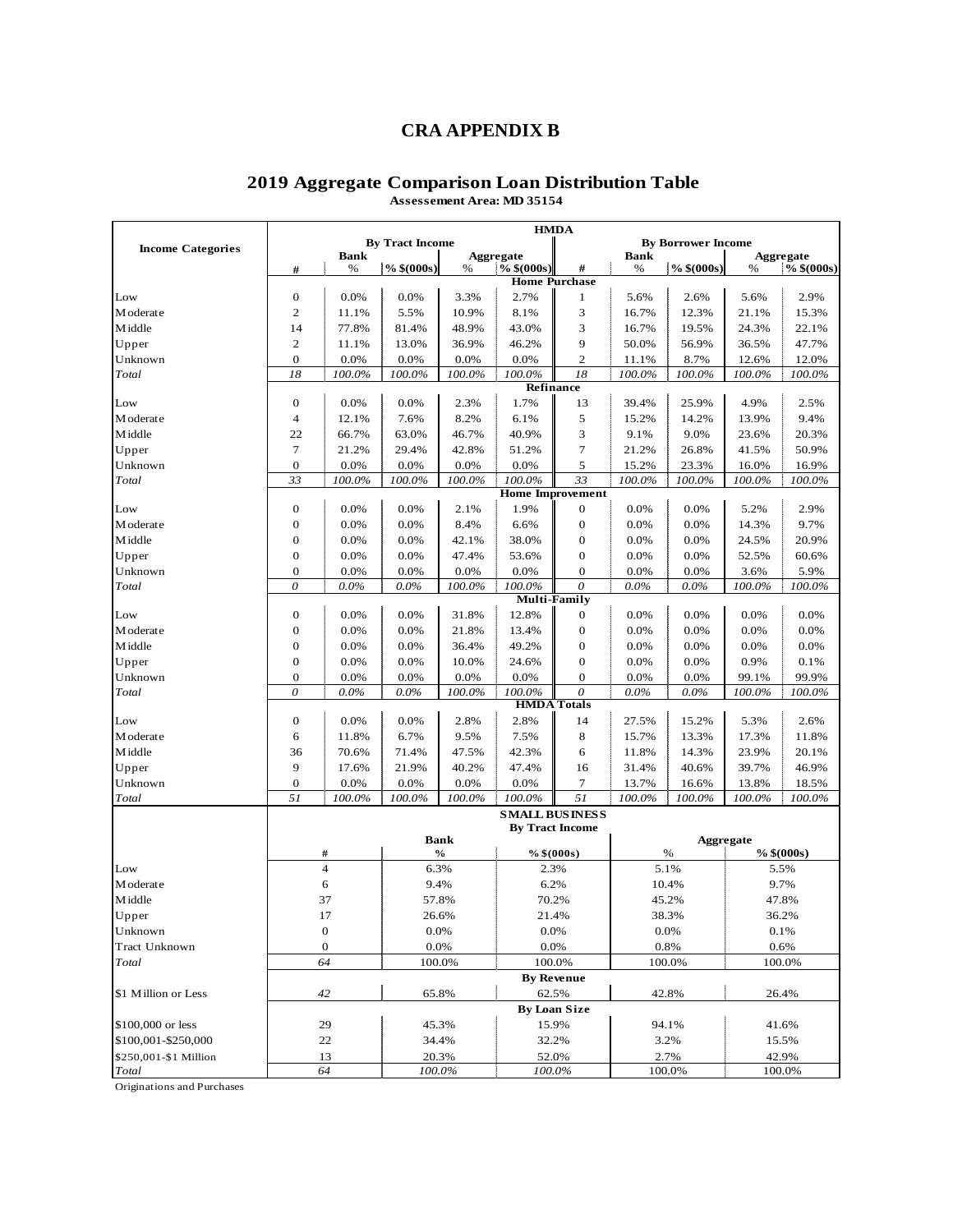#### **2018 Aggregate Comparison Loan Distribution Table**

**Assessment Area: MD 35614**

|                          | <b>HMDA</b>        |                  |                        |             |                       |                           |             |                           |        |              |
|--------------------------|--------------------|------------------|------------------------|-------------|-----------------------|---------------------------|-------------|---------------------------|--------|--------------|
| <b>Income Categories</b> |                    |                  | <b>By Tract Income</b> |             |                       |                           |             | <b>By Borrower Income</b> |        |              |
|                          |                    | <b>Bank</b>      |                        |             | Aggregate             |                           | <b>Bank</b> |                           |        | Aggregate    |
|                          | #                  | %                | $\%$ \$(000s)          | %           | $%$ \$(000s)          | #<br><b>Home Purchase</b> | %           | $\frac{6}{6}$ \$(000s)    | %      | $%$ \$(000s) |
| Low                      | $\boldsymbol{0}$   | 0.0%             | 0.0%                   | 1.4%        | 0.8%                  | 0                         | 0.0%        | 0.0%                      | 1.6%   | 0.7%         |
| M oderate                | $\mathbf{0}$       | 0.0%             | 0.0%                   | 3.9%        | 2.8%                  | 8                         | 38.1%       | 16.7%                     | 10.1%  | 5.8%         |
|                          |                    |                  |                        |             |                       |                           | 14.3%       |                           |        |              |
| M iddle                  | $\overline{4}$     | 19.0%            | 17.2%                  | 21.1%       | 16.6%                 | 3                         |             | 12.1%                     | 18.6%  | 14.4%        |
| Upper                    | 17                 | 81.0%            | 82.8%                  | 73.7%       | 79.7%                 | 9                         | 42.9%       | 59.3%                     | 53.4%  | 63.4%        |
| Unknown                  | $\mathbf{0}$<br>21 | 0.0%             | 0.0%                   | 0.0%        | 0.0%                  | 1<br>21                   | 4.8%        | 11.9%                     | 16.3%  | 15.7%        |
| Total                    |                    | 100.0%           | 100.0%                 | 100.0%      | 100.0%                | Refinance                 | 100.0%      | 100.0%                    | 100.0% | 100.0%       |
| Low                      | $\boldsymbol{0}$   | 0.0%             | 0.0%                   | 1.1%        | 0.8%                  | 6                         | 27.3%       | 15.7%                     | 2.7%   | 1.5%         |
| M oderate                | $\mathbf{0}$       | 0.0%             | 0.0%                   | 3.0%        | 2.4%                  | $\mathbf{2}$              | 9.1%        | 7.3%                      | 10.0%  | 5.8%         |
| M iddle                  | $\overline{4}$     | 18.2%            | 11.2%                  | 17.5%       | 14.2%                 | $\mathbf{2}$              | 9.1%        | 3.3%                      | 18.8%  | 14.4%        |
| Upper                    | 18                 | 81.8%            | 88.8%                  | 78.4%       | 82.5%                 | 9                         | 40.9%       | 52.9%                     | 57.4%  | 66.5%        |
| Unknown                  | $\boldsymbol{0}$   | 0.0%             | 0.0%                   | 0.0%        | 0.0%                  | 3                         | 13.6%       | 20.9%                     | 11.2%  | 11.8%        |
| Total                    | 22                 | 100.0%           | 100.0%                 | 100.0%      | 100.0%                | 22                        | 100.0%      | 100.0%                    | 100.0% | 100.0%       |
|                          |                    |                  |                        |             |                       | <b>Home Improvement</b>   |             |                           |        |              |
| Low                      | $\boldsymbol{0}$   | 0.0%             | 0.0%                   | 0.5%        | 0.3%                  | 0                         | 0.0%        | 0.0%                      | 1.4%   | 0.7%         |
| M oderate                | $\boldsymbol{0}$   | 0.0%             | 0.0%                   | 2.8%        | 2.8%                  | 0                         | 0.0%        | 0.0%                      | 7.7%   | 5.6%         |
| Middle                   | $\mathbf{0}$       | 0.0%             | 0.0%                   | 14.8%       | 12.2%                 | 0                         | 0.0%        | 0.0%                      | 16.7%  | 13.3%        |
| Upper                    | $\overline{0}$     | 0.0%             | 0.0%                   | 81.9%       | 84.6%                 | $\boldsymbol{0}$          | 0.0%        | 0.0%                      | 69.2%  | 72.3%        |
| Unknown                  | $\overline{0}$     | 0.0%             | 0.0%                   | 0.0%        | 0.0%                  | $\boldsymbol{0}$          | 0.0%        | 0.0%                      | 5.0%   | 8.2%         |
| Total                    | $\theta$           | $0.0\%$          | $0.0\%$                | 100.0%      | 100.0%                | $\overline{\theta}$       | $0.0\%$     | $0.0\%$                   | 100.0% | 100.0%       |
|                          |                    |                  |                        |             |                       | <b>Multi-Family</b>       |             |                           |        |              |
| Low                      | $\boldsymbol{0}$   | 0.0%             | 0.0%                   | 12.4%       | 2.6%                  | 0                         | 0.0%        | 0.0%                      | 0.0%   | 0.0%         |
| M oderate                | $\boldsymbol{0}$   | 0.0%             | 0.0%                   | 21.5%       | 15.7%                 | $\boldsymbol{0}$          | 0.0%        | 0.0%                      | 0.0%   | 0.0%         |
| M iddle                  | 1                  | 50.0%            | 8.9%                   | 35.5%       | 33.9%                 | 0                         | 0.0%        | 0.0%                      | 0.0%   | 0.0%         |
| Upper                    | $\mathbf{1}$       | 50.0%            | 91.1%                  | 29.8%       | 45.6%                 | 0                         | 0.0%        | 0.0%                      | 1.7%   | 0.1%         |
| Unknown                  | $\boldsymbol{0}$   | 0.0%             | 0.0%                   | 0.8%        | 2.3%                  | 2                         | 100.0%      | 100.0%                    | 98.3%  | 99.9%        |
| Total                    | $\overline{c}$     | 100.0%           | 100.0%                 | 100.0%      | 100.0%                | $\overline{c}$            | 100.0%      | 100.0%                    | 100.0% | 100.0%       |
|                          |                    |                  |                        |             |                       | <b>HMDA</b> Totals        |             |                           |        |              |
| Low                      | $\boldsymbol{0}$   | 0.0%             | 0.0%                   | 1.2%        | 9.0%                  | 6                         | 13.3%       | 2.1%                      | 1.9%   | 0.9%         |
| M oderate                | $\mathbf{0}$       | 0.0%             | 0.0%                   | 3.6%        | 3.7%                  | 10                        | 22.2%       | 4.6%                      | 9.8%   | 5.4%         |
| M iddle                  | 9                  | 20.0%            | 11.0%                  | 19.5%       | 17.1%                 | 5                         | 11.1%       | 3.1%                      | 18.5%  | 13.3%        |
| Upper                    | 36                 | 80.0%            | 89.0%                  | 75.7%       | 78.1%                 | 18                        | 40.0%       | 20.1%                     | 55.7%  | 59.8%        |
| Unknown                  | $\boldsymbol{0}$   | 0.0%             | 0.0%                   | 0.0%        | 0.0%                  | 6                         | 13.3%       | 70.0%                     | 14.1%  | 20.6%        |
| Total                    | $\overline{45}$    | 100.0%           | 100.0%                 | 100.0%      | 100.0%                | 45                        | 100.0%      | 100.0%                    | 100.0% | 100.0%       |
|                          |                    |                  |                        |             | <b>SMALL BUSINESS</b> |                           |             |                           |        |              |
|                          |                    |                  |                        |             |                       | <b>By Tract Income</b>    |             |                           |        |              |
|                          |                    |                  |                        | <b>Bank</b> |                       |                           |             | Aggregate                 |        |              |
|                          |                    | #                |                        | $\%$        |                       | $%$ \$(000s)              |             | $\%$                      |        | $%$ \$(000s) |
| Low                      |                    | $\boldsymbol{0}$ | 0.0%                   |             | 0.0%                  |                           |             | 1.5%                      |        | 1.8%         |
| M oderate                |                    | 6                |                        | 7.8%        |                       | 7.6%                      |             | 6.0%                      |        | 5.7%         |
| M iddle                  |                    | $\tau$           | 9.1%                   |             |                       | 4.9%                      |             | 17.7%                     |        | 18.1%        |
| Upper                    |                    | 64               | 83.1%                  |             |                       | 87.5%                     |             | 73.8%                     |        | 73.7%        |
| Unknown                  |                    | $\boldsymbol{0}$ | 0.0%                   |             |                       | 0.0%                      |             | 0.0%                      |        | 0.1%         |
| Tract Unknown            |                    | $\mathbf{0}$     | 0.0%                   |             |                       | 0.0%                      |             | 1.0%                      |        | 0.7%         |
| Total                    |                    | $77\,$           |                        | 100.0%      |                       | 100.0%                    |             | 100.0%                    |        | 100.0%       |
|                          |                    |                  |                        |             |                       | <b>By Revenue</b>         |             |                           |        |              |
| \$1 Million or Less      |                    | 41               | 53.2%                  |             |                       | 48.2%                     |             | 41.0%                     |        | 27.8%        |
|                          |                    |                  |                        |             |                       | <b>By Loan Size</b>       |             |                           |        |              |
| \$100,000 or less        |                    | 41               | 53.2%                  |             |                       | 16.9%                     |             | 94.3%                     |        | 42.6%        |
| \$100,001-\$250,000      |                    | 16               | 20.8%                  |             | 16.8%                 |                           | 3.0%        |                           |        | 15.0%        |
| \$250,001-\$1 Million    |                    | 20               | 26.0%                  |             | 66.3%                 |                           | 2.7%        |                           |        | 42.4%        |
| Total                    |                    | 77               |                        | 100.0%      |                       | 100.0%                    | 100.0%      |                           | 100.0% |              |

Originations and Purchases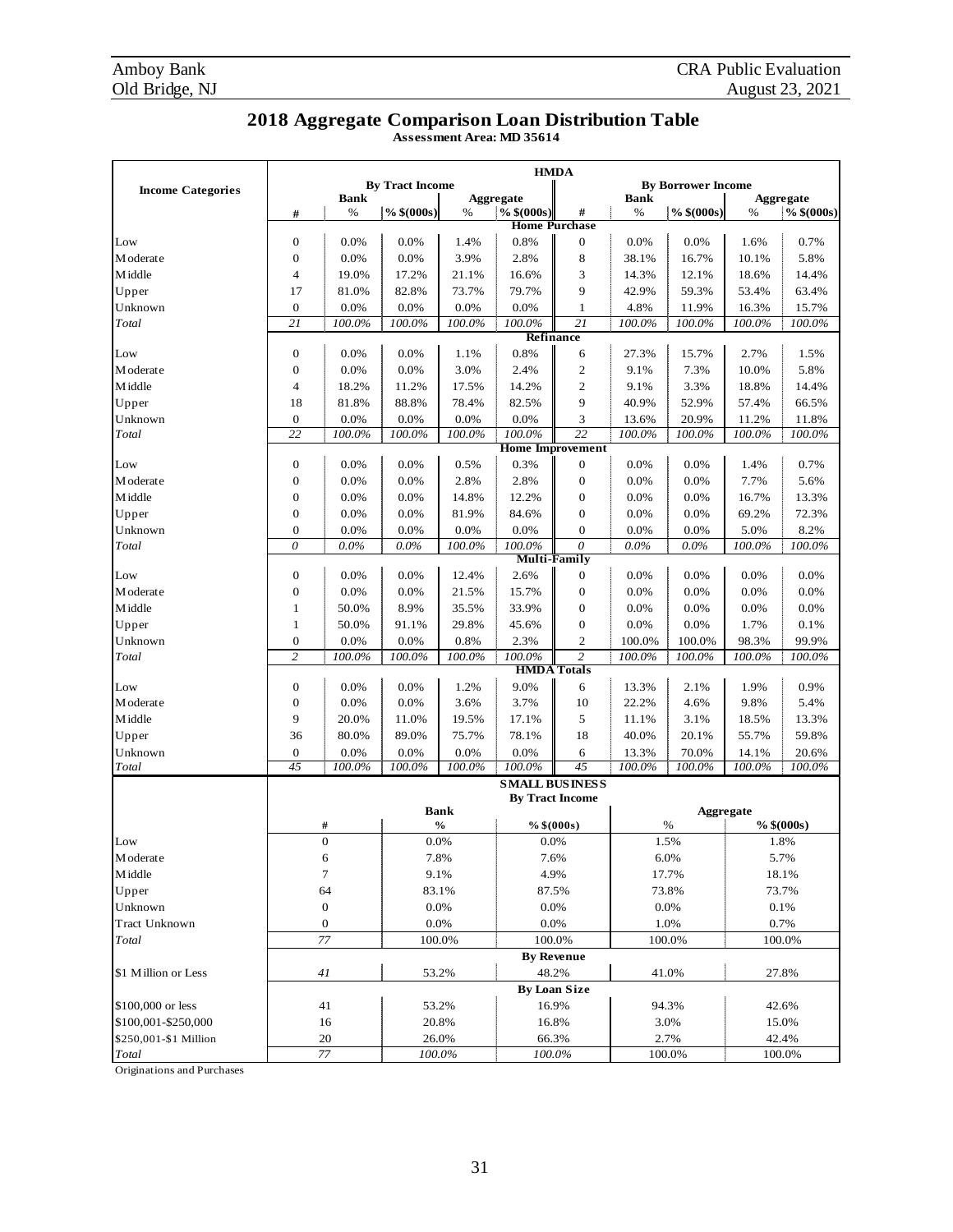#### **2017 Aggregate Comparison Loan Distribution Table**

**Assessment Area: MD 35614**

|                          | <b>HMDA</b>      |                  |                        |             |              |                           |             |                           |        |                         |
|--------------------------|------------------|------------------|------------------------|-------------|--------------|---------------------------|-------------|---------------------------|--------|-------------------------|
| <b>Income Categories</b> |                  |                  | <b>By Tract Income</b> |             |              |                           |             | <b>By Borrower Income</b> |        |                         |
|                          |                  | <b>Bank</b>      |                        |             | Aggregate    |                           | <b>Bank</b> |                           |        | <b>Aggregate</b>        |
|                          | #                | $\%$             | $\frac{9}{6}$ \$(000s) | $\%$        | $%$ \$(000s) | #<br><b>Home Purchase</b> | %           | $%$ \$(000s)              | %      | $\frac{6}{10}$ \$(000s) |
| Low                      | $\boldsymbol{0}$ | 0.0%             | 0.0%                   | 1.2%        | 0.8%         | 3                         | 15.0%       | 3.5%                      | 1.2%   | 0.4%                    |
| M oderate                | $\mathbf{1}$     | 5.0%             | 4.6%                   | 4.3%        | 3.2%         | 1                         | 5.0%        | 2.2%                      | 9.0%   | 5.0%                    |
| Middle                   | 5                | 25.0%            | 16.3%                  | 21.4%       | 16.7%        | 3                         | 15.0%       | 7.8%                      | 19.4%  | 14.5%                   |
| Upper                    | 14               | 70.0%            | 79.1%                  | 73.1%       | 79.3%        | 10                        | 50.0%       | 74.5%                     | 55.8%  | 66.0%                   |
| Unknown                  | $\boldsymbol{0}$ | 0.0%             | 0.0%                   | 0.0%        | 0.0%         | 3                         | 15.0%       | 12.0%                     | 14.6%  | 14.1%                   |
| Total                    | 20               | 100.0%           | 100.0%                 | 100.0%      | $100.0\%$    | 20                        | 100.0%      | 100.0%                    | 100.0% | 100.0%                  |
|                          |                  |                  |                        |             |              | Refinance                 |             |                           |        |                         |
| Low                      | $\boldsymbol{0}$ | 0.0%             | 0.0%                   | 1.1%        | 0.7%         | 8                         | 23.5%       | 7.6%                      | 2.1%   | 1.0%                    |
| M oderate                | $\mathfrak{2}$   | 5.9%             | 3.7%                   | 3.4%        | 2.7%         | 6                         | 17.6%       | 4.8%                      | 7.2%   | 4.0%                    |
| Middle                   | 4                | 11.8%            | 3.5%                   | 18.8%       | 14.9%        | 7                         | 20.6%       | 14.0%                     | 17.3%  | 12.7%                   |
| Upper                    | 28               | 82.4%            | 92.7%                  | 76.7%       | 81.6%        | 11                        | 32.4%       | 66.5%                     | 57.2%  | 65.5%                   |
| Unknown                  | $\mathbf{0}$     | 0.0%             | 0.0%                   | 0.0%        | 0.0%         | $\boldsymbol{2}$          | 5.9%        | 7.1%                      | 16.2%  | 16.8%                   |
| Total                    | 34               | 100.0%           | 100.0%                 | 100.0%      | $100.0\%$    | 34                        | 100.0%      | $100.0\%$                 | 100.0% | 100.0%                  |
|                          |                  |                  |                        |             |              | <b>Home Improvement</b>   |             |                           |        |                         |
| Low                      | $\boldsymbol{0}$ | 0.0%             | 0.0%                   | 0.7%        | 1.2%         | $\boldsymbol{0}$          | 0.0%        | 0.0%                      | 2.6%   | 0.6%                    |
| M oderate                | $\boldsymbol{0}$ | 0.0%             | 0.0%                   | 3.3%        | 2.7%         | $\boldsymbol{0}$          | 0.0%        | 0.0%                      | 6.9%   | 3.7%                    |
| Middle                   | $\boldsymbol{0}$ | 0.0%             | 0.0%                   | 17.3%       | 13.8%        | $\boldsymbol{0}$          | 0.0%        | 0.0%                      | 17.0%  | 11.6%                   |
| Upper                    | $\mathbf{0}$     | 0.0%             | 0.0%                   | 78.7%       | 82.3%        | $\boldsymbol{0}$          | 0.0%        | 0.0%                      | 68.2%  | 75.7%                   |
| Unknown                  | $\boldsymbol{0}$ | 0.0%             | 0.0%                   | 0.1%        | 0.0%         | $\boldsymbol{0}$          | 0.0%        | 0.0%                      | 5.3%   | 8.4%                    |
| Total                    | $\theta$         | $0.0\%$          | $0.0\%$                | 100.0%      | 100.0%       | $\theta$                  | $0.0\%$     | $0.0\%$                   | 100.0% | 100.0%                  |
|                          |                  |                  |                        |             |              | <b>Multi-Family</b>       |             |                           |        |                         |
| Low                      | $\boldsymbol{0}$ | 0.0%             | 0.0%                   | 5.4%        | 3.8%         | $\boldsymbol{0}$          | 0.0%        | 0.0%                      | 0.0%   | 0.0%                    |
| M oderate                | $\boldsymbol{0}$ | 0.0%             | 0.0%                   | 23.7%       | 21.7%        | $\boldsymbol{0}$          | 0.0%        | 0.0%                      | 0.0%   | $0.0\%$                 |
| <b>M</b> iddle           | $\mathbf{1}$     | 100.0%           | 100.0%                 | 31.2%       | 26.3%        | $\boldsymbol{0}$          | 0.0%        | 0.0%                      | 0.0%   | 0.0%                    |
| Upper                    | $\boldsymbol{0}$ | 0.0%             | 0.0%                   | 39.8%       | 48.3%        | $\boldsymbol{0}$          | 0.0%        | 0.0%                      | 0.0%   | $0.0\%$                 |
| Unknown                  | $\mathbf{0}$     | 0.0%             | 0.0%                   | 0.0%        | 0.0%         | 1                         | 100.0%      | 100.0%                    | 100.0% | 100.0%                  |
| Total                    | $\mathcal{I}$    | 100.0%           | 100.0%                 | 100.0%      | 100.0%       | 1                         | 100.0%      | 100.0%                    | 100.0% | 100.0%                  |
|                          |                  |                  |                        |             |              | <b>HMDA</b> Totals        |             |                           |        |                         |
| Low                      | $\boldsymbol{0}$ | 0.0%             | 0.0%                   | 1.1%        | 0.9%         | 11                        | 20.0%       | 5.9%                      | 1.6%   | 0.6%                    |
| M oderate                | 3                | 5.5%             | 3.9%                   | 4.0%        | 4.0%         | 7                         | 12.7%       | 3.7%                      | 8.3%   | 4.4%                    |
| Middle                   | 10               | 18.2%            | 11.0%                  | 20.3%       | 16.6%        | 10                        | 18.2%       | 11.4%                     | 18.5%  | 13.1%                   |
| Upper                    | 42               | 76.4%            | 85.1%                  | 74.5%       | 78.5%        | 21                        | 38.2%       | 67.4%                     | 56.7%  | 62.7%                   |
| Unknown                  | $\boldsymbol{0}$ | 0.0%             | 0.0%                   | 0.0%        | 0.0%         | 6                         | 10.9%       | 11.6%                     | 14.9%  | 19.2%                   |
| Total                    | 55               | $100.0\%$        | 100.0%                 | 100.0%      | 100.0%       | $\overline{55}$           | $100.0\%$   | $100.0\%$                 | 100.0% | 100.0%                  |
|                          |                  |                  |                        |             |              | <b>SMALL BUSINESS</b>     |             |                           |        |                         |
|                          |                  |                  |                        |             |              | <b>By Tract Income</b>    |             |                           |        |                         |
|                          |                  |                  |                        | <b>Bank</b> |              |                           |             | Aggregate                 |        |                         |
|                          |                  | $\#$             |                        | $\%$        |              | $%$ \$(000s)              |             | $\%$                      |        | $%$ \$(000s)            |
| Low                      |                  | $\boldsymbol{0}$ | 0.0%                   |             |              | $0.0\%$                   |             | 1.4%                      |        | 1.4%                    |
| <b>M</b> oderate         |                  | 6                | 7.9%                   |             |              | 4.7%                      |             | 6.2%                      |        | 6.4%                    |
| Middle                   |                  | 15               | 19.7%                  |             |              | 19.9%                     |             | 17.8%                     |        | 19.8%                   |
| Upper                    |                  | 55               | 72.4%                  |             |              | 75.5%                     |             | 73.6%                     |        | 71.8%                   |
| Unknown                  |                  | $\boldsymbol{0}$ | 0.0%                   |             |              | 0.0%                      |             | 0.0%                      |        | 0.0%                    |
| <b>Tract Unknown</b>     |                  | $\boldsymbol{0}$ | 0.0%                   |             |              | 0.0%                      |             | 1.0%                      |        | 0.6%                    |
| Total                    |                  | 76               |                        | 100.0%      |              | 100.0%                    |             | 100.0%                    |        | 100.0%                  |
|                          |                  |                  |                        |             |              | <b>By Revenue</b>         |             |                           |        |                         |
| \$1 Million or Less      |                  | 44               |                        | 57.9%       |              | 62.6%                     |             | 46.9%                     |        | 31.4%                   |
|                          |                  |                  |                        |             |              | <b>By Loan Size</b>       |             |                           |        |                         |
| \$100,000 or less        |                  | 37               |                        | 48.7%       |              | 14.7%                     | 94.3%       |                           |        | 42.9%                   |
| \$100,001-\$250,000      |                  | 19               | 25.0%                  |             | 19.8%        |                           | 2.9%        |                           |        | 14.1%                   |
| \$250,001-\$1 Million    |                  | 20               |                        | 26.3%       | 65.5%        |                           | 2.8%        |                           | 43.0%  |                         |
| Total                    |                  | $76\,$           | 100.0%                 |             |              | 100.0%                    |             | 100.0%                    | 100.0% |                         |

Originations and Purchases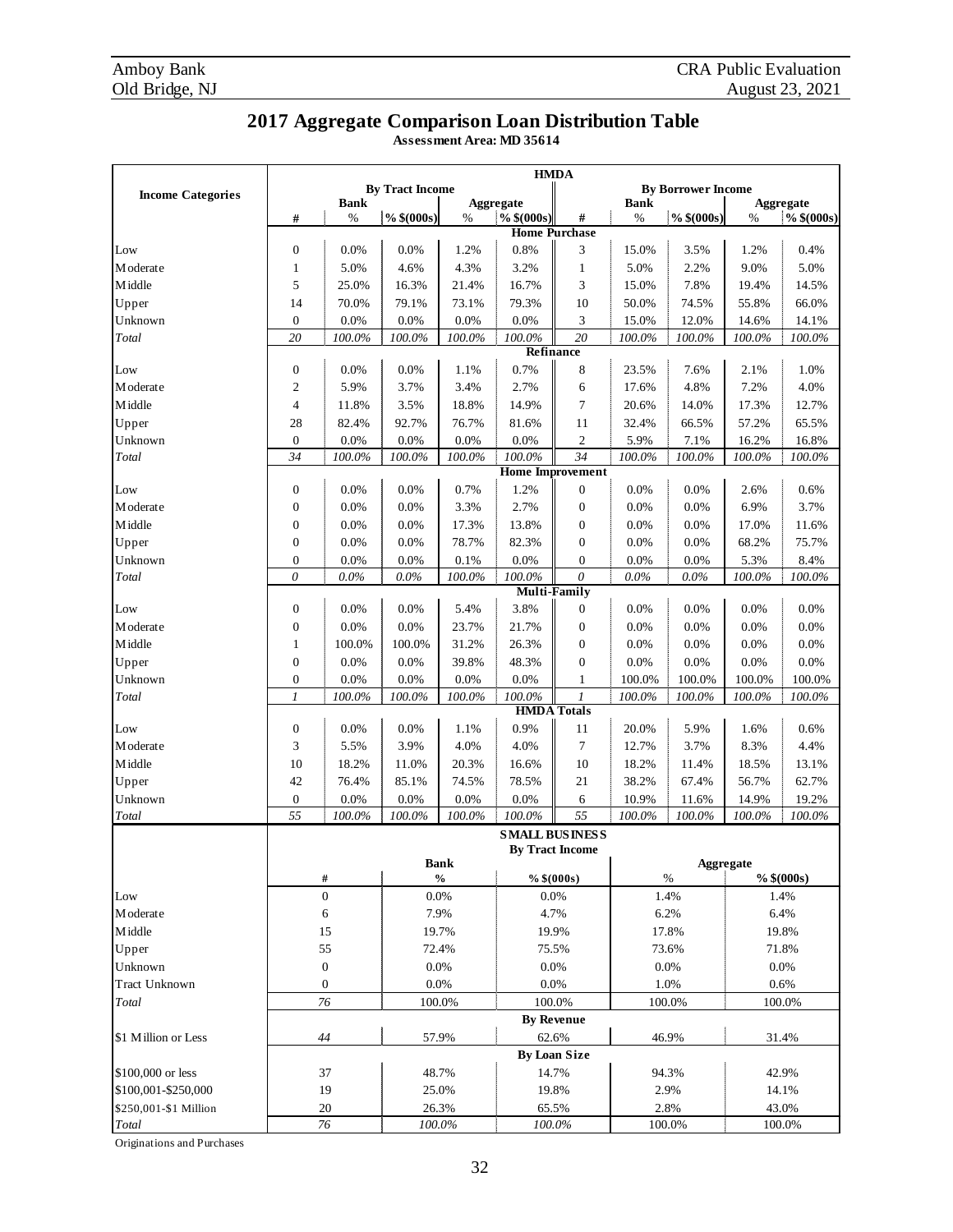#### **CRA APPENDIX C**

#### **MAP OF THE ASSESSMENT AREA**







Assessment Area 2017 & 2018



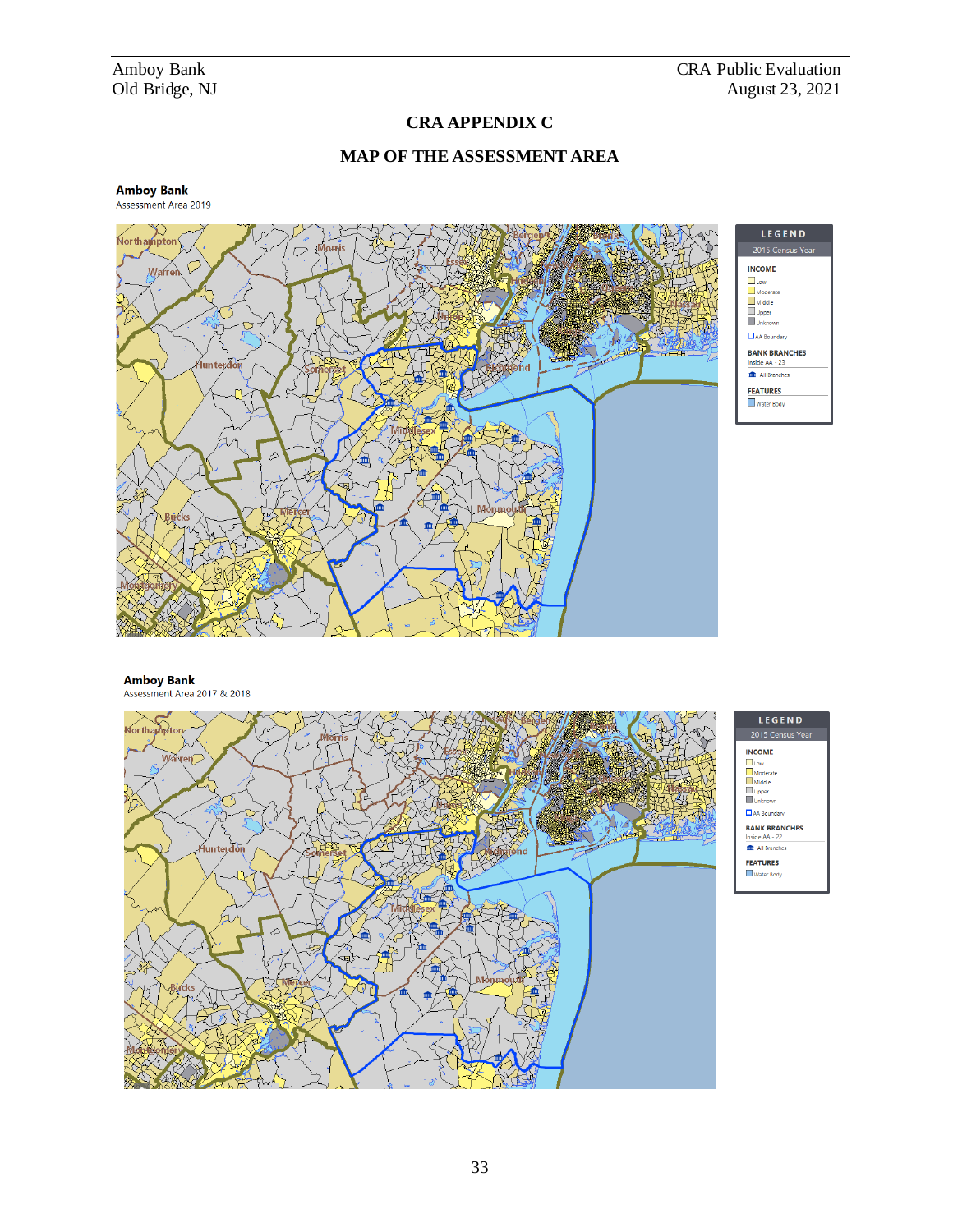#### **CRA APPENDIX D**

#### **Glossary**

**Aggregate performance lending:** The number of loans originated and purchased by all reporting lenders in specified income categories as a percentage of the aggregate number of loans originated and purchased by all reporting lenders in the metropolitan area/assessment area.

**Census tract:** A small, relatively permanent statistical subdivision of a county or statistically equivalent entity delineated for data presentation purposes by a local group of census data users or the geographic staff of a regional census center in accordance with Census Bureau guidelines. Designed to be relatively homogeneous units with respect to population characteristics, economic status, and living conditions at the time they are established, census tracts generally contain between 1,000 and 8,000 people, with an optimum size of 4,000 people. Census tract boundaries are delineated with the intention of being stable over many decades, so they generally follow relatively permanent visible features. However, they may follow governmental unit boundaries and other invisible features in some instances; the boundary of a state or county (or statistically equivalent entity) is always a census tract boundary.

**Community development:** Affordable housing (including multifamily rental housing) for low- or moderate-income individuals; community services targeted to low- or moderate-income individuals; activities that promote economic development by financing businesses or farms that meet the size eligibility standards of the Small Business Administration's Development Company or Small Business Investment Company programs (13 CFR 121.301) or have gross annual revenues of \$1 million or less; or, activities that revitalize or stabilize low- or moderate-income geographies.

Effective September 1, 2005, the Board of Governors of the Federal Reserve System, Office of the Comptroller of the Currency, and the Federal Deposit Insurance Corporation have adopted the following additional language as part of the revitalize or stabilize definition of community development. Activities that revitalize or stabilize-

- 1. Low-or moderate-income geographies;
- 2. Designated disaster areas; or
- 3. Distressed or underserved nonmetropolitan middle-income geographies designated by the Board, Federal Deposit Insurance Corporation, and Office of the Comptroller of the Currency, based on
	- a. Rates of poverty, unemployment, and population loss; or
	- b. Population size, density, and dispersion. Activities that revitalize and stabilize geographies designated based on population size, density, and dispersion if they help to meet essential community needs, including needs of low- and moderate-income individuals.

**Consumer loan(s):** A loan(s) to one or more individuals for household, family, or other personal expenditures. A consumer loan does not include a home mortgage, small business, or small farm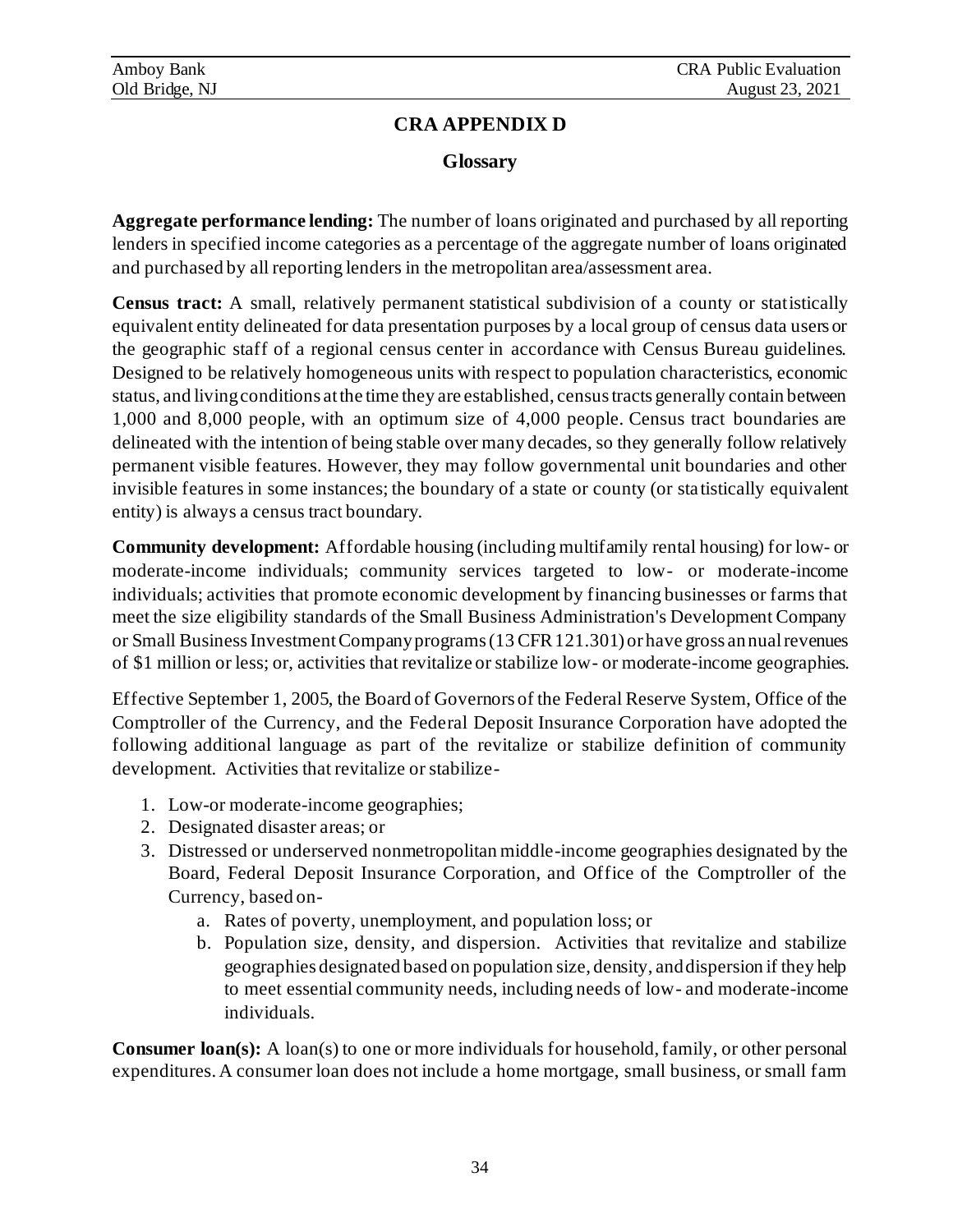| Amboy Bank     | <b>CRA Public Evaluation</b> |
|----------------|------------------------------|
| Old Bridge, NJ | August 23, 2021              |

loan. This definition includes the following categories: motor vehicle loans, credit card loans, home equity loans, other secured consumer loans, and other unsecured consumer loans.

**Distressed or Underserved Non-Metropolitan Middle Income Area:** A middle-income, nonmetropolitan geography that is distressed due to economic factors, such as unemployment levels, poverty, or population loss, or is underserved based on population size, density and dispersion.

**Family:** A family is a group of two or more people related by birth, marriage, or adoption and residing together; all such people (including related subfamily members) are considered as members of one family.

Full Review: Performance under the Lending, Investment, and Service Tests is analyzed considering performance context, quantitative factors (for example, geographic distribution, borrower distribution, and total number and dollar volume of investments), and qualitative factors (for example, innovativeness, complexity, and responsiveness).

**Geography:** A census tract delineated by the United States Bureau of the Census in the most recent decennial census.

**Home Mortgage Disclosure Act (HMDA):** The statute that requires certain mortgage lenders that do business or have banking offices in a metropolitan statistical area to file annual summary reports of their mortgage lending activity. The reports include such data as the race, gender, and income of applicants, the amount of loan requested, and the disposition of the application (e.g., approved, denied, and withdrawn).

**Home mortgage loans:** Includes home purchase and home improvement loans as defined in the HMDA regulation. This definition also includes multifamily (five or more families) dwelling loans, loans for the purchase of manufactured homes, and refinancings of home improvement and home purchase loans.

**Household:** A household consists of all the people who occupy a housing unit. A household includes the related family members and all the unrelated people, if any, such as lodgers, foster children, wards, or employees who share the housing unit. A person living alone in a housing unit, or a group of unrelated people sharing a housing unit such as partners or roomers, is also counted as a household. The count of households excludes group quarters.

**Limited-scope review:** Performance is analyzed using only quantitative factors.

**Low-income:** Individual income that is less than 50 percent of the area median income, or a median family income that is less than 50 percent, in the case of a geography.

**Market share:** The number of loans originated and purchased by the institution as a percentage of the aggregate number of loans originated and purchased by all reporting lenders in the metropolitan area/assessment area.

**Metropolitan area (MA):** A metropolitan statistical area (MSA) or a metropolitan division (MD) as defined by the Office of Management and Budget. A MSA is a core area containing at least one